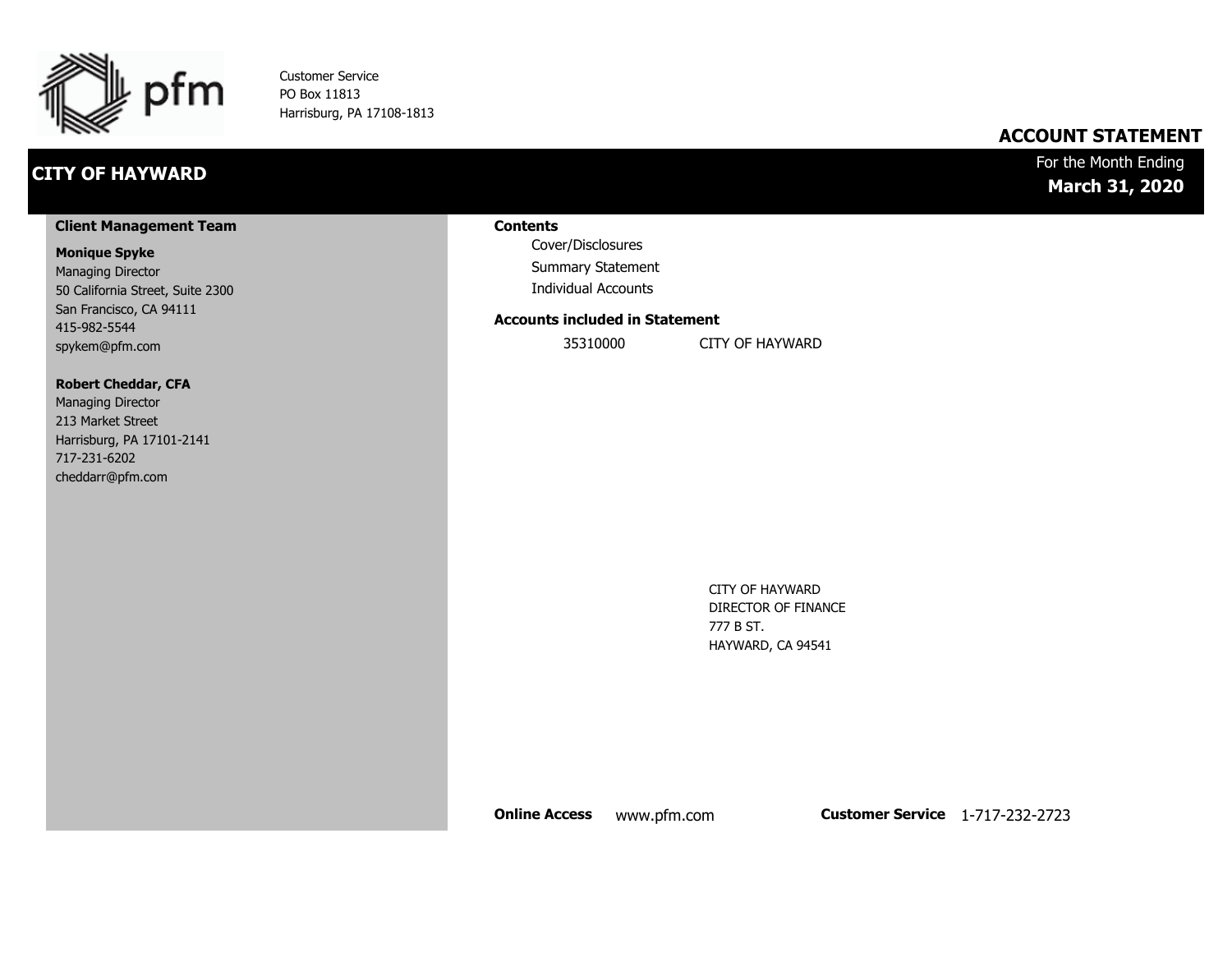

#### **Important Disclosures**

## Important Disclosures

This statement is for general information purposes only and is not intended to provide specific advice or recommendations. PFM Asset Management LLC ("PFM") is an investment advisor registered with the Securities and Exchange Commission, and is required to maintain a written disclosure statement of our background and business experience. If you would like to receive a copy of our current disclosure statement, please contact Service Operations at the address below.

**Proxy Voting** PFM does not normally receive proxies to vote on behalf of its clients. However, it does on occasion receive consent requests. In the event a consent request is received the portfolio manager contacts the client and then proceeds according to their instructions. PFM's Proxy Voting Policy is available upon request by contacting Service Operations at the address below.

**Questions About an Account** PFM's monthly statement is intended to detail our investment advisory activity as well as the activity of any accounts held by clients in pools that are managed by PFM. The custodian bank maintains the control of assets and executes (i.e., settles) all investment transactions. The custodian statement is the official record of security and cash holdings and transactions. PFM recognizes that clients may use these reports to facilitate record keeping and that the custodian bank statement and the PFM statement should be reconciled and differences resolved. Many custodians use a settlement date basis which may result in the need to reconcile due to a timing difference.

**Account Control** PFM does not have the authority to withdraw funds from or deposit funds to the custodian. Our clients retain responsibility for their internal accounting policies; implementing and enforcing internal controls and generating ledger entries or otherwise recording transactions.

**Market Value** Generally, PFM's market prices are derived from closing bid prices as of the last business day of the month as supplied by Refinitiv or Bloomberg. Where prices are not available from generally recognized sources the securities are priced using a yield-based matrix system to arrive at an estimated market value. Prices that fall between data points are interpolated. Non-negotiable FDIC-insured bank certificates of deposit are priced at par. Although PFM believes the prices to be reliable, the values of the securities do not always represent the prices at which the securities could have been bought or sold. Explanation of the valuation methods for a registered investment company, local government investment program,or TERM funds is contained in the appropriate fund offering documentation or information statement.

**Amortized Cost** The original cost of the principal of the security is adjusted for the amount of the periodic reduction of any discount or premium from the purchase date until the date of the report. Discount or premium with respect to short term securities (those with less than one year to maturity at time of issuance) is amortized on a straightline basis. Such discount or premium with respect to longer term securities is amortized using the constant yield basis.

**Tax Reporting** Cost data and realized gains / losses are provided for informational purposes only. Please review for accuracy and consult your tax advisor to determine the tax consequences of your security transactions. PFM does not report such information to the IRS or other taxing authorities and is not responsible for the accuracy of such information that may be required to be reported to federal, state or other taxing authorities. **Financial Situation** In order to better serve you, PFM should be promptly notified of any material change in your investment objective or financial situation.

**Callable Securities** Securities subject to redemption prior to maturity may be redeemed in whole or in part before maturity, which could affect the yield represented.

Portfolio The securities in this portfolio, including shares of mutual funds, are not guaranteed or otherwise protected by PFM, the FDIC (except for certain non-negotiable certificates of deposit) or any government agency. Investment in securities involves risks, including the possible loss of the amount invested. Actual settlement values, accrued interest, and amortized cost amounts may vary for securities subject to an adjustable interest rate or subject to principal paydowns. Any changes to the values shown may be reflected within the next monthly statement's beginning values. **Rating** Information provided for ratings is based upon a good faith inquiry of selected sources, but its accuracy and completeness cannot be guaranteed. Shares of some money market and TERM funds are marketed through representatives of PFM's wholly owned subsidiary, PFM Fund Distributors, Inc. PFM Fund Distributors, Inc. is registered with the SEC as a broker/dealer and is a member of the Financial Industry Regulatory Authority ("FINRA") and the Municipal Securities Rulemaking Board ("MSRB"). You may reach the FINRA by calling the FINRA Regulator Public Disclosure Hotline at 1-888-289-9999 or at the FINRA Regulation Internet website address www.nasd.com. A brochure describing the FINRA Regulation Public Disclosure Program is also available from the FINRA upon request.

#### **Key Terms and Definitions**

*Dividends* on money market funds consist of interest earned, plus any discount ratably amortized to the date of maturity, plus all realized gains and losses on the sale of securities prior to maturity, less ratable amortization of any premium and all accrued expenses to the fund. Dividends are accrued daily and may be paid either monthly or quarterly. The monthly earnings on this statement represent the estimated dividend accrued for the month for any program that distributes earnings on a quarterly basis. There is no guarantee that the estimated amount will be paid on the actual distribution date.

*Current Yield* is the net change, exclusive of capital changes and income other than investment income, in the value of a hypothetical fund account with a balance of one share over the seven-day base period including the statement date, expressed as a percentage of the value of one share (normally \$1.00 per share) at the beginning of the seven-day period. This resulting net change in account value is then annualized by multiplying it by 365 and dividing the result by 7. The yields quoted should not be considered a representation of the yield of the fund in the future, since the yield is not fixed.

*Average maturity* represents the average maturity of all securities and investments of a portfolio, determined by multiplying the par or principal value of each security or investment by its maturity (days or years), summing the products, and dividing the sum by the total principal value of the portfolio. The stated maturity date of mortgage backed or callable securities are used in this statement. However the actual maturity of these securities could vary depending on the level or prepayments on the underlying mortgages or whether a callable security has or is still able to be called.

*Monthly distribution yield* represents the net change in the value of one share (normally \$1.00 per share) resulting from all dividends declared during the month by a fund expressed as a percentage of the value of one share at the beginning of the month. This resulting net change is then annualized by multiplying it by 365 and dividing it by the number of calendar days in the month.

*YTM at Cost* The yield to maturity at cost is the expected rate of return, based on the original cost, the annual interest receipts, maturity value and the time period from purchase date to maturity, stated as a percentage, on an annualized basis.

*YTM at Market* The yield to maturity at market is the rate of return, based on the current market value, the annual interest receipts, maturity value and the time period remaining until maturity, stated as a percentage, on an annualized basis.

*Managed Account* A portfolio of investments managed discretely by PFM according to the client's specific investment policy and requirements. The investments are directly owned by the client and held by the client's custodian.

*Unsettled Trade* A trade which has been executed however the final consummation of the security transaction and payment has not yet taken place.

Please review the detail pages of this statement carefully. If you think your statement is wrong, missing account information, or if you need more information about a transaction, please contact PFM within 60 days of receipt. If you have other concerns or questions regarding your account you should contact a member of your client management team or PFM Service Operations at the address below.

> PFM Asset Management LLC Attn: Service Operations 213 Market Street Harrisburg, PA 17101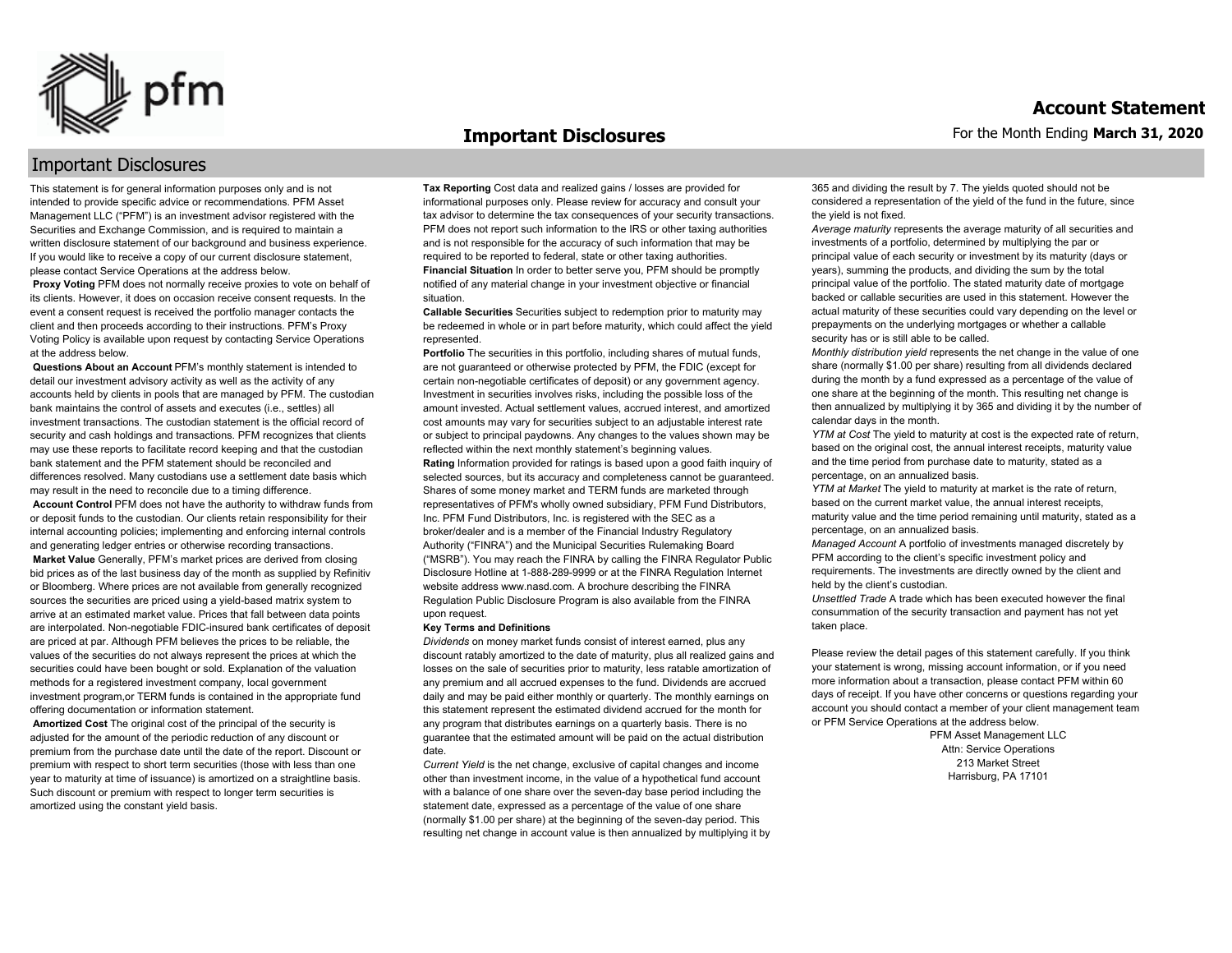

# **Managed Account Summary Statement** For the Month Ending March 31, 2020

| <b>Transaction Summary - Managed Account</b> | <b>Cash Transactions Summary - Managed Account</b> |                                 |                |  |
|----------------------------------------------|----------------------------------------------------|---------------------------------|----------------|--|
| <b>Opening Market Value</b>                  | \$126,491,215.70                                   | Maturities/Calls                | 0.00           |  |
| Maturities/Calls                             | (223, 115.83)                                      | Sale Proceeds                   | 5,627,204.98   |  |
| <b>Principal Dispositions</b>                | (5,592,963.56)                                     | Coupon/Interest/Dividend Income | 115,465.73     |  |
|                                              |                                                    | Principal Payments              | 223,115.83     |  |
| <b>Principal Acquisitions</b>                | 5,916,845.47                                       | <b>Security Purchases</b>       | (5,923,239.34) |  |
| <b>Unsettled Trades</b>                      | 0.00                                               | Net Cash Contribution           | (42,547.20)    |  |
| Change in Current Value                      | 565,507.84                                         | Reconciling Transactions        | $0.00\,$       |  |
| <b>Closing Market Value</b>                  | \$127,157,489.62                                   |                                 |                |  |

| <b>Earnings Reconciliation (Cash Basis) - Managed Account</b>                                                                |                                        | <b>Cash Balance</b>         |        |
|------------------------------------------------------------------------------------------------------------------------------|----------------------------------------|-----------------------------|--------|
| Interest/Dividends/Coupons Received<br>Less Purchased Interest Related to Interest/Coupons<br>Plus Net Realized Gains/Losses | 149,707.15<br>(6,393.87)<br>132,933.55 | <b>Closing Cash Balance</b> | \$0.00 |
| <b>Total Cash Basis Earnings</b>                                                                                             | \$276,246.83                           |                             |        |
| <b>Earnings Reconciliation (Accrual Basis)</b>                                                                               | <b>Total</b>                           |                             |        |
| Ending Amortized Value of Securities                                                                                         | 124,275,024.10                         |                             |        |
| <b>Ending Accrued Interest</b>                                                                                               | 588,746.54                             |                             |        |
| Plus Proceeds from Sales                                                                                                     | 5,627,204.98                           |                             |        |
| Plus Proceeds of Maturities/Calls/Principal Payments                                                                         | 223,115.83                             |                             |        |
| Plus Coupons/Dividends Received                                                                                              | 115,465.73                             |                             |        |
| Less Cost of New Purchases                                                                                                   | (5,923,239.34)                         |                             |        |
| Less Beginning Amortized Value of Securities                                                                                 | (124, 085, 372.77)                     |                             |        |
| Less Beginning Accrued Interest                                                                                              | (505, 991.72)                          |                             |        |
| <b>Total Accrual Basis Earnings</b>                                                                                          | \$314,953.35                           |                             |        |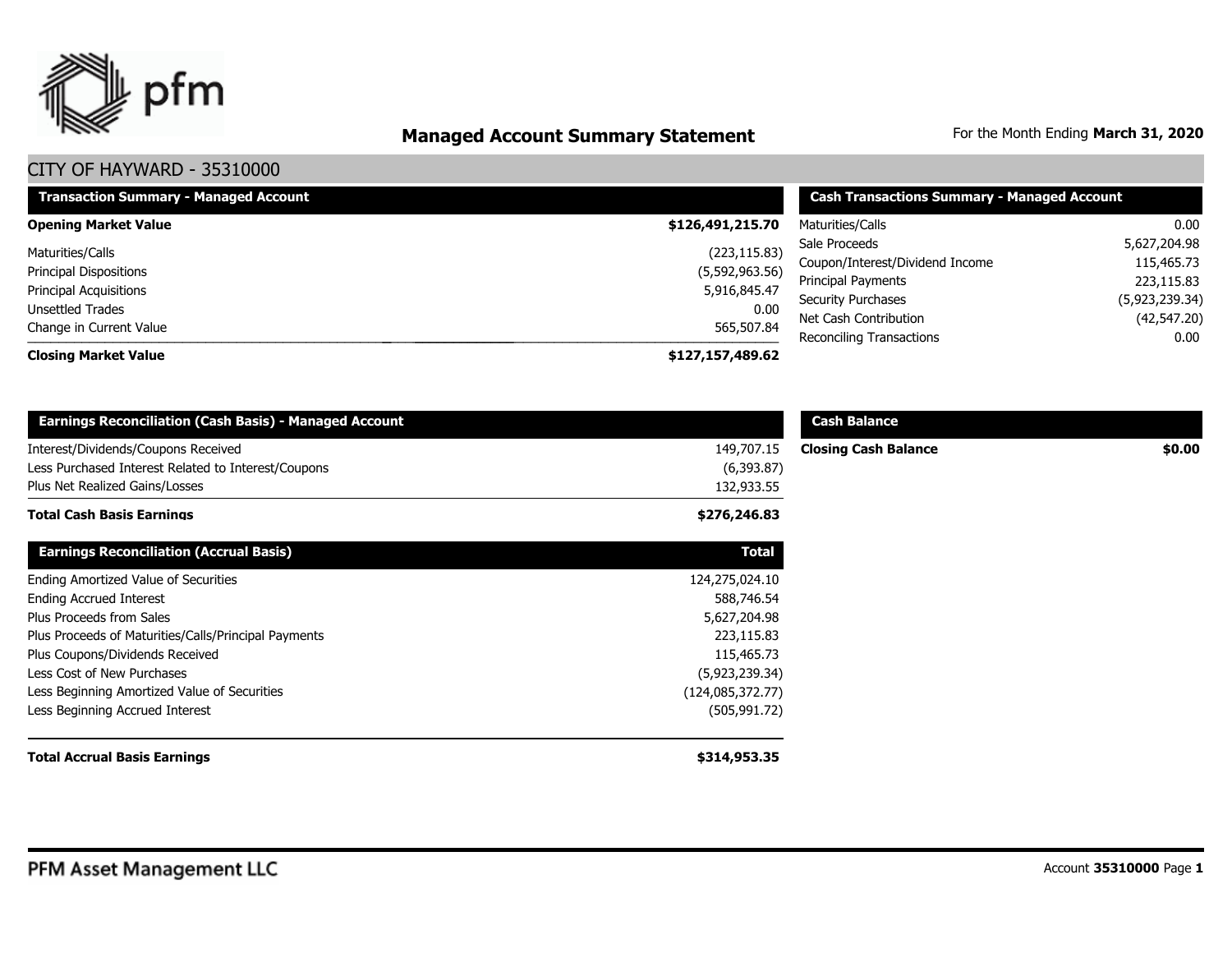

## **Portfolio Summary and Statistics** For the Month Ending March 31, 2020

## CITY OF HAYWARD - 35310000

| <b>Account Summary</b>                 |                  |                        |                |  |  |  |  |  |  |  |  |  |
|----------------------------------------|------------------|------------------------|----------------|--|--|--|--|--|--|--|--|--|
| <b>Description</b>                     | <b>Par Value</b> | <b>Market Value</b>    | <b>Percent</b> |  |  |  |  |  |  |  |  |  |
| U.S. Treasury Bond / Note              | 65,400,000.00    | 67,330,062,33          | 52.96          |  |  |  |  |  |  |  |  |  |
| Supra-National Agency Bond / Note      | 5,045,000.00     | 5,166,755.67           | 4.06           |  |  |  |  |  |  |  |  |  |
| Municipal Bond / Note                  | 9,680,000.00     | 9,789,795.05           | 7.70           |  |  |  |  |  |  |  |  |  |
| Federal Agency Collateralized Mortgage | 12,940,893.37    | 13,166,543.32          | 10.35          |  |  |  |  |  |  |  |  |  |
| Obligation                             |                  |                        |                |  |  |  |  |  |  |  |  |  |
| Federal Agency Bond / Note             | 12,885,000.00    | 13,306,280.77          | 10.47          |  |  |  |  |  |  |  |  |  |
| Corporate Note                         | 8,205,000.00     | 8,257,393.57           | 6.49           |  |  |  |  |  |  |  |  |  |
| Certificate of Deposit                 | 4,875,000.00     | 4,934,907.63           | 3.88           |  |  |  |  |  |  |  |  |  |
| <b>Asset-Backed Security</b>           | 5,210,065.38     | 5,205,751.28           | 4.09           |  |  |  |  |  |  |  |  |  |
| <b>Managed Account Sub-Total</b>       | 124,240,958.75   | 127,157,489.62 100.00% |                |  |  |  |  |  |  |  |  |  |
| <b>Accrued Interest</b>                |                  | 588,746.54             |                |  |  |  |  |  |  |  |  |  |
| <b>Total Portfolio</b>                 | 124,240,958.75   | 127.746.236.16         |                |  |  |  |  |  |  |  |  |  |

#### **Unsettled Trades 0.00 0.00**





0 - 6 Months 6 - 12 Months 1 - 2 Years 2 - 3 Years 3 - 4 Years 4 - 5 Years Over 5 Years

#### **Sector Allocation**



52.96% US TSY Bond / Note

#### Yield to Maturity at Cost Yield to Maturity at Market Duration to Worst Weighted Average Days to Maturity 1.74 718 2.17% 0.76%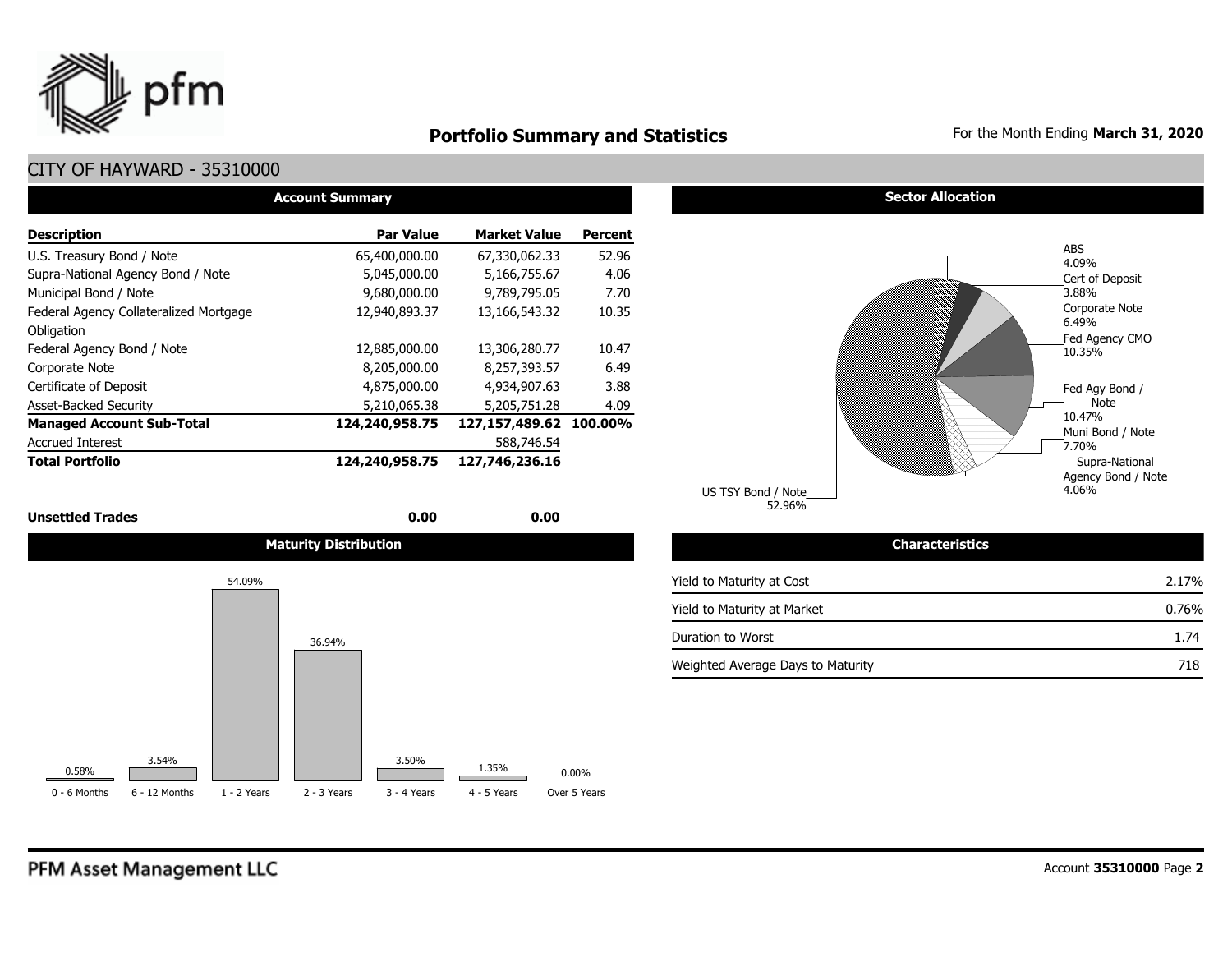## **Managed Account Issuer Summary** For the Month Ending March 31, 2020

## CITY OF HAYWARD - 35310000

pfm

| <b>Issuer Summary</b>                  |                     |                |
|----------------------------------------|---------------------|----------------|
|                                        | <b>Market Value</b> |                |
| <b>Issuer</b>                          | of Holdings         | <b>Percent</b> |
| <b>3M COMPANY</b>                      | 148,333.84          | 0.12           |
| ADOBE INC                              | 303,486.30          | 0.24           |
| ALLY AUTO RECEIVABLES TRUST            | 7,217.54            | 0.01           |
| AMERICAN EXPRESS CO                    | 604,051.20          | 0.48           |
| AMERICAN HONDA FINANCE                 | 588,750.00          | 0.46           |
| ARIZONA ST TRANSPRTN BRD HIGHW         | 1,249,363.05        | 0.98           |
| <b>BANK OF AMERICA CO</b>              | 583,681.10          | 0.46           |
| BMW FINANCIAL SERVICES NA LLC          | 124,335.94          | 0.10           |
| <b>CALIFORNIA ST</b>                   | 2,454,022.50        | 1.92           |
| CAPITAL ONE FINANCIAL CORP             | 593,765.40          | 0.47           |
| CAPITAL ONE PRIME AUTO REC TRUST       | 174,090.37          | 0.14           |
| CARMAX AUTO OWNER TRUST                | 859,400.71          | 0.68           |
| CATERPILLAR INC                        | 651,124.83          | 0.51           |
| CHAFFEY CA JT UNION HS DIST            | 606,324.00          | 0.48           |
| <b>CHARLES SCHWAB</b>                  | 235,593.14          | 0.19           |
| CITIGROUP INC                          | 302,601.30          | 0.24           |
| <b>CREDIT AGRICOLE SA</b>              | 609,340.20          | 0.48           |
| <b>DNB ASA</b>                         | 639,441.25          | 0.50           |
| <b>FANNIE MAE</b>                      | 8,544,529.76        | 6.71           |
| FEDERAL HOME LOAN BANKS                | 7,275,625.49        | 5.71           |
| FIFTH THIRD AUTO TRUST                 | 212,365.99          | 0.17           |
| FORD CREDIT AUTO LEASE TRUST           | 473,649.88          | 0.37           |
| FORD CREDIT AUTO OWNER TRUST           | 201,803.72          | 0.16           |
| <b>FREDDIE MAC</b>                     | 10,652,668.84       | 8.37           |
| <b>GM FINANCIAL AUTO LEASING TRUST</b> | 333,588.53          | 0.26           |
| <b>GM FINANCIAL SECURITIZED TERM</b>   | 347,766.49          | 0.27           |
| <b>GOLDMAN SACHS GROUP INC</b>         | 601,488.00          | 0.47           |
| HARLEY-DAVIDSON MOTORCYCLE TRUST       | 442,506.09          | 0.35           |
| HOME DEPOT INC                         | 180,785.68          | 0.14           |
| <b>HONDA AUTO RECEIVABLES</b>          | 167,821.84          | 0.13           |
| <b>HYUNDAI AUTO RECEIVABLES</b>        | 395,268.97          | 0.31           |
| <b>IBM CORP</b>                        | 308,037.90          | 0.24           |

#### **Credit Quality (S&P Ratings)**



PFM Asset Management LLC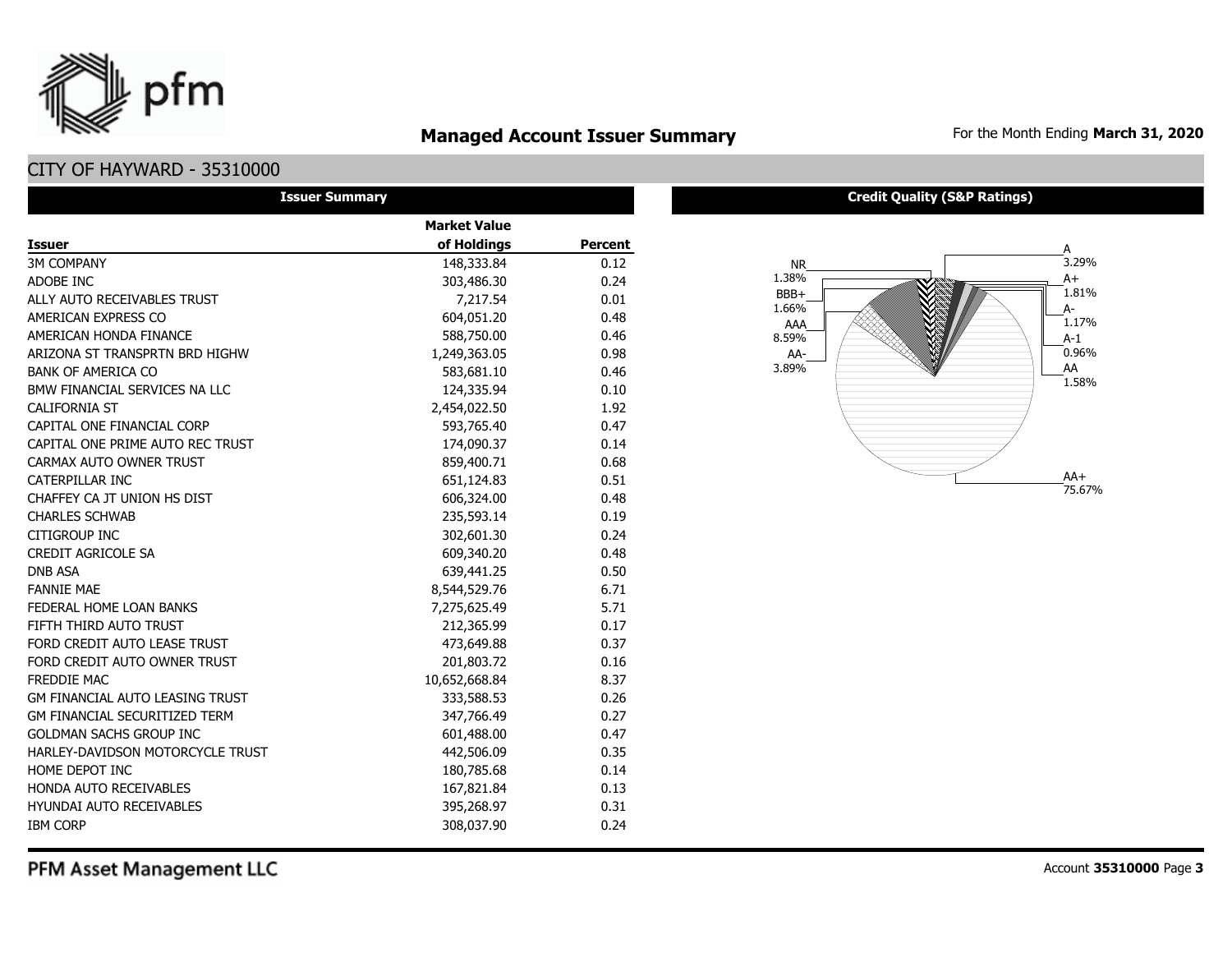

# **Managed Account Issuer Summary** For the Month Ending March 31, 2020

|                                          | <b>Market Value</b> |                |
|------------------------------------------|---------------------|----------------|
| <b>Issuer</b>                            | of Holdings         | <b>Percent</b> |
| INTER-AMERICAN DEVELOPMENT BANK          | 1,430,697.80        | 1.13           |
| INTERNATIONAL FINANCE CORPORATION        | 1,888,739.00        | 1.49           |
| INTL BANK OF RECONSTRUCTION AND DEV      | 1,847,318.87        | 1.45           |
| JOHN DEERE OWNER TRUST                   | 2,071.84            | 0.00           |
| <b>JP MORGAN CHASE &amp; CO</b>          | 608,949.00          | 0.48           |
| LONG BEACH CA                            | 926,449.20          | 0.73           |
| MITSUBISHI UFJ FINANCIAL GROUP INC       | 610,255.20          | 0.48           |
| <b>MORGAN STANLEY</b>                    | 604,112.70          | 0.48           |
| NATIONAL RURAL UTILITIES CO FINANCE CORP | 250,321.50          | 0.20           |
| NISSAN AUTO LEASE TRUST                  | 222,985.49          | 0.18           |
| NISSAN AUTO RECEIVABLES                  | 202,694.38          | 0.16           |
| <b>NORDEA BANK AB</b>                    | 635,008.13          | 0.50           |
| <b>OREGON STATE</b>                      | 607,104.00          | 0.48           |
| PACCAR FINANCIAL CORP                    | 293,416.15          | 0.23           |
| PNC FINANCIAL SERVICES GROUP             | 305,820.90          | 0.24           |
| ROYAL BANK OF CANADA                     | 614,670.60          | 0.48           |
| SAN DIEGO CA CMNTY CLG DIST              | 682,499.25          | 0.54           |
| SAN JOSE CA                              | 1,170,458.50        | 0.92           |
| SKANDINAVISKA ENSKILDA BANKEN AB         | 635,156.25          | 0.50           |
| SOCIETE GENERALE                         | 583,272.00          | 0.46           |
| SUMITOMO MITSUI FINANCIAL GROUP INC      | 607,764.00          | 0.48           |
| SUNTRUST BANKS INC                       | 301,110.60          | 0.24           |
| TAMALPAIS CA UNION HIGH SCH DIST         | 1,005,149.00        | 0.79           |
| THE BANK OF NEW YORK MELLON CORPORATION  | 302,589.91          | 0.24           |
| THE WALT DISNEY CORPORATION              | 165,820.22          | 0.13           |
| UNITED PARCEL SERVICE INC                | 303,783.90          | 0.24           |
| UNITED STATES TREASURY                   | 67,330,062.33       | 52.94          |
| UNIVERSITY OF CALIFORNIA                 | 1,088,425.55        | 0.86           |
| <b>US BANCORP</b>                        | 613,535.40          | 0.48           |
| <b>VERIZON OWNER TRUST</b>               | 141,591.44          | 0.11           |
| <b>VOLKSWAGEN AUTO LEASE TURST</b>       | 302,826.66          | 0.24           |
| Total                                    | \$127,157,489.62    | 100.00%        |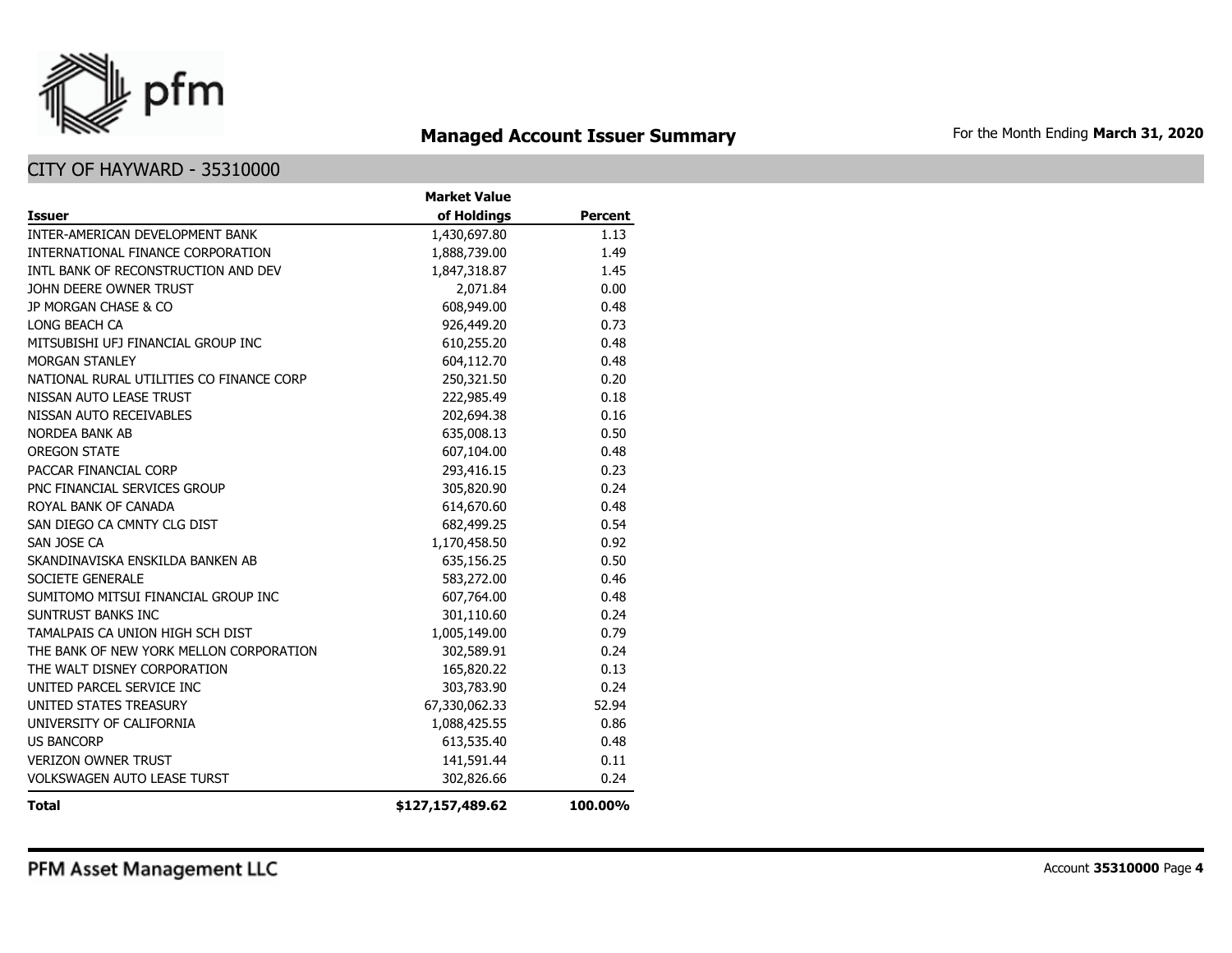

| <b>Security Type/Description</b><br><b>Dated Date/Coupon/Maturity</b> | <b>CUSIP</b> | Par              | S&P<br><b>Rating</b> | Moody's<br>Rating | <b>Trade</b><br><b>Date</b> | <b>Settle</b><br><b>Date</b> | <b>Original</b><br>Cost | <b>YTM</b><br>at Cost | <b>Accrued</b><br><b>Interest</b> | <b>Amortized</b><br>Cost | <b>Market</b><br><b>Value</b> |
|-----------------------------------------------------------------------|--------------|------------------|----------------------|-------------------|-----------------------------|------------------------------|-------------------------|-----------------------|-----------------------------------|--------------------------|-------------------------------|
| <b>U.S. Treasury Bond / Note</b>                                      |              |                  |                      |                   |                             |                              |                         |                       |                                   |                          |                               |
| <b>US TREASURY NOTES</b><br>DTD 05/15/2018 2.625% 05/15/2021          | 9128284P2    | 1,350,000.00 AA+ |                      | Aaa               | 02/08/19                    | 02/11/19                     | 1,355,220.70            | 2.45                  | 13,435.10                         | 1,352,640.91             | 1,386,492.12                  |
| US TREASURY NOTES<br>DTD 05/15/2018 2.625% 05/15/2021                 | 9128284P2    | 2,350,000.00 AA+ |                      | Aaa               | 02/28/19                    | 02/28/19                     | 2,354,957.03            | 2.53                  | 23,387.02                         | 2,352,571.49             | 2,413,523.32                  |
| <b>US TREASURY NOTES</b><br>DTD 06/02/2014 2.000% 05/31/2021          | 912828WN6    | 3,225,000.00 AA+ |                      | Aaa               | 06/04/18                    | 06/06/18                     | 3,167,680.66            | 2.62                  | 21,676.23                         | 3,202,124.04             | 3,292,019.37                  |
| <b>US TREASURY NOTES</b><br>DTD 06/30/2014 2.125% 06/30/2021          | 912828WR7    | 1,500,000,00 AA+ |                      | Aaa               | 07/03/18                    | 07/06/18                     | 1,477,031.25            | 2.66                  | 8,056.32                          | 1,490,185.46             | 1,534,921.80                  |
| <b>US TREASURY NOTES</b><br>DTD 08/15/2018 2.750% 08/15/2021          | 9128284W7    | 1,575,000.00 AA+ |                      | Aaa               | 09/05/18                    | 09/07/18                     | 1,576,291.99            | 2.72                  | 5,473.56                          | 1,575,624.27             | 1,628,156.25                  |
| <b>US TREASURY NOTES</b><br>DTD 08/15/2018 2.750% 08/15/2021          | 9128284W7    | 1,725,000.00 AA+ |                      | Aaa               | 09/26/18                    | 09/28/18                     | 1,717,655.27            | 2.91                  | 5,994.85                          | 1,721,438.19             | 1,783,218.75                  |
| US TREASURY NOTES<br>DTD 08/15/2011 2.125% 08/15/2021                 | 912828RC6    | 4,400,000.00 AA+ |                      | Aaa               | 10/03/19                    | 10/04/19                     | 4,456,890.63            | 1.42                  | 11,815.93                         | 4,442,080.28             | 4,507,937,28                  |
| US TREASURY NOTES<br>DTD 10/31/2016 1.250% 10/31/2021                 | 912828T67    | 300,000.00 AA+   |                      | Aaa               | 12/20/19                    | 12/20/19                     | 297,761.72 1.66         |                       | 1,576.24                          | 298,098.53               | 304,406.25                    |
| US TREASURY NOTES<br>DTD 10/31/2016 1.250% 10/31/2021                 | 912828T67    | 3,250,000.00 AA+ |                      | Aaa               | 10/31/19                    | 11/04/19                     | 3,231,337.89            | - 1.54                | 17,075.89                         | 3,235,135.44             | 3,297,734.38                  |
| <b>US TREASURY NOTES</b><br>DTD 10/31/2016 1.250% 10/31/2021          | 912828T67    | 4,150,000.00 AA+ |                      | Aaa               | 11/08/19                    | 11/12/19                     | 4,114,984.38            | 1.69                  | 21,804.60                         | 4,121,797.51             | 4,210,953.13                  |
| US TREASURY NOTES<br>DTD 01/15/2019 2.500% 01/15/2022                 | 9128285V8    | 1,500,000.00 AA+ |                      | Aaa               | 02/08/19                    | 02/11/19                     | 1,502,988.28            | 2.43                  | 7,932.69                          | 1,501,860.03             | 1,559,062.50                  |
| US TREASURY NOTES<br>DTD 01/15/2019 2.500% 01/15/2022                 | 9128285V8    | 6,000,000.00 AA+ |                      | Aaa               | 01/29/19                    | 01/31/19                     | 5,991,328.13            | 2.55                  | 31,730.77                         | 5,994,701.22             | 6,236,250.00                  |
| <b>US TREASURY NOTES</b><br>DTD 01/31/2017 1.875% 01/31/2022          | 912828V72    | 8,750,000.00 AA+ |                      | Aaa               | 01/07/19                    | 01/09/19                     | 8,590,722,66            | 2.50                  | 27,493.99                         | 8,653,233,14             | 8,998,828.13                  |
| <b>US TREASURY NOTES</b><br>DTD 02/15/2019 2.500% 02/15/2022          | 9128286C9    | 2,350,000.00 AA+ |                      | Aaa               | 03/01/19                    | 03/05/19                     | 2.347,429.69            | 2.54                  | 7,424.45                          | 2,348,356,76             | 2,446,203.13                  |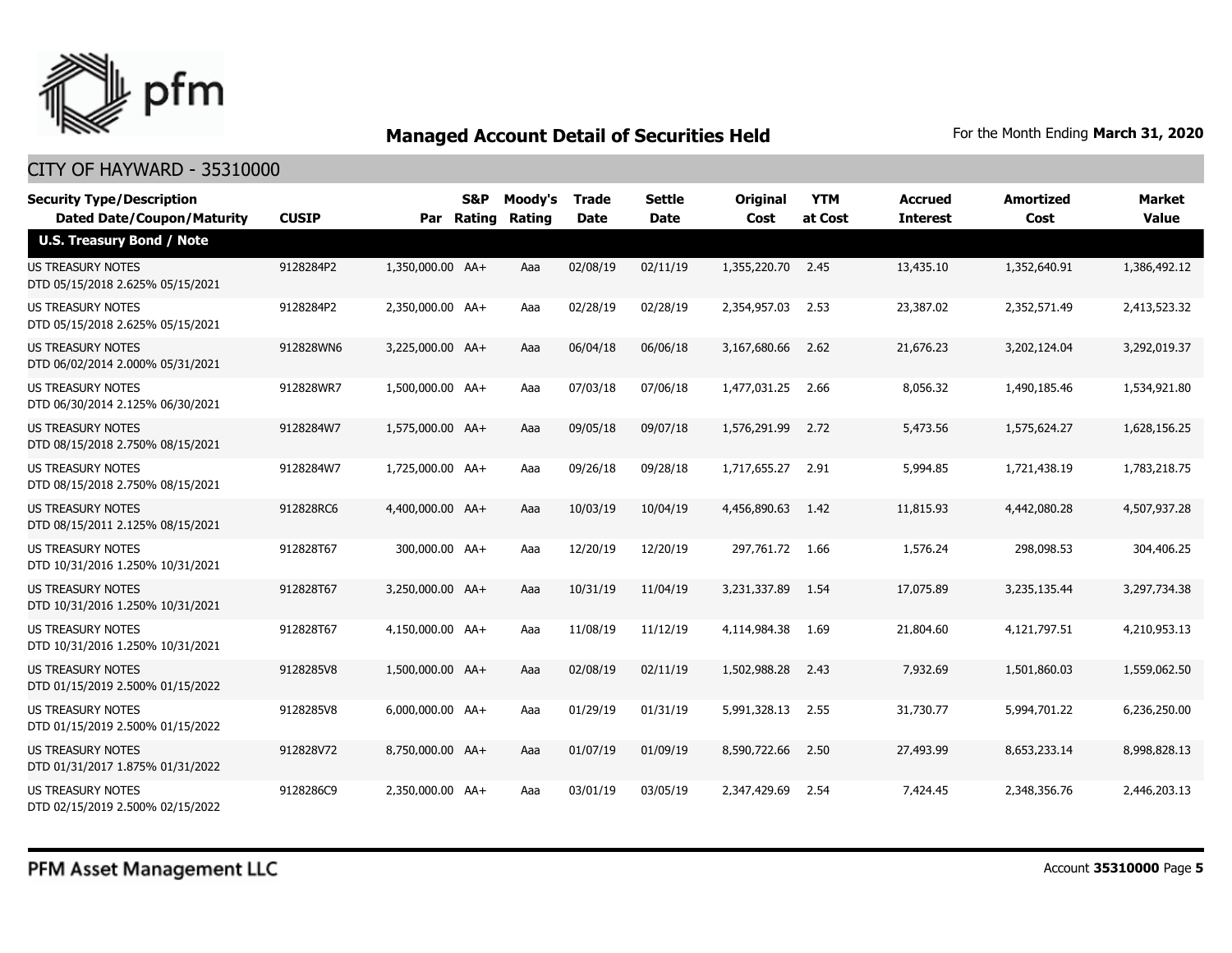

## CITY OF HAYWARD - 35310000

| <b>Security Type/Description</b><br><b>Dated Date/Coupon/Maturity</b>                  | <b>CUSIP</b> |                  | <b>S&amp;P</b><br>Par Rating | Moody's<br>Rating | Trade<br>Date | Settle<br>Date | <b>Original</b><br><b>Cost</b> | <b>YTM</b><br>at Cost | <b>Accrued</b><br><b>Interest</b> | <b>Amortized</b><br>Cost | Market<br>Value |
|----------------------------------------------------------------------------------------|--------------|------------------|------------------------------|-------------------|---------------|----------------|--------------------------------|-----------------------|-----------------------------------|--------------------------|-----------------|
| <b>U.S. Treasury Bond / Note</b>                                                       |              |                  |                              |                   |               |                |                                |                       |                                   |                          |                 |
| <b>US TREASURY NOTES</b><br>DTD 02/15/2019 2.500% 02/15/2022                           | 9128286C9    | 2,500,000.00 AA+ |                              | Aaa               | 04/01/19      | 04/03/19       | 2,514,550.78                   | 2.29                  | 7,898.35                          | 2,509,625.85             | 2,602,343.75    |
| US TREASURY NOTES<br>DTD 07/31/2017 1.875% 07/31/2022                                  | 9128282P4    | 1,600,000.00 AA+ |                              | Aaa               | 07/01/19      | 07/03/19       | 1,605,437.50                   | 1.76                  | 5,027.47                          | 1,604,153.74             | 1,658,000.00    |
| <b>US TREASURY NOTES</b><br>DTD 07/31/2017 1.875% 07/31/2022                           | 9128282P4    | 4,400,000.00 AA+ |                              | Aaa               | 06/03/19      | 06/05/19       | 4,403,609.38                   | 1.85                  | 13,825.55                         | 4,402,718.28             | 4,559,500.00    |
| <b>US TREASURY NOTES</b><br>DTD 08/31/2017 1.625% 08/31/2022                           | 9128282S8    | 1,075,000.00 AA+ |                              | Aaa               | 08/02/19      | 08/05/19       | 1,072,858.40                   | 1.69                  | 1,519.02                          | 1,073,311.51             | 1,108,425.84    |
| UNITED STATES TREASURY NOTES<br>DTD 10/15/2019 1.375% 10/15/2022                       | 912828YK0    | 5,250,000.00 AA+ |                              | Aaa               | 12/02/19      | 12/04/19       | 5,213,085.94                   | 1.63                  | 33,332.48                         | 5,217,215.85             | 5,390,273.70    |
| UNITED STATES TREASURY NOTES<br>DTD 01/15/2020 1.500% 01/15/2023                       | 912828Z29    | 2,500,000.00 AA+ |                              | Aaa               | 02/03/20      | 02/05/20       | 2,512,207.03                   | 1.33                  | 7,932.69                          | 2,511,581.18             | 2,583,984.50    |
| <b>US TREASURY NOTES</b><br>DTD 02/01/2016 1.750% 01/31/2023                           | 912828P38    | 150,000.00 AA+   |                              | Aaa               | 01/02/20      | 01/06/20       | 150,609.38                     | 1.61                  | 439.90                            | 150,564.14               | 155,953.13      |
| UNITED STATES TREASURY NOTES<br>DTD 02/18/2020 1.375% 02/15/2023                       | 912828Z86    | 5,500,000.00 AA+ |                              | Aaa               | 03/02/20      | 03/04/20       | 5,595,605.47                   | 0.78                  | 6,576.09                          | 5,593,166.15             | 5,671,875.00    |
| <b>Security Type Sub-Total</b>                                                         |              | 65,400,000.00    |                              |                   |               |                | 65,250,244.16                  | 2.01                  | 281,429.19                        | 65,352,183.97            | 67,330,062.33   |
| <b>Supra-National Agency Bond / Note</b>                                               |              |                  |                              |                   |               |                |                                |                       |                                   |                          |                 |
| INTERNATIONAL FINANCE CORPORATION<br><b>NOTE</b><br>DTD 03/16/2018 2.635% 03/09/2021   | 45950VLO7    | 1,850,000.00 AAA |                              | Aaa               | 03/09/18      | 03/16/18       | 1,848,612.50                   | 2.66                  | 2,979.01                          | 1,849,549.32             | 1,888,739,00    |
| INTER-AMERICAN DEVELOPMENT BANK<br><b>NOTE</b><br>DTD 04/19/2018 2.625% 04/19/2021     | 4581X0DB1    | 1,400,000.00 AAA |                              | Aaa               | 04/12/18      | 04/19/18       | 1,396,920.00                   | 2.70                  | 16,537.50                         | 1,398,894.00             | 1,430,697.80    |
| INTL BANK OF RECONSTRUCTION AND DEV<br><b>NOTE</b><br>DTD 07/25/2018 2.750% 07/23/2021 | 459058GH0    | 1,795,000.00 AAA |                              | Aaa               | 07/18/18      | 07/25/18       | 1,790,799.70                   | 2.83                  | 9,324.03                          | 1,793,117.64             | 1,847,318.87    |
| <b>Security Type Sub-Total</b>                                                         |              | 5,045,000.00     |                              |                   |               |                | 5,036,332.20                   | 2.73                  | 28,840.54                         | 5,041,560.96             | 5,166,755.67    |

PFM Asset Management LLC

Account **35310000** Page **6**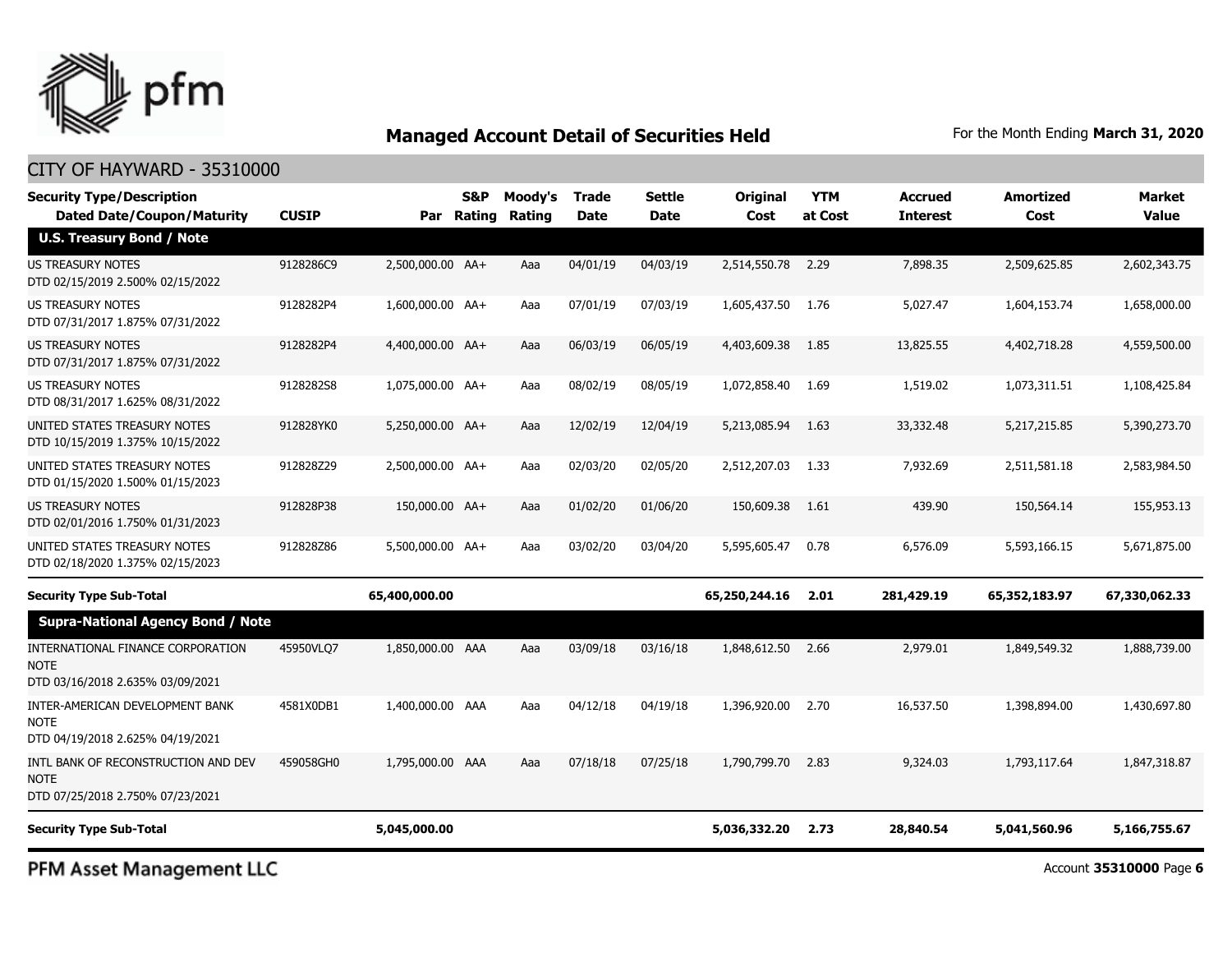

## CITY OF HAYWARD - 35310000

| <b>Security Type/Description</b><br><b>Dated Date/Coupon/Maturity</b>  | <b>CUSIP</b> |                  | S&P<br>Par Rating | Moody's<br>Rating | <b>Trade</b><br><b>Date</b> | <b>Settle</b><br>Date | <b>Original</b><br>Cost | <b>YTM</b><br>at Cost | <b>Accrued</b><br><b>Interest</b> | <b>Amortized</b><br>Cost | Market<br><b>Value</b> |
|------------------------------------------------------------------------|--------------|------------------|-------------------|-------------------|-----------------------------|-----------------------|-------------------------|-----------------------|-----------------------------------|--------------------------|------------------------|
| <b>Municipal Bond / Note</b>                                           |              |                  |                   |                   |                             |                       |                         |                       |                                   |                          |                        |
| UNIV OF CAL TXBL REV BOND<br>DTD 05/18/2017 1.900% 05/15/2020          | 91412GS89    | 625,000.00 AA    |                   | Aa2               | 05/05/17                    | 05/18/17              | 625,000.00              | 1.90                  | 4,486.11                          | 625,000.00               | 625,481.25             |
| CA ST TXBL GO BONDS<br>DTD 04/27/2017 2.625% 04/01/2021                | 13063DAC2    | 1,000,000.00 AA- |                   | Aa2               | 02/12/19                    | 02/14/19              | 997,000.00              | 2.77                  | 13,125.00                         | 998,578.32               | 1,009,500.00           |
| CA ST TXBL GO BONDS<br>DTD 04/25/2018 2.800% 04/01/2021                | 13063DGA0    | 1,425,000.00 AA- |                   | Aa2               | 04/18/18                    | 04/25/18              | 1,425,057.00            | 2.80                  | 19,950.00                         | 1,425,014.41             | 1,444,522.50           |
| UNIV OF CAL TXBL REV BONDS<br>DTD 06/05/2018 3.029% 05/15/2021         | 91412HBH5    | 455,000.00 AA    |                   | Aa2               | 05/23/18                    | 06/05/18              | 455,000,00              | 3.03                  | 5,206.51                          | 455,000.00               | 462,944.30             |
| CHAFFEY UHSD, CA TXBL GO BONDS<br>DTD 12/05/2019 1.913% 08/01/2022     | 157411TH2    | 600,000.00 AA-   |                   | Aa1               | 11/06/19                    | 12/05/19              | 600,000.00              | 1.91                  | 1,913.00                          | 600,000.00               | 606,324.00             |
| SAN DIEGO CCD, CA TXBL GO BONDS<br>DTD 10/16/2019 1.936% 08/01/2022    | 7972720M6    | 675,000.00 AAA   |                   | Aaa               | 09/18/19                    | 10/16/19              | 675,000.00              | 1.94                  | 2,178.00                          | 675,000.00               | 682,499.25             |
| LONG BEACH CCD, CA TXBL GO BONDS<br>DTD 10/23/2019 1.702% 08/01/2022   | 542411NG4    | 920,000.00 AA    |                   | Aa2               | 10/09/19                    | 10/23/19              | 920,000.00              | 1.70                  | 2,609.73                          | 920,000.00               | 926,449.20             |
| TAMALPAIS UHSD, CA TXBL GO BONDS<br>DTD 10/09/2019 1.925% 08/01/2022   | 874857KH7    | 995,000.00 NR    |                   | Aaa               | 09/20/19                    | 10/09/19              | 995,000.00              | 1.93                  | 3,192.29                          | 995,000.00               | 1,005,149.00           |
| SAN JOSE, CA TXBL GO BONDS<br>DTD 07/25/2019 2.300% 09/01/2022         | 798135H44    | 1,150,000.00 AA+ |                   | Aa1               | 07/09/19                    | 07/25/19              | 1,157,544.00            | 2.08                  | 2,204.17                          | 1,155,912.99             | 1,170,458.50           |
| OR ST DEPT OF TRANS TXBL REV BONDS<br>DTD 11/20/2019 1.855% 11/15/2022 | 68607DTT2    | 600,000.00 AAA   |                   | Aa1               | 11/07/19                    | 11/20/19              | 600,000.00              | 1.86                  | 4,050.08                          | 600,000.00               | 607,104.00             |
| AZ TRAN BOARD TXBL REV BONDS<br>DTD 02/12/2020 1.795% 07/01/2023       | 040654XT7    | 1,235,000.00 AA+ |                   | Aa1               | 01/10/20                    | 02/12/20              | 1,235,000.00            | 1.80                  | 3,017.35                          | 1,235,000.00             | 1,249,363.05           |
| <b>Security Type Sub-Total</b>                                         |              | 9,680,000.00     |                   |                   |                             |                       | 9,684,601.00            | 2.17                  | 61,932.24                         | 9,684,505.72             | 9,789,795.05           |
| <b>Federal Agency Collateralized Mortgage Obligation</b>               |              |                  |                   |                   |                             |                       |                         |                       |                                   |                          |                        |
| FHLMC SERIES K013 A1<br>DTD 05/01/2011 2.902% 08/25/2020               | 3137AA4V2    | 98,560.67 AA+    |                   | Aaa               | 06/23/17                    | 06/28/17              | 100,435.63              | 1.60                  | 238.35                            | 98,601.26                | 98,552.96              |
| <b>FHMS K714 A2</b><br>DTD 01/01/2014 3.034% 10/25/2020                | 3137B6ZM6    | 747,710.17 AA+   |                   | Aaa               | 09/21/17                    | 09/26/17              | 768,476.67              | 1.15                  | 1,890.46                          | 751,231.45               | 747,416.39             |

PFM Asset Management LLC

Account **35310000** Page **7**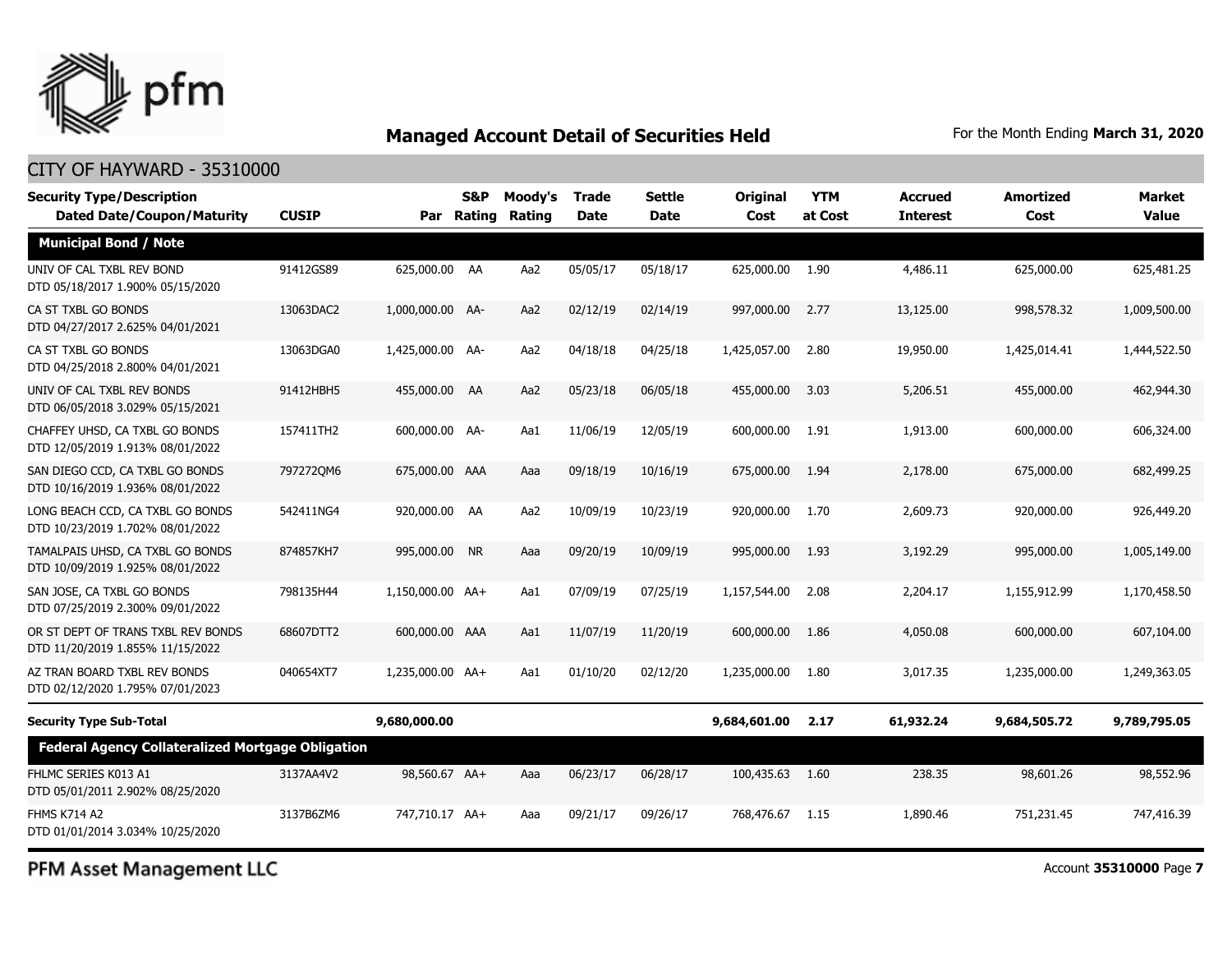

| <b>Security Type/Description</b><br><b>Dated Date/Coupon/Maturity</b> | <b>CUSIP</b> |                  | S&P | Moody's<br>Par Rating Rating | Trade<br><b>Date</b> | <b>Settle</b><br><b>Date</b> | <b>Original</b><br>Cost | <b>YTM</b><br>at Cost | <b>Accrued</b><br><b>Interest</b> | <b>Amortized</b><br>Cost | <b>Market</b><br><b>Value</b> |
|-----------------------------------------------------------------------|--------------|------------------|-----|------------------------------|----------------------|------------------------------|-------------------------|-----------------------|-----------------------------------|--------------------------|-------------------------------|
| Federal Agency Collateralized Mortgage Obligation                     |              |                  |     |                              |                      |                              |                         |                       |                                   |                          |                               |
| FNA 2018-M5 A2<br>DTD 04/01/2018 3.560% 09/25/2021                    | 3136B1XP4    | 526,307.73 AA+   |     | Aaa                          | 04/11/18             | 04/30/18                     | 536,776.53              | 2.27                  | 1,561.38                          | 530,584.24               | 529,846.35                    |
| FHMS K720 A1<br>DTD 11/01/2015 2.316% 11/25/2021                      | 3137BLUO9    | 214,335.20 AA+   |     | Aaa                          | 08/22/19             | 08/27/19                     | 214,921.27              | 1.94                  | 413.67                            | 214,716.12               | 215,072.59                    |
| FHLMC MULTIFAMILY STRUCTURED P<br>DTD 05/01/2015 2.791% 01/25/2022    | 3137BHXY8    | 1,250,000.00 AA+ |     | Aaa                          | 08/16/19             | 08/21/19                     | 1,272,656.25            | 1.21                  | 2,907.29                          | 1,267,135.21             | 1,270,908.84                  |
| FHMS KJ23 A1<br>DTD 12/01/2018 3.174% 03/01/2022                      | 3137FKK70    | 263,877.89 AA+   |     | Aaa                          | 12/07/18             | 12/14/18                     | 263,875.77              | 3.05                  | 697.96                            | 263,875.78               | 266,545.90                    |
| FHMS K019 A2<br>DTD 08/01/2012 2.272% 03/25/2022                      | 3137ASNJ9    | 593,436.45 AA+   |     | Aaa                          | 03/29/19             | 04/03/19                     | 589,055.21              | 2.65                  | 1,123.57                          | 590,146.97               | 600,509.77                    |
| FHMS K023 A1<br>DTD 12/01/2012 1.583% 04/25/2022                      | 3137AWQG3    | 64,529.97 AA+    |     | Aaa                          | 03/06/18             | 03/09/18                     | 63,128.45               | 2.58                  | 85.13                             | 63,758.98                | 64,559.76                     |
| FHMS K023 A1<br>DTD 12/01/2012 1.583% 04/25/2022                      | 3137AWQG3    | 283,302.32 AA+   |     | Aaa                          | 07/12/18             | 07/17/18                     | 276,142.30              | 2.87                  | 373.72                            | 279,037.05               | 283,433.12                    |
| FHMS K023 A1<br>DTD 12/01/2012 1.583% 04/25/2022                      | 3137AWQG3    | 582,343.67 AA+   |     | Aaa                          | 03/07/18             | 03/09/18                     | 569,604.91              | 2.59                  | 768.21                            | 575,337.67               | 582,612.54                    |
| FHLMC MULTIFAMILY STRUCTURED P<br>DTD 11/01/2015 2.716% 06/25/2022    | 3137BLUR7    | 600,000.00 AA+   |     | Aaa                          | 03/13/19             | 03/18/19                     | 599,253.52              | 2.68                  | 1,358.00                          | 599,253.52               | 610,887.55                    |
| FHLMC MULTIFAMILY STRUCTURED P<br>DTD 12/01/2012 2.355% 07/25/2022    | 3137AVXN2    | 570,000.00 AA+   |     | Aaa                          | 06/12/19             | 06/17/19                     | 572,092.97              | 2.03                  | 1,118.63                          | 571,405.48               | 581,302.83                    |
| FHLMC MULTIFAMILY STRUCTURED P<br>DTD 12/01/2012 2.355% 07/25/2022    | 3137AVXN2    | 1,227,386.00 AA+ |     | Aaa                          | 03/28/19             | 04/02/19                     | 1,222,591.52            | 2.49                  | 2,408.75                          | 1,223,407.61             | 1,251,724.48                  |
| FHLMC MULTIFAMILY STRUCTURED P<br>DTD 12/01/2012 2.307% 08/25/2022    | 3137AWOH1    | 1,250,000.00 AA+ |     | Aaa                          | 09/04/19             | 09/09/19                     | 1,268,457.03            | 1.25                  | 2,403.13                          | 1,264,902.23             | 1,274,619.29                  |
| FHLMC MULTIFAMILY STRUCTURED P<br>DTD 05/01/2013 2.510% 11/25/2022    | 3137B1BS0    | 500,000.00 AA+   |     | Aaa                          | 02/18/20             | 02/21/20                     | 509,648.44              | 1.04                  | 1,045.83                          | 509,437.66               | 513,365.81                    |
| FHLMC MULTIFAMILY STRUCTURED P<br>DTD 05/01/2013 2.510% 11/25/2022    | 3137B1BS0    | 1,065,000.00 AA+ |     | Aaa                          | 06/12/19             | 06/17/19                     | 1,074,318.75            | 1.92                  | 2,227.63                          | 1,072,000.47             | 1,093,469.16                  |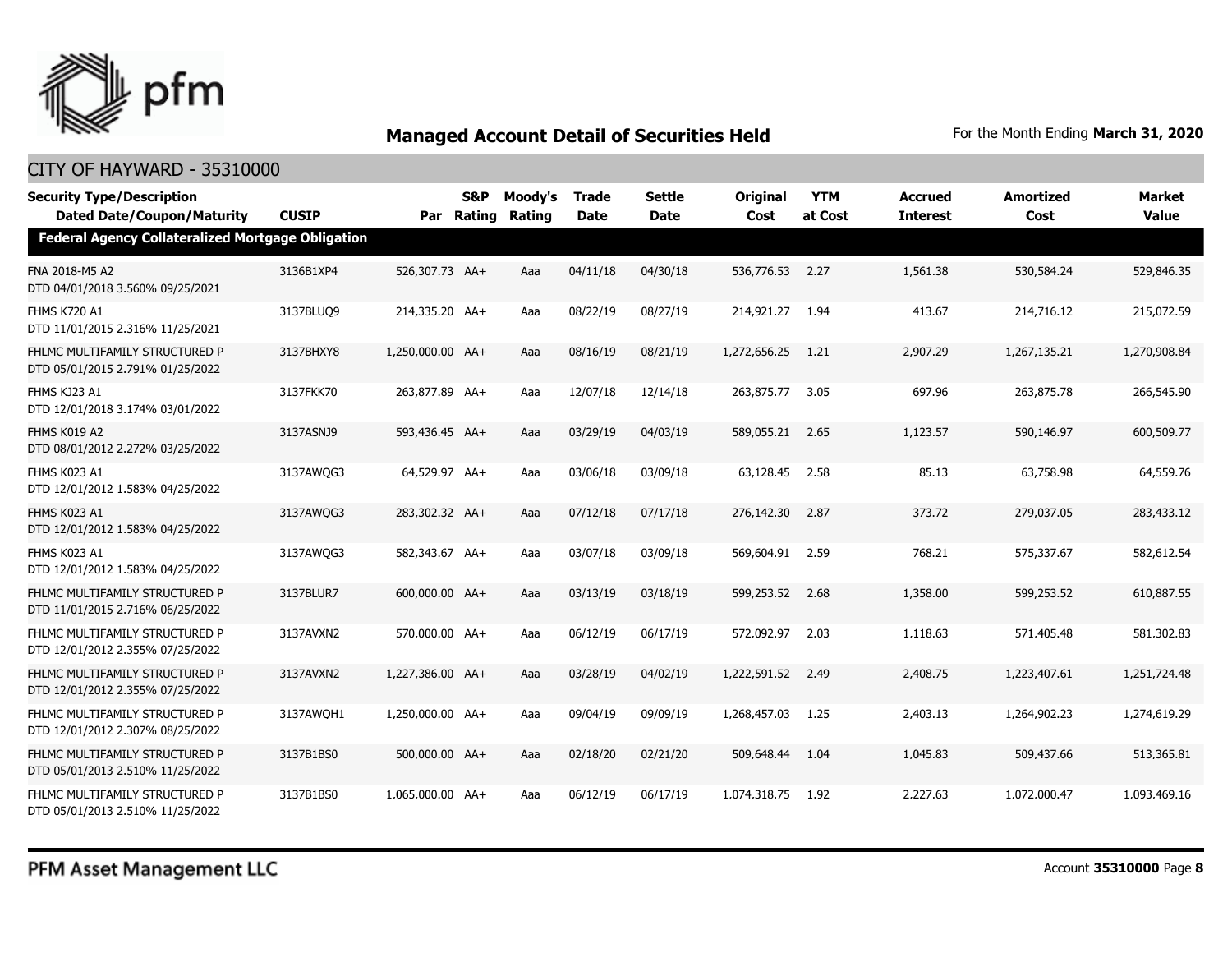

| <b>Security Type/Description</b><br><b>Dated Date/Coupon/Maturity</b> | <b>CUSIP</b> |                  | S&P<br>Par Rating | Moody's<br>Rating | <b>Trade</b><br><b>Date</b> | Settle<br><b>Date</b> | <b>Original</b><br>Cost | <b>YTM</b><br>at Cost | <b>Accrued</b><br><b>Interest</b> | <b>Amortized</b><br>Cost | <b>Market</b><br><b>Value</b> |
|-----------------------------------------------------------------------|--------------|------------------|-------------------|-------------------|-----------------------------|-----------------------|-------------------------|-----------------------|-----------------------------------|--------------------------|-------------------------------|
| <b>Federal Agency Collateralized Mortgage Obligation</b>              |              |                  |                   |                   |                             |                       |                         |                       |                                   |                          |                               |
| <b>FANNIEMAE-ACES</b><br>DTD 02/01/2013 2.509% 11/25/2022             | 3136ACGJ4    | 1.125.376.85 AA+ |                   | Aaa               | 06/24/19                    | 06/27/19              | 1,139,268.22            | 1.70                  | 2,352.53                          | 1,136,160.42             | 1,156,782.62                  |
| FNA 2013-M7 A2<br>DTD 05/01/2013 2.280% 12/25/2022                    | 3136AEGO4    | 347,463.70 AA+   |                   | Aaa               | 09/11/19                    | 09/16/19              | 349,628.74              | 1.82                  | 660.18                            | 349,233.14               | 355,837.22                    |
| FNA 2013-M7 A2<br>DTD 05/01/2013 2.280% 12/25/2022                    | 3136AEGO4    | 460,315.16 AA+   |                   | Aaa               | 09/04/19                    | 09/09/19              | 466,345.75              | 1.42                  | 874.60                            | 465,288.21               | 471,408.29                    |
| FHMS J22F A1<br>DTD 11/01/2018 3.454% 05/25/2023                      | 3137FJYA1    | 320,208.02 AA+   |                   | Aaa               | 11/07/18                    | 11/19/18              | 320,199.38              | 3.28                  | 921.67                            | 320,199.37               | 324,617.55                    |
| FHMS KP05 A<br>DTD 12/01/2018 3.203% 07/01/2023                       | 3137FKK39    | 355,472.45 AA+   |                   | Aaa               | 12/07/18                    | 12/17/18              | 355,471.36              | 3.11                  | 948.82                            | 355,471.38               | 366,812.02                    |
| FHMS KJ27 A1<br>DTD 11/01/2019 2.092% 07/25/2024                      | 3137FO3V3    | 495,267.12 AA+   |                   | Aaa               | 11/20/19                    | 11/26/19              | 495,255.23              | 2.03                  | 863.42                            | 495,255.23               | 506,258.28                    |
| <b>Security Type Sub-Total</b>                                        |              | 12,940,893.37    |                   |                   |                             |                       | 13,027,603.90           | 1.96                  | 27,242.93                         | 12,996,439.45            | 13,166,543.32                 |
| <b>Federal Agency Bond / Note</b>                                     |              |                  |                   |                   |                             |                       |                         |                       |                                   |                          |                               |
| <b>FANNIE MAE NOTES</b><br>DTD 06/25/2018 2.750% 06/22/2021           | 3135G0U35    | 1,745,000.00 AA+ |                   | Aaa               | 06/22/18                    | 06/25/18              | 1,744,598.65            | 2.76                  | 13,196.56                         | 1,744,830.67             | 1,795,454.93                  |
| FEDERAL HOME LOAN BANKS NOTES<br>DTD 10/12/2018 3.000% 10/12/2021     | 3130AF5B9    | 2,425,000.00 AA+ |                   | Aaa               | 11/02/18                    | 11/06/18              | 2,423,593.50            | 3.02                  | 34,152.08                         | 2,424,267.55             | 2,518,554.08                  |
| <b>FANNIE MAE NOTES</b><br>DTD 01/11/2019 2.625% 01/11/2022           | 3135G0U92    | 1,200,000.00 AA+ |                   | Aaa               | 01/29/19                    | 01/31/19              | 1,200,312.00            | 2.62                  | 7,000.00                          | 1,200,197.32             | 1,245,781.20                  |
| <b>FANNIE MAE NOTES</b><br>DTD 01/11/2019 2.625% 01/11/2022           | 3135G0U92    | 1,650,000.00 AA+ |                   | Aaa               | 01/09/19                    | 01/11/19              | 1,648,812.00            | 2.65                  | 9,625.00                          | 1,649,285.02             | 1,712,949.15                  |
| FEDERAL HOME LOAN BANK<br>DTD 06/01/2012 2.125% 06/10/2022            | 313379069    | 2,475,000.00 AA+ |                   | Aaa               | 06/13/19                    | 06/14/19              | 2,492,399.25            | 1.88                  | 16,216.41                         | 2,487,852.01             | 2,563,246.13                  |
| <b>FANNIE MAE NOTES</b><br>DTD 09/06/2019 1.375% 09/06/2022           | 3135G0W33    | 1,250,000.00 AA+ |                   | Aaa               | 09/05/19                    | 09/06/19              | 1,245,650.00            | 1.49                  | 1,193.58                          | 1,246,461.15             | 1,276,470.00                  |
| FEDERAL HOME LOAN BANKS NOTES<br>DTD 02/21/2020 1.375% 02/17/2023     | 3130AJ7E3    | 2.140.000.00 AA+ |                   | Aaa               | 02/20/20                    | 02/21/20              | 2,136,062.40            | 1.44                  | 3,269.44                          | 2,136,205.95             | 2,193,825,28                  |
|                                                                       |              |                  |                   |                   |                             |                       |                         |                       |                                   |                          |                               |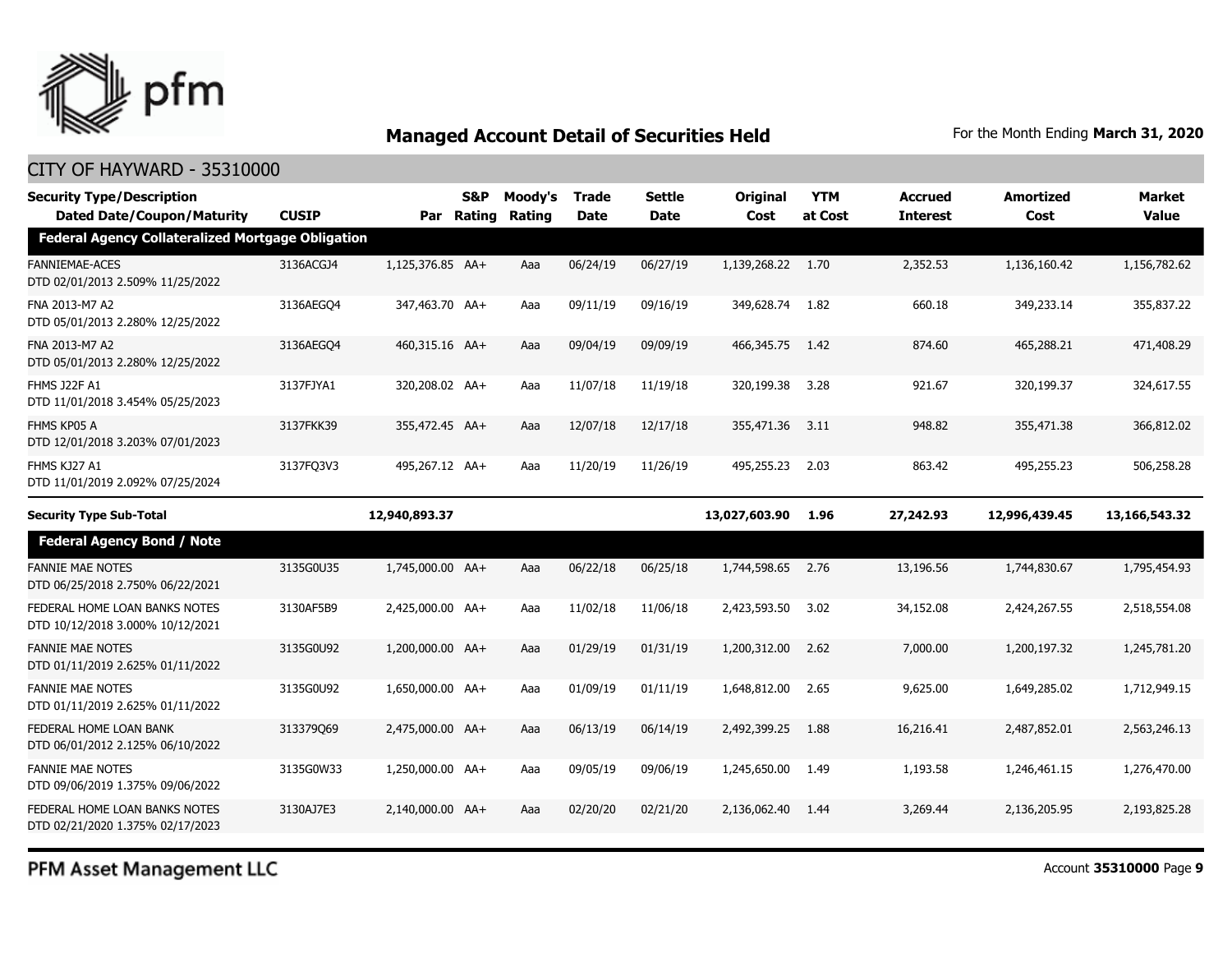

| <b>Security Type/Description</b><br><b>Dated Date/Coupon/Maturity</b>                  | <b>CUSIP</b> | Par             | S&P<br>Rating  | Moody's<br>Rating | <b>Trade</b><br>Date | <b>Settle</b><br><b>Date</b> | <b>Original</b><br><b>Cost</b> | <b>YTM</b><br>at Cost | <b>Accrued</b><br><b>Interest</b> | <b>Amortized</b><br>Cost | <b>Market</b><br><b>Value</b> |
|----------------------------------------------------------------------------------------|--------------|-----------------|----------------|-------------------|----------------------|------------------------------|--------------------------------|-----------------------|-----------------------------------|--------------------------|-------------------------------|
| <b>Federal Agency Bond / Note</b>                                                      |              |                 |                |                   |                      |                              |                                |                       |                                   |                          |                               |
| <b>Security Type Sub-Total</b>                                                         |              | 12,885,000.00   |                |                   |                      |                              | 12,891,427.80                  | 2.27                  | 84,653.07                         | 12,889,099.67            | 13,306,280.77                 |
| <b>Corporate Note</b>                                                                  |              |                 |                |                   |                      |                              |                                |                       |                                   |                          |                               |
| AMERICAN EXPRESS CO CORP NOTES<br>DTD 02/22/2019 3.000% 02/22/2021                     | 025816CB3    | 400,000.00 BBB+ |                | A3                | 02/19/19             | 02/22/19                     | 399,600.00                     | 3.05                  | 1,300.00                          | 399,818.80               | 398,918.80                    |
| NATIONAL RURAL UTIL COOP NOTE<br>DTD 02/26/2018 2.900% 03/15/2021                      | 63743HER9    | 250,000.00      | $\overline{A}$ | A2                | 02/21/18             | 02/26/18                     | 249,722.50                     | 2.94                  | 322.22                            | 249,909.69               | 250,321.50                    |
| MORGAN STANLEY CORP NOTES<br>DTD 04/21/2016 2.500% 04/21/2021                          | 61746BEA0    | 300,000.00 BBB+ |                | A <sub>3</sub>    | 02/13/18             | 02/15/18                     | 294,960.00                     | 3.06                  | 3,333.33                          | 298,277.43               | 300,750.90                    |
| <b>CHARLES SCHWAB CORP NOTES</b><br>DTD 05/22/2018 3.250% 05/21/2021                   | 808513AW5    | 235,000.00 A    |                | A2                | 05/17/18             | 05/22/18                     | 234,992.95                     | 3.25                  | 2,757.99                          | 234,997.18               | 235,593.14                    |
| PACCAR FINANCIAL CORP BONDS<br>DTD 08/09/2018 3.150% 08/09/2021                        | 69371RP42    | 295,000.00 A+   |                | A1                | 08/06/18             | 08/09/18                     | 294,908.55                     | 3.16                  | 1,342.25                          | 294,957.64               | 293,416.15                    |
| CATERPILLAR FINANCIAL SERVICES CORP<br><b>CORP</b><br>DTD 09/07/2018 3.150% 09/07/2021 | 14913Q2N8    | 325,000.00 A    |                | A <sub>3</sub>    | 09/04/18             | 09/07/18                     | 324,749.75                     | 3.18                  | 682.50                            | 324,877.52               | 330,860.40                    |
| <b>3M COMPANY</b><br>DTD 09/14/2018 3.000% 09/14/2021                                  | 88579YBA8    | 145,000.00 A+   |                | A1                | 09/11/18             | 09/14/18                     | 144,702.75                     | 3.07                  | 205.42                            | 144,852.69               | 148,333.84                    |
| BANK OF AMERICA CORP (CALLABLE)<br>DTD 09/18/2017 2.328% 10/01/2021                    | 06051GGS2    | 200,000.00 A-   |                | A2                | 11/27/17             | 11/29/17                     | 199,026.00                     | 2.46                  | 2,328.00                          | 199,609.75               | 197,858.00                    |
| BANK OF AMERICA CORP (CALLABLE)<br>DTD 09/18/2017 2.328% 10/01/2021                    | 06051GGS2    | 390,000.00 A-   |                | A2                | 09/13/17             | 09/18/17                     | 390,000.00                     | 2.33                  | 4,539.60                          | 390,000.00               | 385,823.10                    |
| AMERICAN EXPRESS CREDIT CORP NOTES<br>DTD 11/06/2018 3.700% 11/05/2021                 | 025816BY4    | 200,000.00 BBB+ |                | A <sub>3</sub>    | 11/01/18             | 11/06/18                     | 199,956.00                     | 3.71                  | 3,001.11                          | 199,975.90               | 205,132.40                    |
| CITIGROUP INC CORP (CALLABLE) NOTE<br>DTD 12/08/2016 2.900% 12/08/2021                 | 172967LC3    | 300,000.00 BBB+ |                | A <sub>3</sub>    | 01/15/19             | 01/17/19                     | 294,543.00                     | 3.57                  | 2,730.83                          | 296,756.26               | 302,601.30                    |
| SUNTRUST BANKS INC CORP NOTES<br>(CALLABLE)<br>DTD 12/01/2016 2.700% 01/27/2022        | 867914BM4    | 300,000.00 A-   |                | A3                | 05/14/19             | 05/16/19                     | 299,502.00                     | 2.76                  | 1,440.00                          | 299,664.22               | 301,110.60                    |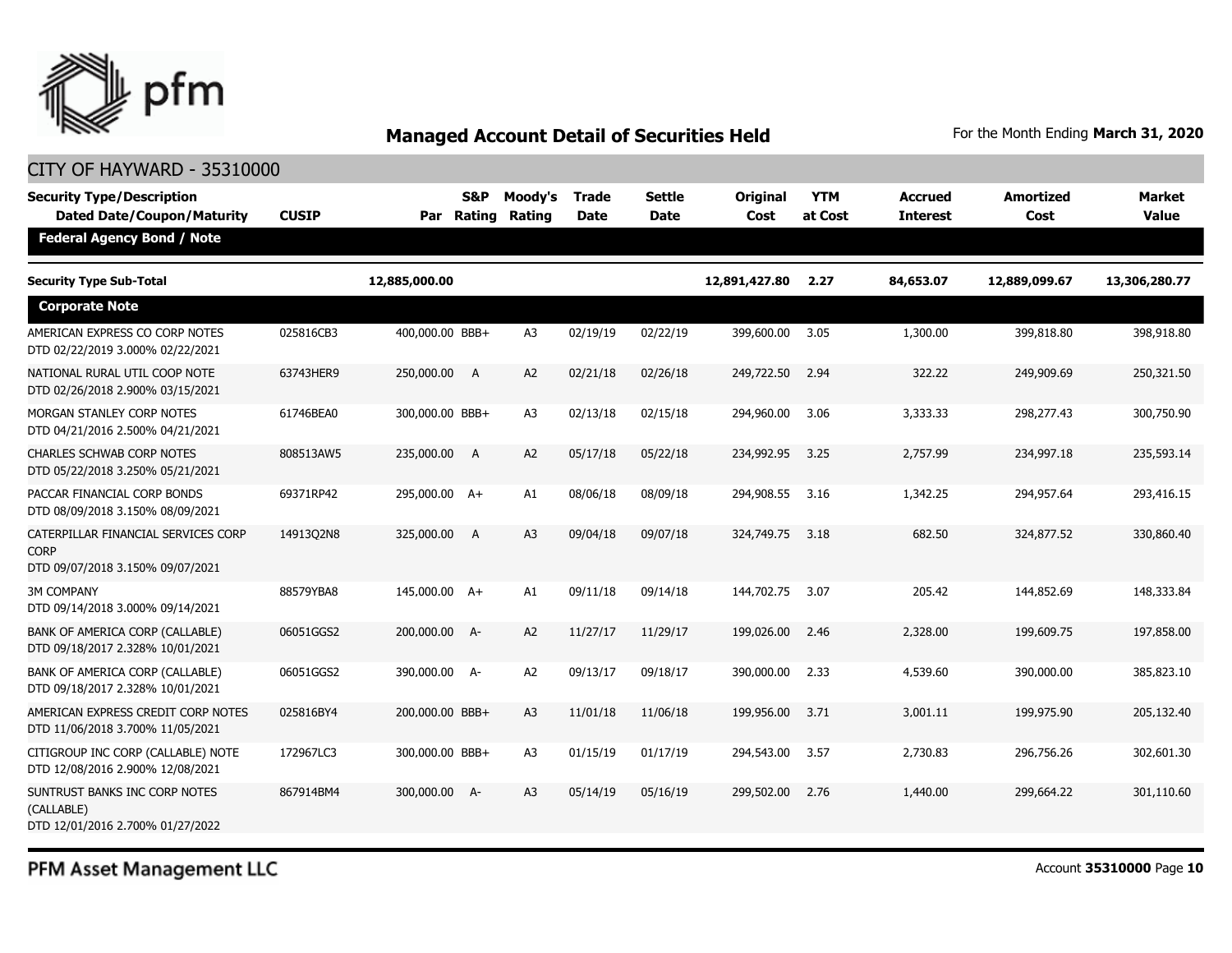

## CITY OF HAYWARD - 35310000

| <b>Security Type/Description</b><br><b>Dated Date/Coupon/Maturity</b>                  | <b>CUSIP</b> |                 | <b>S&amp;P</b><br>Par Rating | Moody's<br>Rating | <b>Trade</b><br><b>Date</b> | <b>Settle</b><br>Date | <b>Original</b><br>Cost | <b>YTM</b><br>at Cost | <b>Accrued</b><br><b>Interest</b> | <b>Amortized</b><br>Cost | Market<br><b>Value</b> |
|----------------------------------------------------------------------------------------|--------------|-----------------|------------------------------|-------------------|-----------------------------|-----------------------|-------------------------|-----------------------|-----------------------------------|--------------------------|------------------------|
| <b>Corporate Note</b>                                                                  |              |                 |                              |                   |                             |                       |                         |                       |                                   |                          |                        |
| HOME DEPOT INC<br>DTD 12/06/2018 3.250% 03/01/2022                                     | 437076BV3    | 175,000.00 A    |                              | A <sub>2</sub>    | 11/27/18                    | 12/06/18              | 174,520.50              | 3.34                  | 473.96                            | 174,706.38               | 180,785.68             |
| US BANCORP (CALLABLE) NOTE<br>DTD 03/02/2012 3.000% 03/15/2022                         | 91159HHC7    | 600,000.00 A+   |                              | A1                | 06/14/19                    | 06/18/19              | 610,590.00              | 2.33                  | 800.00                            | 607,535.79               | 613,535.40             |
| GOLDMAN SACHS GROUP INC (CALLABLE)<br><b>NOTE</b><br>DTD 01/26/2017 3.000% 04/26/2022  | 38141GWC4    | 600,000.00 BBB+ |                              | A3                | 02/13/19                    | 02/15/19              | 593,412.00              | 3.36                  | 7,750.00                          | 595,668.88               | 601,488.00             |
| <b>IBM CORP</b><br>DTD 05/15/2019 2.850% 05/13/2022                                    | 459200JX0    | 300,000.00 A    |                              | A <sub>2</sub>    | 11/01/19                    | 11/05/19              | 306,726.00              | 1.93                  | 3,277.50                          | 305,666.02               | 308,037.90             |
| UNITED PARCEL SERVICE (CALLABLE)<br><b>NOTES</b><br>DTD 05/16/2017 2.350% 05/16/2022   | 911312BC9    | 300,000.00 A    |                              | A <sub>2</sub>    | 06/26/19                    | 06/27/19              | 301,689.00              | 2.15                  | 2,643.75                          | 301,243.09               | 303,783.90             |
| MORGAN STANLEY CORP NOTES<br>DTD 05/19/2017 2.750% 05/19/2022                          | 61744YAH1    | 300,000.00 BBB+ |                              | A3                | 04/05/19                    | 04/09/19              | 298,011.00              | 2.97                  | 3,025.00                          | 298,620.66               | 303,361.80             |
| JPMORGAN CHASE & CO CORP NOTES<br>DTD 06/18/2018 3.514% 06/18/2022                     | 46647PAS5    | 600,000.00 A-   |                              | A2                | 06/11/18                    | 06/18/18              | 600,000.00              | 3.51                  | 6,032.37                          | 600,000.00               | 608,949.00             |
| AMERICAN HONDA FINANCE<br>DTD 06/27/2019 2.200% 06/27/2022                             | 02665WCY5    | 600,000.00 A    |                              | A <sub>3</sub>    | 06/24/19                    | 06/27/19              | 599,448.00              | 2.23                  | 3,446.67                          | 599,584.71               | 588,750.00             |
| BANK OF NY MELLON CORP CORP NOTES<br>DTD 08/23/2019 1.950% 08/23/2022                  | 06406RAK3    | 115,000.00 A    |                              | A1                | 09/03/19                    | 09/05/19              | 115,317.40              | 1.85                  | 236.71                            | 115,257.74               | 115,992.80             |
| BANK OF NY MELLON CORP CORP NOTES<br>DTD 08/23/2019 1.950% 08/23/2022                  | 06406RAK3    | 185,000.00 A    |                              | A1                | 08/20/19                    | 08/23/19              | 184,940.80              | 1.96                  | 380.79                            | 184,952.48               | 186,597.11             |
| WALT DISNEY COMPANY/THE<br>DTD 09/06/2019 1.650% 09/01/2022                            | 254687FJ0    | 165,000.00 A    |                              | A <sub>2</sub>    | 09/03/19                    | 09/06/19              | 164,641.95              | 1.72                  | 226.88                            | 164,708.73               | 165,820.22             |
| CATERPILLAR FINANCIAL SERVICES CORP<br><b>NOTE</b><br>DTD 09/06/2019 1.900% 09/06/2022 | 14913Q3A5    | 325,000.00 A    |                              | A3                | 09/03/19                    | 09/06/19              | 324,548.25              | 1.95                  | 428.82                            | 324,632.04               | 320,264.43             |
| ADOBE INC CORP NOTE<br>DTD 02/03/2020 1.700% 02/01/2023                                | 00724PAA7    | 300,000.00 A    |                              | A <sub>2</sub>    | 01/23/20                    | 02/03/20              | 299,931.00              | 1.71                  | 821.67                            | 299,934.60               | 303,486.30             |

PFM Asset Management LLC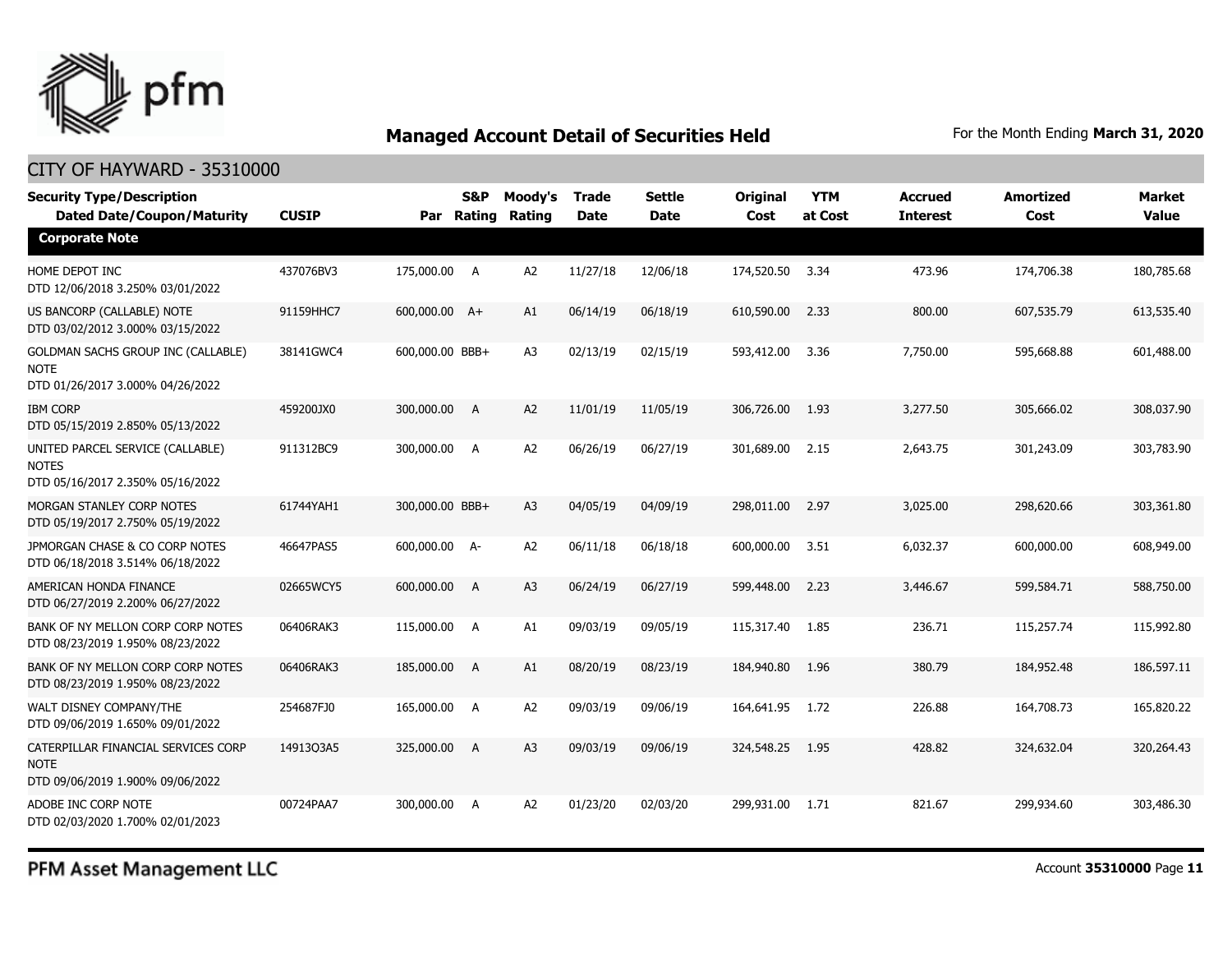

| <b>Security Type/Description</b><br><b>Dated Date/Coupon/Maturity</b>   | <b>CUSIP</b> | Par            | <b>S&amp;P</b><br>Rating | Moody's<br>Rating | <b>Trade</b><br><b>Date</b> | Settle<br><b>Date</b> | Original<br>Cost | <b>YTM</b><br>at Cost | <b>Accrued</b><br><b>Interest</b> | <b>Amortized</b><br>Cost | Market<br><b>Value</b> |
|-------------------------------------------------------------------------|--------------|----------------|--------------------------|-------------------|-----------------------------|-----------------------|------------------|-----------------------|-----------------------------------|--------------------------|------------------------|
| <b>Corporate Note</b>                                                   |              |                |                          |                   |                             |                       |                  |                       |                                   |                          |                        |
| PNC BANK NA CORP NOTES<br>DTD 06/08/2018 3.500% 06/08/2023              | 69353RFL7    | 300,000.00 A   |                          | A <sub>2</sub>    | 03/05/20                    | 03/09/20              | 321,240.00       | 1.27                  | 3,295.83                          | 320,848.75               | 305,820,90             |
| <b>Security Type Sub-Total</b>                                          |              | 8,205,000.00   |                          |                   |                             |                       | 8,221,679.40     | 2.69                  | 56,823.20                         | 8,227,056.95             | 8,257,393.57           |
| <b>Certificate of Deposit</b>                                           |              |                |                          |                   |                             |                       |                  |                       |                                   |                          |                        |
| SUMITOMO MITSUI BANK NY CERT DEPOS<br>DTD 10/18/2018 3.390% 10/16/2020  | 86565BPC9    | 600,000.00 A-1 |                          | $P-1$             | 10/16/18                    | 10/18/18              | 599,184.00       | 3.46                  | 9,492.00                          | 599,644.00               | 607,764.00             |
| MUFG BANK LTD/NY CERT DEPOS<br>DTD 02/28/2019 2.970% 02/26/2021         | 55379WZT6    | 600,000.00 A-1 |                          | $P-1$             | 02/27/19                    | 02/28/19              | 600,000,00       | 2.99                  | 1,732.50                          | 600,000.00               | 610,255.20             |
| CREDIT AGRICOLE CIB NY CERT DEPOS<br>DTD 04/04/2019 2.830% 04/02/2021   | 22535CDU2    | 600,000.00 A+  |                          | Aa3               | 04/03/19                    | 04/04/19              | 600,000.00       | 2.85                  | 17,121.50                         | 600,000.00               | 609,340.20             |
| ROYAL BANK OF CANADA NY CD<br>DTD 06/08/2018 3.240% 06/07/2021          | 78012UEE1    | 600,000.00 AA- |                          | Aa2               | 06/07/18                    | 06/08/18              | 600,000.00       | 3.24                  | 6,156.00                          | 600,000.00               | 614,670.60             |
| SOCIETE GENERALE NY CERT DEPOS<br>DTD 02/19/2020 1.800% 02/14/2022      | 83369XDL9    | 600,000.00     | A                        | A1                | 02/14/20                    | 02/19/20              | 600,000.00       | 1.80                  | 1,260.00                          | 600,000.00               | 583,272.00             |
| NORDEA BANK ABP NEW YORK CERT DEPOS<br>DTD 08/29/2019 1.850% 08/26/2022 | 65558TLL7    | 625,000.00 AA- |                          | Aa3               | 08/27/19                    | 08/29/19              | 625,000.00       | 1.87                  | 1,124.13                          | 625,000.00               | 635,008.13             |
| SKANDINAV ENSKILDA BANK LT CD<br>DTD 09/03/2019 1.860% 08/26/2022       | 83050PDR7    | 625,000.00 A+  |                          | Aa2               | 08/29/19                    | 09/03/19              | 625,000.00       | 1.88                  | 1,130.21                          | 625,000.00               | 635,156.25             |
| DNB BANK ASA/NY LT CD<br>DTD 12/04/2019 2.040% 12/02/2022               | 23341VZT1    | 625,000.00 AA- |                          | Aa2               | 12/04/19                    | 12/06/19              | 625,000,00       | 2.04                  | 4,143,75                          | 625,000,00               | 639,441.25             |
| <b>Security Type Sub-Total</b>                                          |              | 4,875,000.00   |                          |                   |                             |                       | 4,874,184.00     | 2.51                  | 42,160.09                         | 4,874,644.00             | 4,934,907.63           |
| <b>Asset-Backed Security</b>                                            |              |                |                          |                   |                             |                       |                  |                       |                                   |                          |                        |
| JOHN DEERE ABS 2017-A A3<br>DTD 03/02/2017 1.780% 04/15/2021            | 47787XAC1    | 2,072.45 NR    |                          | Aaa               | 02/22/17                    | 03/02/17              | 2,072.15 1.79    |                       | 1.64                              | 2,072.36                 | 2.071.84               |
| ALLY ABS 2017-1 A3<br>DTD 01/31/2017 1.700% 06/15/2021                  | 02007PAC7    | 7,221.45       | <b>NR</b>                | Aaa               | 01/24/17                    | 01/31/17              | 7,220.82         | 1.70                  | 5.46                              | 7,221,30                 | 7,217.54               |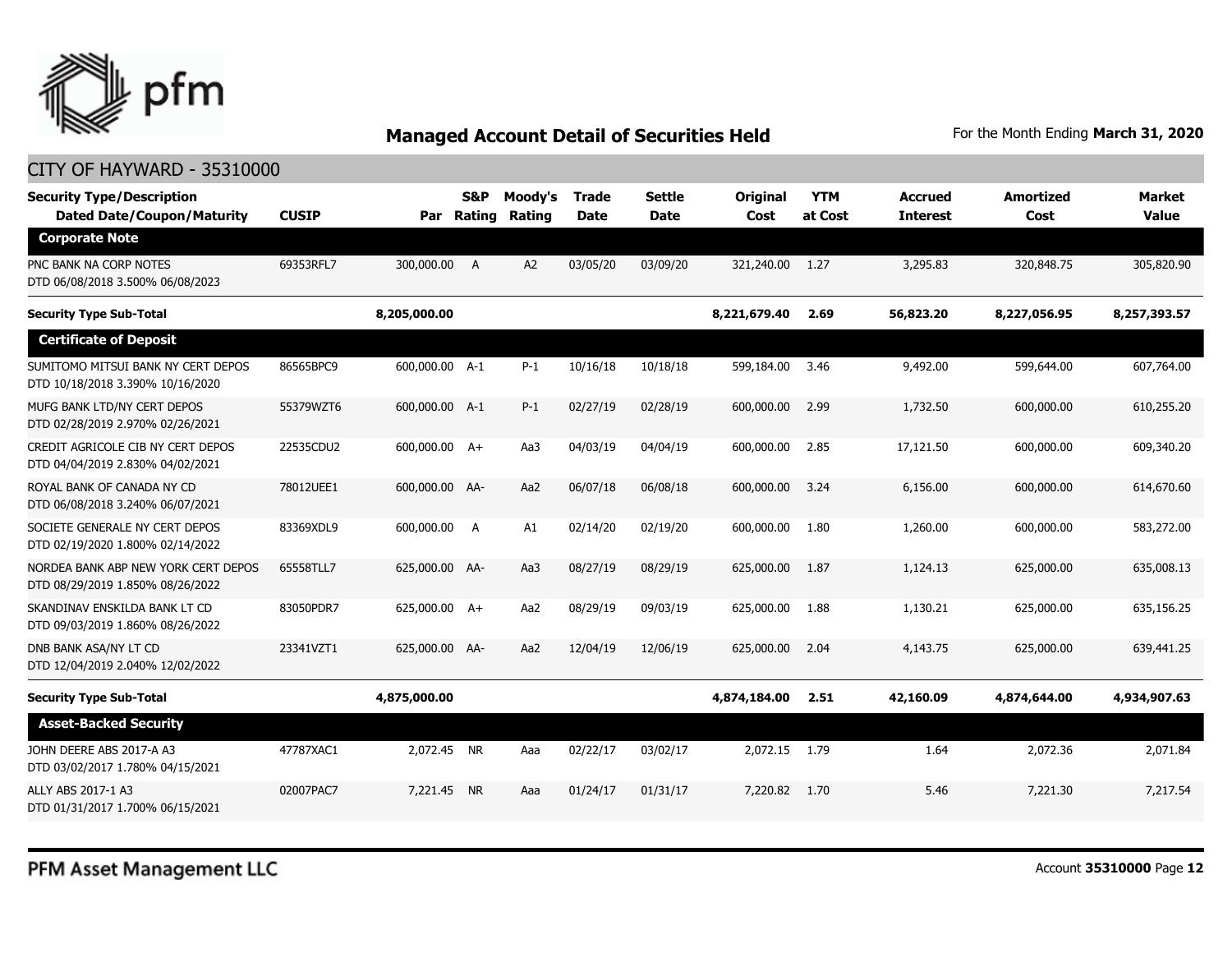

| <b>Security Type/Description</b><br><b>Dated Date/Coupon/Maturity</b> | <b>CUSIP</b> |                | S&P<br>Par Rating | Moody's<br>Rating | <b>Trade</b><br><b>Date</b> | <b>Settle</b><br><b>Date</b> | <b>Original</b><br>Cost | <b>YTM</b><br>at Cost | <b>Accrued</b><br><b>Interest</b> | <b>Amortized</b><br>Cost | <b>Market</b><br><b>Value</b> |
|-----------------------------------------------------------------------|--------------|----------------|-------------------|-------------------|-----------------------------|------------------------------|-------------------------|-----------------------|-----------------------------------|--------------------------|-------------------------------|
| <b>Asset-Backed Security</b>                                          |              |                |                   |                   |                             |                              |                         |                       |                                   |                          |                               |
| GMALT 2018-3 A3<br>DTD 09/26/2018 3.180% 06/20/2021                   | 36256GAD1    | 130,771.48 AAA |                   | Aaa               | 09/18/18                    | 09/26/18                     | 130,761.15              | 3.19                  | 127.07                            | 130,766.67               | 130,828.25                    |
| BMWLT 2018-1 A3<br>DTD 10/17/2018 3.260% 07/20/2021                   | 05586CAC8    | 125,000.00 AAA |                   | Aaa               | 10/10/18                    | 10/17/18                     | 124,982.63              | 3.27                  | 124.51                            | 124,991.50               | 124,335.94                    |
| NISSAN AUTO LEASE TRUST<br>DTD 10/24/2018 3.250% 09/15/2021           | 65478BAD3    | 225,000.00 AAA |                   | Aaa               | 10/16/18                    | 10/24/18                     | 224,980.34              | 3.26                  | 325.00                            | 224,989.76               | 222,985.49                    |
| <b>FORDL 2018-B A3</b><br>DTD 09/21/2018 3.190% 12/15/2021            | 34531LAD2    | 230,000.00 NR  |                   | Aaa               | 09/18/18                    | 09/21/18                     | 229,980.57              | 3.41                  | 326.09                            | 229,989.45               | 230,108.81                    |
| GMALT 2019-1 A3<br>DTD 02/21/2019 2.980% 12/20/2021                   | 36256UAD0    | 200,000.00 AAA |                   | Aaa               | 02/13/19                    | 02/21/19                     | 199,968.60              | 2.99                  | 182.11                            | 199,980.46               | 202,760.28                    |
| <b>FORDL 2019-A A3</b><br>DTD 02/25/2019 2.900% 05/15/2022            | 34532FAD4    | 245,000.00 AAA |                   | <b>NR</b>         | 02/20/19                    | 02/25/19                     | 244,980.84              | 2.90                  | 315.78                            | 244,987.46               | 243,541.07                    |
| <b>VWALT 2019-A A3</b><br>DTD 10/04/2019 1.990% 11/21/2022            | 92867XAD8    | 300,000.00 AAA |                   | <b>NR</b>         | 10/01/19                    | 10/04/19                     | 299,995.26              | 1.99                  | 182.42                            | 299,996.12               | 302,826.66                    |
| <b>HART 2018-B A3</b><br>DTD 12/12/2018 3.200% 12/15/2022             | 44933AAC1    | 150,000.00 AAA |                   | Aaa               | 12/04/18                    | 12/12/18                     | 149,998.20              | 3.48                  | 213.33                            | 149,998.80               | 147, 162, 27                  |
| HAROT 2019-1 A3<br>DTD 02/27/2019 2.830% 03/20/2023                   | 43814WAC9    | 170,000.00 AAA |                   | NR.               | 02/19/19                    | 02/27/19                     | 169,995.44              | 2.83                  | 173.73                            | 169,996.69               | 167,821.84                    |
| FORD CREDIT AUTO OWNER TRUST<br>DTD 10/23/2018 3.240% 04/15/2023      | 34532TAD4    | 200,000.00 NR  |                   | Aaa               | 10/16/18                    | 10/23/18                     | 199,965.80              | 3.34                  | 288.00                            | 199,976.39               | 201,803.72                    |
| NAROT 2018-C A3<br>DTD 12/12/2018 3.220% 06/15/2023                   | 65478NAD7    | 200,000.00 AAA |                   | Aaa               | 12/04/18                    | 12/12/18                     | 199,961.68              | 3.53                  | 286.22                            | 199,972.45               | 202,694.38                    |
| HYUNDAI AUTO RECEIVABLES TRUST<br>DTD 04/10/2019 2.660% 06/15/2023    | 44932NAD2    | 250,000.00 AAA |                   | <b>NR</b>         | 04/03/19                    | 04/10/19                     | 249,967.10              | 2.67                  | 295.56                            | 249,974.66               | 248,106.70                    |
| CARMAX AUTO OWNER TRUST<br>DTD 07/25/2018 3.130% 06/15/2023           | 14313FAD1    | 285,000.00 AAA |                   | <b>NR</b>         | 07/18/18                    | 07/25/18                     | 284,961.15              | 3.36                  | 396.47                            | 284,974.08               | 287,683.47                    |
| CARMAX AUTO OWNER TRUST<br>DTD 10/24/2018 3.360% 09/15/2023           | 14315EAC4    | 225,000.00 AAA |                   | <b>NR</b>         | 10/17/18                    | 10/24/18                     | 224,997.93              | 3.36                  | 336.00                            | 224,998.64               | 228,636.27                    |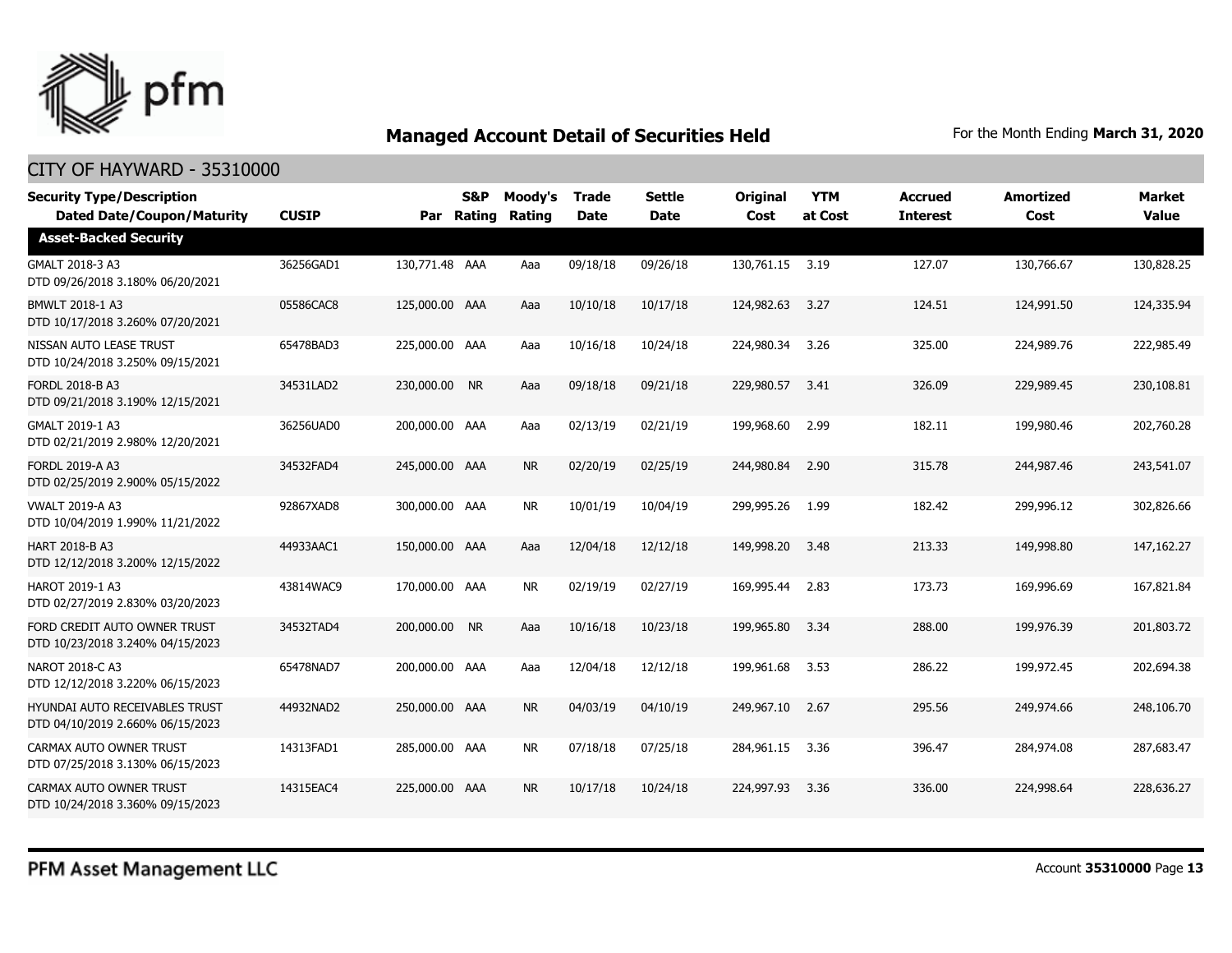

| <b>Security Type/Description</b><br><b>Dated Date/Coupon/Maturity</b> | <b>CUSIP</b> | Par              | <b>S&amp;P</b><br>Rating | Moody's<br>Rating | <b>Trade</b><br><b>Date</b> | <b>Settle</b><br>Date | Original<br>Cost | <b>YTM</b><br>at Cost | <b>Accrued</b><br><b>Interest</b> | <b>Amortized</b><br>Cost | <b>Market</b><br><b>Value</b> |
|-----------------------------------------------------------------------|--------------|------------------|--------------------------|-------------------|-----------------------------|-----------------------|------------------|-----------------------|-----------------------------------|--------------------------|-------------------------------|
| <b>Asset-Backed Security</b>                                          |              |                  |                          |                   |                             |                       |                  |                       |                                   |                          |                               |
| COPAR 2019-1 A3<br>DTD 05/30/2019 2.510% 11/15/2023                   | 14042WAC4    | 175,000.00 AAA   |                          | Aaa               | 05/21/19                    | 05/30/19              | 174,964.55       | 2.52                  | 195.22                            | 174,970.79               | 174,090.37                    |
| FIFTH THIRD AUTO TRUST<br>DTD 05/08/2019 2.640% 12/15/2023            | 31680YAD9    | 215,000.00 AAA   |                          | Aaa               | 04/30/19                    | 05/08/19              | 214,952.74       | 2.72                  | 252.27                            | 214,961.86               | 212,365.99                    |
| <b>HDMOT 2019-A A3</b><br>DTD 06/26/2019 2.340% 02/15/2024            | 41284WAC4    | 300,000.00 NR    |                          | Aaa               | 06/19/19                    | 06/26/19              | 299,976.78       | 2.95                  | 312.00                            | 299,980.47               | 304,370.73                    |
| GMCAR 2019-2 A3<br>DTD 04/17/2019 2.650% 02/16/2024                   | 36257FAD2    | 345,000.00 AAA   |                          | Aaa               | 04/09/19                    | 04/17/19              | 344,971.92 3.13  |                       | 380.94                            | 344,977.29               | 347,766.49                    |
| VZOT 2020-A A1A<br>DTD 01/29/2020 1.850% 07/20/2024                   | 92348TAA2    | 150,000.00 AAA   |                          | Aaa               | 01/21/20                    | 01/29/20              | 149,982.44       | 1.86                  | 84.79                             | 149,983.33               | 141,591.44                    |
| COMET 2019-A2 A2<br>DTD 09/05/2019 1.720% 08/15/2024                  | 14041NFU0    | 600,000.00 AAA   |                          | <b>NR</b>         | 08/28/19                    | 09/05/19              | 599,848.92       | 1.73                  | 458.67                            | 599,866,72               | 593,765,40                    |
| <b>HDMOT 2020-A A3</b><br>DTD 01/29/2020 1.870% 10/15/2024            | 41284UAD6    | 135,000.00 AAA   |                          | Aaa               | 01/21/20                    | 01/29/20              | 134,970.56       | 2.36                  | 112.20                            | 134,971.42               | 138,135.36                    |
| CARMX 2020-1 A3<br>DTD 01/22/2020 1.890% 12/15/2024                   | 14315XAC2    | 345,000.00 AAA   |                          | <b>NR</b>         | 01/14/20                    | 01/22/20              | 344,932.31       | 1.90                  | 289.80                            | 344,934.71               | 343,080.97                    |
| <b>Security Type Sub-Total</b>                                        |              | 5,210,065.38     |                          |                   |                             |                       | 5,209,389.88     | 2.75                  | 5,665.28                          | 5,209,533.38             | 5,205,751.28                  |
| <b>Managed Account Sub-Total</b>                                      |              | 124,240,958.75   |                          |                   |                             |                       | 124,195,462.34   | 2.17                  | 588,746.54                        | 124,275,024.10           | 127,157,489.62                |
| <b>Securities Sub-Total</b>                                           |              | \$124,240,958.75 |                          |                   |                             |                       | \$124,195,462.34 | 2.17%                 | \$588,746.54                      | \$124,275,024.10         | \$127,157,489.62              |
| <b>Accrued Interest</b>                                               |              |                  |                          |                   |                             |                       |                  |                       |                                   |                          | \$588,746.54                  |
| <b>Total Investments</b>                                              |              |                  |                          |                   |                             |                       |                  |                       |                                   |                          | \$127,746,236.16              |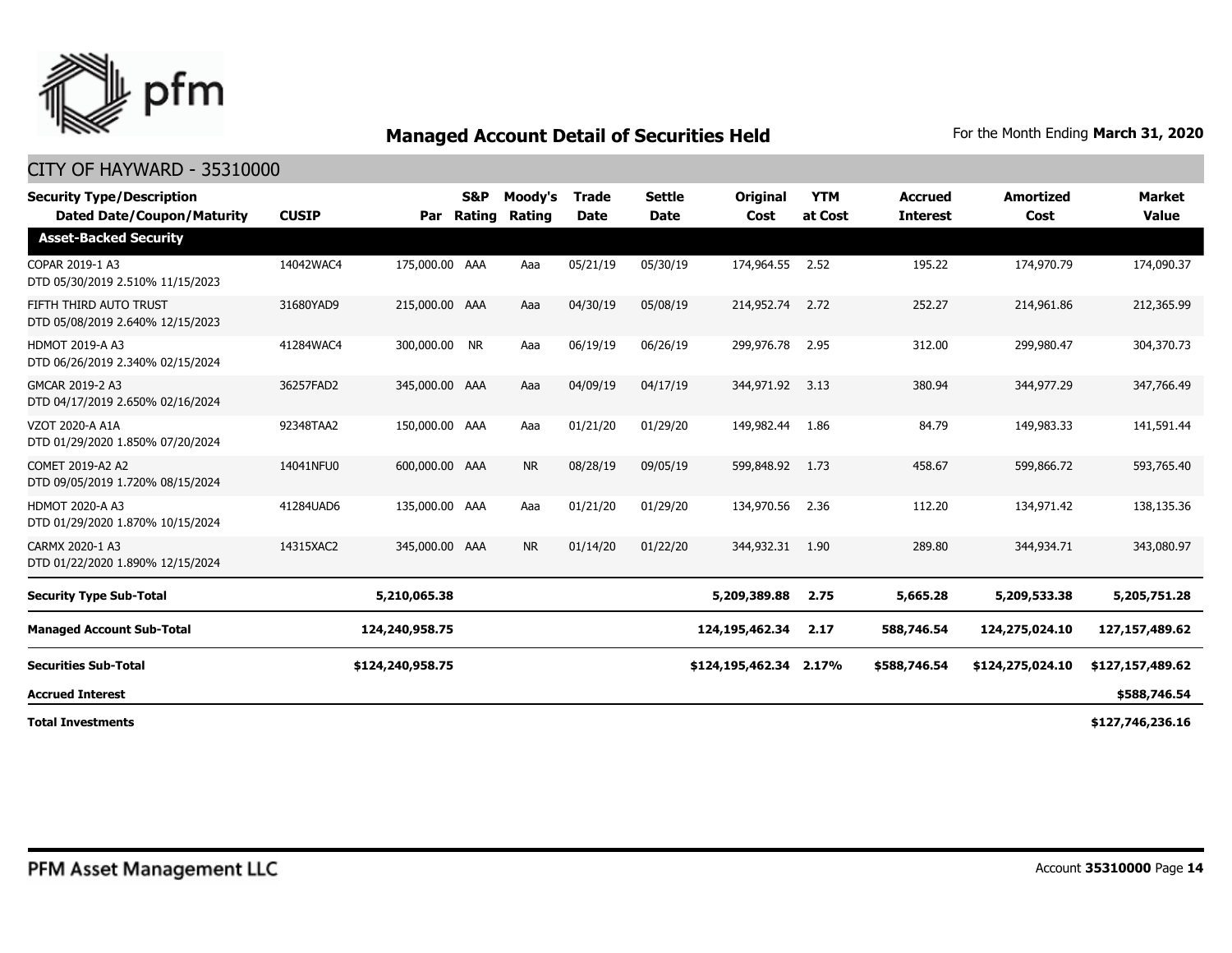

| <b>Security Type/Description</b>  |              |                       |                       | <b>Next Call</b> | <b>Market</b> | <b>Market</b> | <b>Unreal G/L</b> | Unreal G/L        | <b>Effective</b> | <b>Duration YTM</b> |      |
|-----------------------------------|--------------|-----------------------|-----------------------|------------------|---------------|---------------|-------------------|-------------------|------------------|---------------------|------|
| <b>Dated Date/Coupon/Maturity</b> | <b>CUSIP</b> | Par                   | <b>Broker</b>         | <b>Date</b>      | <b>Price</b>  | <b>Value</b>  | <b>On Cost</b>    | <b>Amort Cost</b> | <b>Duration</b>  | to Worst at Mkt     |      |
| <b>U.S. Treasury Bond / Note</b>  |              |                       |                       |                  |               |               |                   |                   |                  |                     |      |
| <b>US TREASURY NOTES</b>          | 9128284P2    | 1,350,000.00 CITIGRP  |                       |                  | 102.70        | 1,386,492.12  | 31,271.42         | 33,851.21         | 1.10             | 1.10                | 0.21 |
| DTD 05/15/2018 2.625% 05/15/2021  |              |                       |                       |                  |               |               |                   |                   |                  |                     |      |
| <b>US TREASURY NOTES</b>          | 9128284P2    |                       | 2,350,000.00 MORGAN_S |                  | 102.70        | 2,413,523.32  | 58,566.29         | 60,951.83         | 1.10             | 1.10                | 0.21 |
| DTD 05/15/2018 2.625% 05/15/2021  |              |                       |                       |                  |               |               |                   |                   |                  |                     |      |
| <b>US TREASURY NOTES</b>          | 912828WN6    | 3,225,000.00 JPM_CHAS |                       |                  | 102.08        | 3,292,019.37  | 124,338.71        | 89,895.33         | 1.15             | 1.15                | 0.22 |
| DTD 06/02/2014 2.000% 05/31/2021  |              |                       |                       |                  |               |               |                   |                   |                  |                     |      |
| <b>US TREASURY NOTES</b>          | 912828WR7    | 1,500,000.00 MERRILL  |                       |                  | 102.33        | 1,534,921.80  | 57,890.55         | 44,736.34         | 1.23             | 1.23                | 0.26 |
| DTD 06/30/2014 2.125% 06/30/2021  |              |                       |                       |                  |               |               |                   |                   |                  |                     |      |
| <b>US TREASURY NOTES</b>          | 9128284W7    | 1,575,000.00 MERRILL  |                       |                  | 103.38        | 1,628,156.25  | 51,864.26         | 52,531.98         | 1.35             | 1.35                | 0.29 |
| DTD 08/15/2018 2.750% 08/15/2021  |              |                       |                       |                  |               |               |                   |                   |                  |                     |      |
| <b>US TREASURY NOTES</b>          | 9128284W7    | 1,725,000.00 NOMURA   |                       |                  | 103.38        | 1,783,218.75  | 65,563.48         | 61,780.56         | 1.35             | 1.35                | 0.29 |
| DTD 08/15/2018 2.750% 08/15/2021  |              |                       |                       |                  |               |               |                   |                   |                  |                     |      |
| <b>US TREASURY NOTES</b>          | 912828RC6    | 4,400,000.00 NOMURA   |                       |                  | 102.45        | 4,507,937.28  | 51,046.65         | 65,857.00         | 1.36             | 1.36                | 0.34 |
| DTD 08/15/2011 2.125% 08/15/2021  |              |                       |                       |                  |               |               |                   |                   |                  |                     |      |
| <b>US TREASURY NOTES</b>          | 912828T67    | 300,000.00 HSBC       |                       |                  | 101.47        | 304,406.25    | 6,644.53          | 6,307.72          | 1.56             | 1.56                | 0.32 |
| DTD 10/31/2016 1.250% 10/31/2021  |              |                       |                       |                  |               |               |                   |                   |                  |                     |      |
| <b>US TREASURY NOTES</b>          | 912828T67    | 3,250,000.00 JPM_CHAS |                       |                  | 101.47        | 3,297,734.38  | 66,396.49         | 62,598.94         | 1.56             | 1.56                | 0.32 |
| DTD 10/31/2016 1.250% 10/31/2021  |              |                       |                       |                  |               |               |                   |                   |                  |                     |      |
| <b>US TREASURY NOTES</b>          | 912828T67    |                       | 4,150,000.00 MORGAN_S |                  | 101.47        | 4,210,953.13  | 95,968.75         | 89,155.62         | 1.56             | 1.56                | 0.32 |
| DTD 10/31/2016 1.250% 10/31/2021  |              |                       |                       |                  |               |               |                   |                   |                  |                     |      |
| <b>US TREASURY NOTES</b>          | 9128285V8    | 1,500,000.00 JPM CHAS |                       |                  | 103.94        | 1,559,062.50  | 56,074.22         | 57,202.47         | 1.75             | 1.75                | 0.29 |
| DTD 01/15/2019 2.500% 01/15/2022  |              |                       |                       |                  |               |               |                   |                   |                  |                     |      |
| <b>US TREASURY NOTES</b>          | 9128285V8    |                       | 6,000,000.00 MORGAN_S |                  | 103.94        | 6,236,250.00  | 244,921.87        | 241,548.78        | 1.75             | 1.75                | 0.29 |
| DTD 01/15/2019 2.500% 01/15/2022  |              |                       |                       |                  |               |               |                   |                   |                  |                     |      |
| <b>US TREASURY NOTES</b>          | 912828V72    | 8,750,000.00 CITIGRP  |                       |                  | 102.84        | 8,998,828.13  | 408,105.47        | 345,594.99        | 1.81             | 1.81                | 0.32 |
| DTD 01/31/2017 1.875% 01/31/2022  |              |                       |                       |                  |               |               |                   |                   |                  |                     |      |
| <b>US TREASURY NOTES</b>          | 9128286C9    |                       | 2,350,000.00 MORGAN_S |                  | 104.09        | 2,446,203.13  | 98,773.44         | 97,846.37         | 1.84             | 1.84                | 0.31 |
| DTD 02/15/2019 2.500% 02/15/2022  |              |                       |                       |                  |               |               |                   |                   |                  |                     |      |
| <b>US TREASURY NOTES</b>          | 9128286C9    | 2,500,000.00 TD       |                       |                  | 104.09        | 2,602,343.75  | 87,792.97         | 92,717.90         | 1.84             | 1.84                | 0.31 |
| DTD 02/15/2019 2.500% 02/15/2022  |              |                       |                       |                  |               |               |                   |                   |                  |                     |      |
| <b>US TREASURY NOTES</b>          | 9128282P4    | 1,600,000.00 NOMURA   |                       |                  | 103.63        | 1,658,000.00  | 52,562.50         | 53,846.26         | 2.29             | 2.29                | 0.32 |
| DTD 07/31/2017 1.875% 07/31/2022  |              |                       |                       |                  |               |               |                   |                   |                  |                     |      |
| <b>US TREASURY NOTES</b>          | 9128282P4    | 4,400,000.00 GOLDMAN  |                       |                  | 103.63        | 4,559,500.00  | 155,890.62        | 156,781.72        | 2.29             | 2.29                | 0.32 |
| DTD 07/31/2017 1.875% 07/31/2022  |              |                       |                       |                  |               |               |                   |                   |                  |                     |      |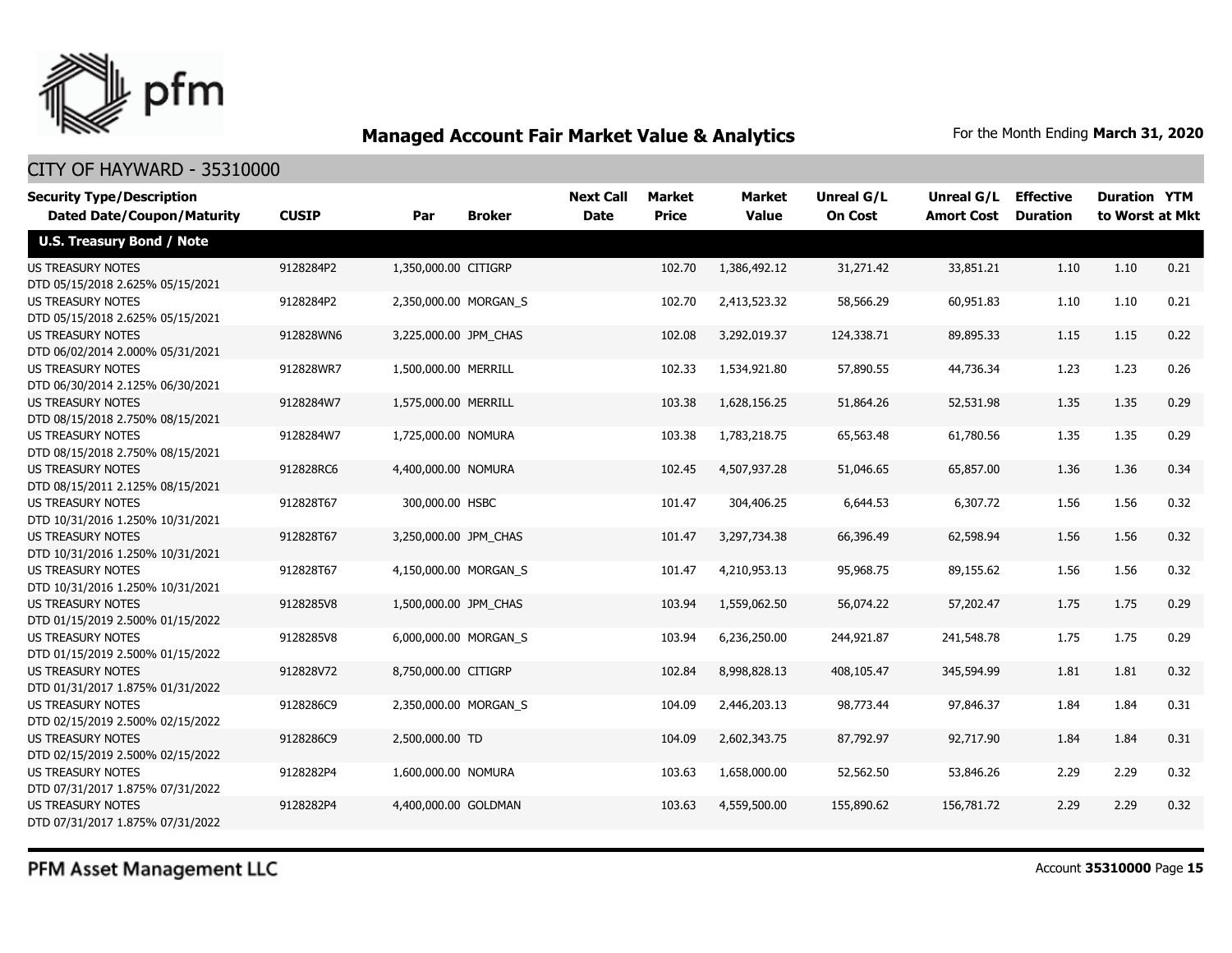

| <b>Security Type/Description</b><br><b>Dated Date/Coupon/Maturity</b>                                               | <b>CUSIP</b> | Par                   | <b>Broker</b>       | <b>Next Call</b><br><b>Date</b> | <b>Market</b><br><b>Price</b> | <b>Market</b><br><b>Value</b> | <b>Unreal G/L</b><br><b>On Cost</b> | Unreal G/L<br><b>Amort Cost</b> | <b>Effective</b><br><b>Duration</b> | <b>Duration YTM</b><br>to Worst at Mkt |      |
|---------------------------------------------------------------------------------------------------------------------|--------------|-----------------------|---------------------|---------------------------------|-------------------------------|-------------------------------|-------------------------------------|---------------------------------|-------------------------------------|----------------------------------------|------|
| <b>U.S. Treasury Bond / Note</b>                                                                                    |              |                       |                     |                                 |                               |                               |                                     |                                 |                                     |                                        |      |
| <b>US TREASURY NOTES</b><br>DTD 08/31/2017 1.625% 08/31/2022                                                        | 9128282S8    | 1,075,000.00 MORGAN S |                     |                                 | 103.11                        | 1,108,425.84                  | 35,567.44                           | 35,114.33                       | 2.37                                | 2.37                                   | 0.33 |
| UNITED STATES TREASURY NOTES<br>DTD 10/15/2019 1.375% 10/15/2022                                                    | 912828YK0    | 5,250,000.00 DEUTSCHE |                     |                                 | 102.67                        | 5,390,273.70                  | 177,187.76                          | 173,057.85                      | 2.49                                | 2.49                                   | 0.32 |
| UNITED STATES TREASURY NOTES<br>DTD 01/15/2020 1.500% 01/15/2023                                                    | 912828Z29    | 2,500,000.00 MERRILL  |                     |                                 | 103.36                        | 2,583,984.50                  | 71,777.47                           | 72,403.32                       | 2.73                                | 2.73                                   | 0.29 |
| <b>US TREASURY NOTES</b><br>DTD 02/01/2016 1.750% 01/31/2023                                                        | 912828P38    |                       | 150,000.00 MORGAN S |                                 | 103.97                        | 155,953.13                    | 5,343.75                            | 5,388.99                        | 2.77                                | 2.77                                   | 0.34 |
| UNITED STATES TREASURY NOTES<br>DTD 02/18/2020 1.375% 02/15/2023                                                    | 912828Z86    | 5,500,000.00 HSBC     |                     |                                 | 103.13                        | 5,671,875.00                  | 76,269.53                           | 78,708.85                       | 2.83                                | 2.83                                   | 0.28 |
| <b>Security Type Sub-Total</b>                                                                                      |              | 65,400,000.00         |                     |                                 |                               | 67,330,062.33                 | 2,079,818.17                        | 1,977,878.36                    | 1.87                                | 1.87                                   | 0.30 |
| <b>Supra-National Agency Bond / Note</b>                                                                            |              |                       |                     |                                 |                               |                               |                                     |                                 |                                     |                                        |      |
| INTERNATIONAL FINANCE CORPORATION<br><b>NOTE</b><br>DTD 03/16/2018 2.635% 03/09/2021                                | 45950VLQ7    | 1,850,000.00 HSBC     |                     |                                 | 102.09                        | 1,888,739.00                  | 40,126.50                           | 39,189.68                       | 0.93                                | 0.93                                   | 0.40 |
| INTER-AMERICAN DEVELOPMENT BANK<br><b>NOTE</b>                                                                      | 4581X0DB1    | 1,400,000.00 CITIGRP  |                     |                                 | 102.19                        | 1,430,697.80                  | 33,777.80                           | 31,803.80                       | 1.03                                | 1.03                                   | 0.53 |
| DTD 04/19/2018 2.625% 04/19/2021<br>INTL BANK OF RECONSTRUCTION AND<br>DEV NOTE<br>DTD 07/25/2018 2.750% 07/23/2021 | 459058GH0    | 1,795,000.00 MORGAN S |                     |                                 | 102.91                        | 1,847,318.87                  | 56,519.17                           | 54,201.23                       | 1.29                                | 1.29                                   | 0.52 |
| <b>Security Type Sub-Total</b>                                                                                      |              | 5,045,000.00          |                     |                                 |                               | 5,166,755.67                  | 130,423.47                          | 125,194.71                      | 1.09                                | 1.09                                   | 0.48 |
| <b>Municipal Bond / Note</b>                                                                                        |              |                       |                     |                                 |                               |                               |                                     |                                 |                                     |                                        |      |
| UNIV OF CAL TXBL REV BOND<br>DTD 05/18/2017 1.900% 05/15/2020                                                       | 91412GS89    | 625,000.00 JEFFERIE   |                     |                                 | 100.08                        | 625,481.25                    | 481.25                              | 481.25                          | 0.12                                | 0.12                                   | 1.23 |
| CA ST TXBL GO BONDS<br>DTD 04/27/2017 2.625% 04/01/2021                                                             | 13063DAC2    | 1,000,000.00 JPM CHAS |                     |                                 | 100.95                        | 1,009,500.00                  | 12,500.00                           | 10,921.68                       | 0.97                                | 0.97                                   | 1.66 |
| CA ST TXBL GO BONDS<br>DTD 04/25/2018 2.800% 04/01/2021                                                             | 13063DGA0    | 1,425,000.00 JPM CHAS |                     |                                 | 101.37                        | 1,444,522.50                  | 19,465.50                           | 19,508.09                       | 0.97                                | 0.97                                   | 1.42 |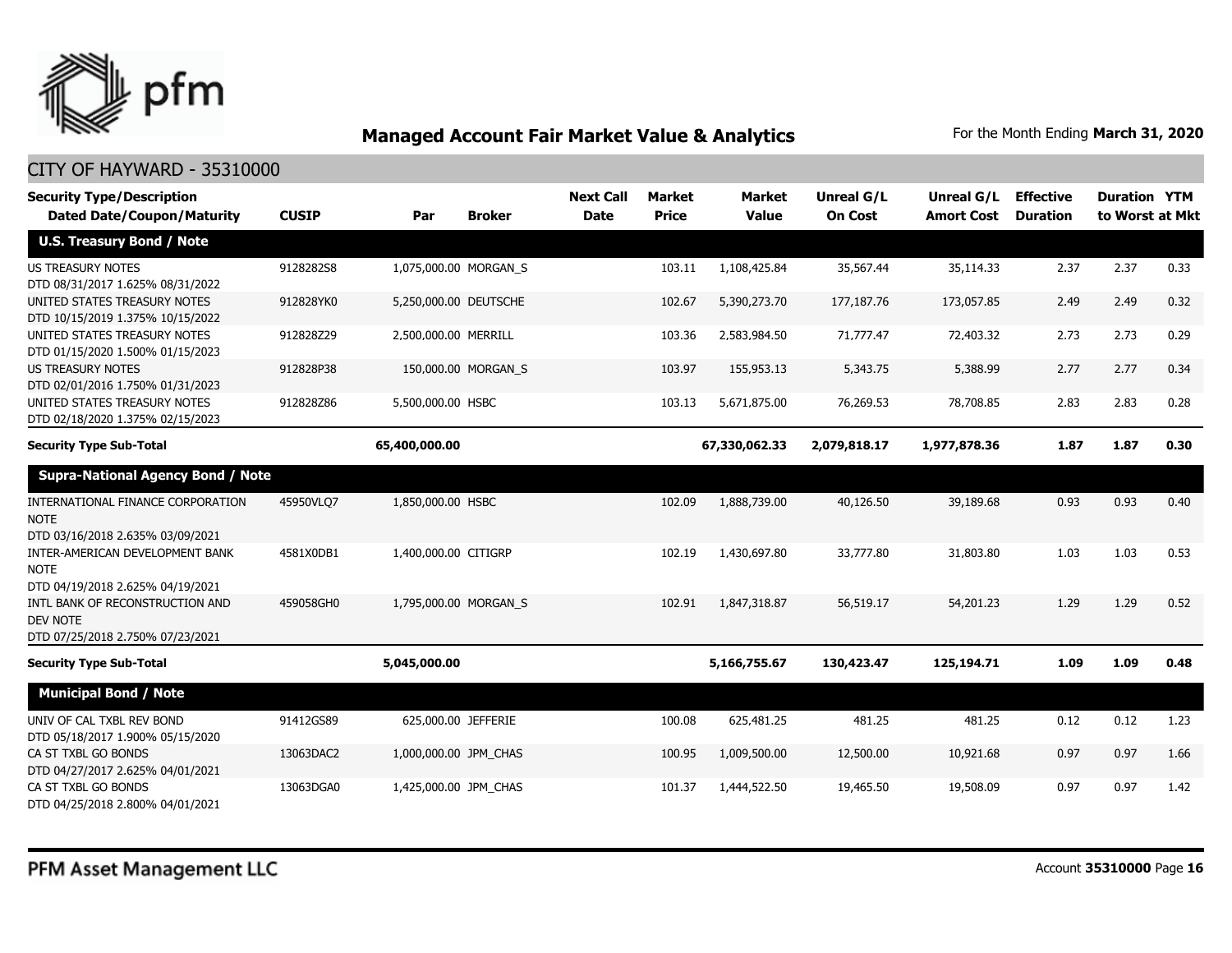

| <b>Security Type/Description</b><br><b>Dated Date/Coupon/Maturity</b>  | <b>CUSIP</b> | Par                   | <b>Broker</b>       | <b>Next Call</b><br><b>Date</b> | <b>Market</b><br><b>Price</b> | <b>Market</b><br><b>Value</b> | <b>Unreal G/L</b><br><b>On Cost</b> | Unreal G/L<br><b>Amort Cost</b> | <b>Effective</b><br><b>Duration</b> | <b>Duration YTM</b><br>to Worst at Mkt |      |
|------------------------------------------------------------------------|--------------|-----------------------|---------------------|---------------------------------|-------------------------------|-------------------------------|-------------------------------------|---------------------------------|-------------------------------------|----------------------------------------|------|
| <b>Municipal Bond / Note</b>                                           |              |                       |                     |                                 |                               |                               |                                     |                                 |                                     |                                        |      |
| UNIV OF CAL TXBL REV BONDS<br>DTD 06/05/2018 3.029% 05/15/2021         | 91412HBH5    | 455,000.00 MERRILL    |                     |                                 | 101.75                        | 462,944.30                    | 7,944.30                            | 7,944.30                        | 1.09                                | 1.09                                   | 1.45 |
| CHAFFEY UHSD, CA TXBL GO BONDS<br>DTD 12/05/2019 1.913% 08/01/2022     | 157411TH2    | 600,000.00 RBC        |                     |                                 | 101.05                        | 606,324.00                    | 6,324.00                            | 6,324.00                        | 2.27                                | 2.27                                   | 1.45 |
| SAN DIEGO CCD, CA TXBL GO BONDS<br>DTD 10/16/2019 1.936% 08/01/2022    | 7972720M6    | 675,000.00 RBC        |                     |                                 | 101.11                        | 682,499.25                    | 7,499.25                            | 7,499.25                        | 2.27                                | 2.27                                   | 1.45 |
| LONG BEACH CCD, CA TXBL GO BONDS<br>DTD 10/23/2019 1.702% 08/01/2022   | 542411NG4    | 920,000.00 PIPER JA   |                     |                                 | 100.70                        | 926,449.20                    | 6,449.20                            | 6,449.20                        | 2.28                                | 2.28                                   | 1.40 |
| TAMALPAIS UHSD, CA TXBL GO BONDS<br>DTD 10/09/2019 1.925% 08/01/2022   | 874857KH7    | 995,000.00 RBC        |                     |                                 | 101.02                        | 1,005,149.00                  | 10,149.00                           | 10,149.00                       | 2.27                                | 2.27                                   | 1.48 |
| SAN JOSE, CA TXBL GO BONDS<br>DTD 07/25/2019 2.300% 09/01/2022         | 798135H44    | 1,150,000.00 MORGAN_S |                     |                                 | 101.78                        | 1,170,458.50                  | 12,914.50                           | 14,545.51                       | 2.34                                | 2.34                                   | 1.55 |
| OR ST DEPT OF TRANS TXBL REV BONDS<br>DTD 11/20/2019 1.855% 11/15/2022 | 68607DTT2    | 600,000.00 CITIGRP    |                     |                                 | 101.18                        | 607,104.00                    | 7,104.00                            | 7,104.00                        | 2.54                                | 2.54                                   | 1.39 |
| AZ TRAN BOARD TXBL REV BONDS<br>DTD 02/12/2020 1.795% 07/01/2023       | 040654XT7    | 1,235,000.00 JPM_CHAS |                     |                                 | 101.16                        | 1,249,363.05                  | 14,363.05                           | 14,363.05                       | 3.14                                | 3.14                                   | 1.43 |
| <b>Security Type Sub-Total</b>                                         |              | 9,680,000.00          |                     |                                 |                               | 9,789,795.05                  | 105,194.05                          | 105,289.33                      | 1.89                                | 1.89                                   | 1.46 |
| Federal Agency Collateralized Mortgage Obligation                      |              |                       |                     |                                 |                               |                               |                                     |                                 |                                     |                                        |      |
| FHLMC SERIES K013 A1<br>DTD 05/01/2011 2.902% 08/25/2020               | 3137AA4V2    |                       | 98,560.67 WELLS_FA  |                                 | 99.99                         | 98,552.96                     | (1,882.67)                          | (48.30)                         | 0.20                                | 0.26                                   | 2.18 |
| <b>FHMS K714 A2</b><br>DTD 01/01/2014 3.034% 10/25/2020                | 3137B6ZM6    | 747,710.17 CITIGRP    |                     |                                 | 99.96                         | 747,416.39                    | (21,060.28)                         | (3,815.06)                      | 0.34                                | 0.32                                   | 2.52 |
| FNA 2018-M5 A2<br>DTD 04/01/2018 3.560% 09/25/2021                     | 3136B1XP4    |                       | 526,307.73 JPM_CHAS |                                 | 100.67                        | 529,846.35                    | (6,930.18)                          | (737.89)                        | 0.98                                | 0.77                                   | 2.38 |
| <b>FHMS K720 A1</b><br>DTD 11/01/2015 2.316% 11/25/2021                | 3137BLUQ9    |                       | 214,335.20 BARCLAYS |                                 | 100.34                        | 215,072.59                    | 151.32                              | 356.47                          | 0.95                                | 0.85                                   | 1.73 |
| FHLMC MULTIFAMILY STRUCTURED P<br>DTD 05/01/2015 2.791% 01/25/2022     | 3137BHXY8    | 1,250,000.00 AMHERST  |                     |                                 | 101.67                        | 1,270,908.84                  | (1,747.41)                          | 3,773.63                        | 1.66                                | 0.94                                   | 0.82 |
| FHMS KJ23 A1<br>DTD 12/01/2018 3.174% 03/01/2022                       | 3137FKK70    |                       | 263,877.89 GOLDMAN  |                                 | 101.01                        | 266,545.90                    | 2,670.13                            | 2,670.12                        | 0.95                                | 1.02                                   | 1.98 |
| FHMS K019 A2<br>DTD 08/01/2012 2.272% 03/25/2022                       | 3137ASNJ9    |                       | 593,436.45 MORGAN_S |                                 | 101.19                        | 600,509.77                    | 11,454.56                           | 10,362.80                       | 1.76                                | 1.02                                   | 0.96 |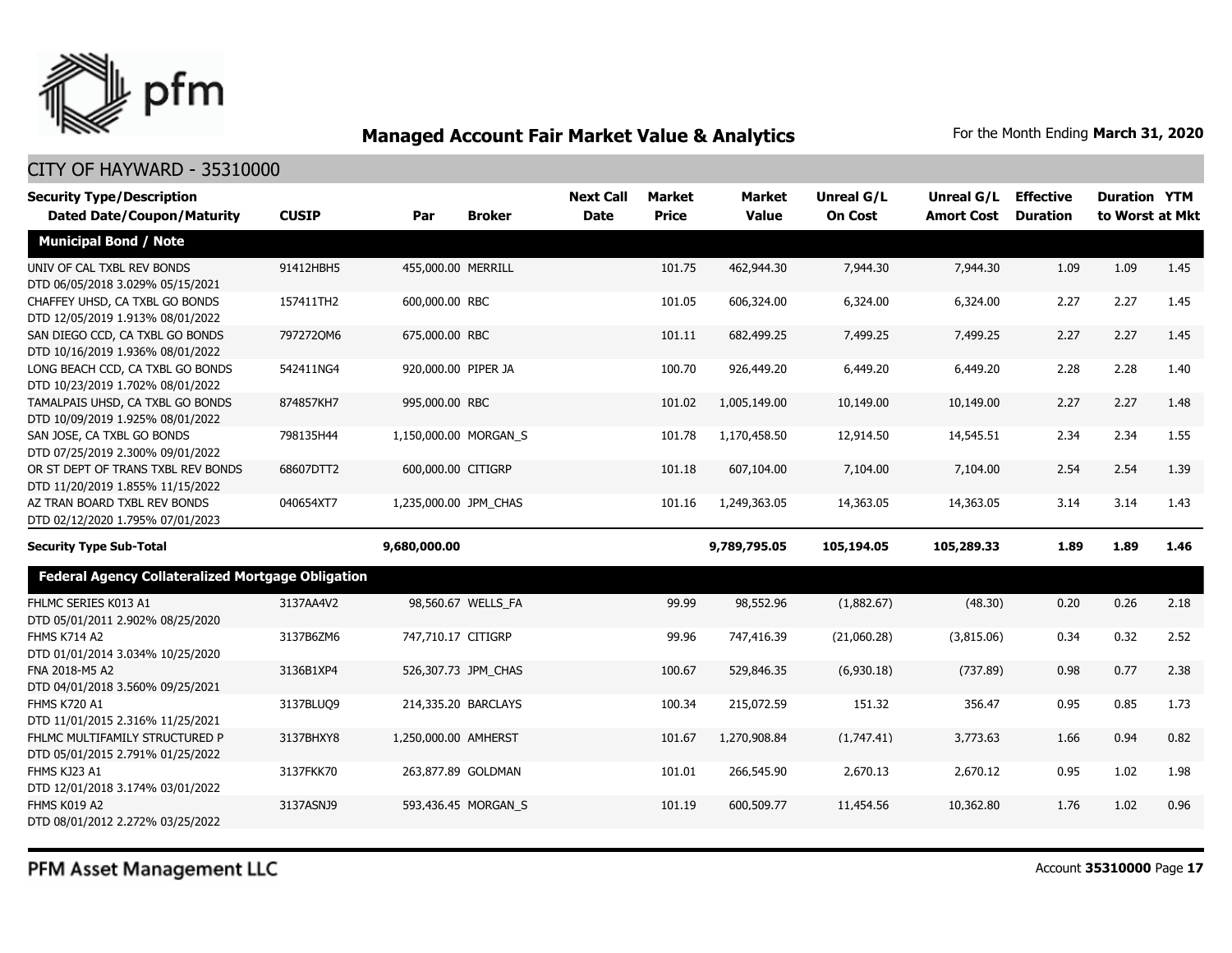

| <b>Security Type/Description</b><br><b>Dated Date/Coupon/Maturity</b> | <b>CUSIP</b> | Par                   | <b>Broker</b>       | <b>Next Call</b><br><b>Date</b> | <b>Market</b><br><b>Price</b> | <b>Market</b><br><b>Value</b> | <b>Unreal G/L</b><br><b>On Cost</b> | <b>Unreal G/L</b><br><b>Amort Cost</b> | <b>Effective</b><br><b>Duration</b> | <b>Duration YTM</b><br>to Worst at Mkt |      |
|-----------------------------------------------------------------------|--------------|-----------------------|---------------------|---------------------------------|-------------------------------|-------------------------------|-------------------------------------|----------------------------------------|-------------------------------------|----------------------------------------|------|
|                                                                       |              |                       |                     |                                 |                               |                               |                                     |                                        |                                     |                                        |      |
| <b>Federal Agency Collateralized Mortgage Obligation</b>              |              |                       |                     |                                 |                               |                               |                                     |                                        |                                     |                                        |      |
| FHMS K023 A1                                                          | 3137AWQG3    | 64,529.97 BAIRD       |                     |                                 | 100.05                        | 64,559.76                     | 1,431.31                            | 800.78                                 | 1.08                                | 1.06                                   | 1.44 |
| DTD 12/01/2012 1.583% 04/25/2022                                      |              |                       |                     |                                 |                               |                               |                                     |                                        |                                     |                                        |      |
| FHMS K023 A1                                                          | 3137AWQG3    | 283,302.32 BARCLAYS   |                     |                                 | 100.05                        | 283,433.12                    | 7,290.82                            | 4,396.07                               | 1.08                                | 1.06                                   | 1.44 |
| DTD 12/01/2012 1.583% 04/25/2022                                      |              |                       |                     |                                 |                               |                               |                                     |                                        |                                     |                                        |      |
| FHMS K023 A1                                                          | 3137AWQG3    | 582,343.67 BAIRD      |                     |                                 | 100.05                        | 582,612.54                    | 13,007.63                           | 7,274.87                               | 1.08                                | 1.06                                   | 1.44 |
| DTD 12/01/2012 1.583% 04/25/2022                                      |              |                       |                     |                                 |                               |                               |                                     |                                        |                                     |                                        |      |
| FHLMC MULTIFAMILY STRUCTURED P                                        | 3137BLUR7    |                       | 600,000.00 JPM_CHAS |                                 | 101.81                        | 610,887.55                    | 11,634.03                           | 11,634.03                              | 1.94                                | 1.14                                   | 0.98 |
| DTD 11/01/2015 2.716% 06/25/2022                                      |              |                       |                     |                                 |                               |                               |                                     |                                        |                                     |                                        |      |
| FHLMC MULTIFAMILY STRUCTURED P                                        | 3137AVXN2    | 570,000.00 WELLS_FA   |                     |                                 | 101.98                        | 581,302.83                    | 9,209.86                            | 9,897.35                               | 2.16                                | 1.19                                   | 0.57 |
| DTD 12/01/2012 2.355% 07/25/2022                                      |              |                       |                     |                                 |                               |                               |                                     |                                        |                                     |                                        |      |
| FHLMC MULTIFAMILY STRUCTURED P                                        | 3137AVXN2    | 1,227,386.00 WELLS FA |                     |                                 | 101.98                        | 1,251,724.48                  | 29,132.96                           | 28,316.87                              | 2.16                                | 1.19                                   | 0.57 |
| DTD 12/01/2012 2.355% 07/25/2022                                      |              |                       |                     |                                 |                               |                               |                                     |                                        |                                     |                                        |      |
| FHLMC MULTIFAMILY STRUCTURED P                                        | 3137AWOH1    | 1,250,000.00 CANT FIT |                     |                                 | 101.97                        | 1,274,619.29                  | 6,162.26                            | 9,717.06                               | 2.25                                | 1.23                                   | 0.59 |
| DTD 12/01/2012 2.307% 08/25/2022                                      |              |                       |                     |                                 |                               |                               |                                     |                                        |                                     |                                        |      |
| FHLMC MULTIFAMILY STRUCTURED P                                        | 3137B1BS0    | 500,000.00 PTRU       |                     |                                 | 102.67                        | 513,365.81                    | 3,717.37                            | 3,928.15                               | 2.45                                | 1.36                                   | 0.43 |
| DTD 05/01/2013 2.510% 11/25/2022                                      |              |                       |                     |                                 |                               |                               |                                     |                                        |                                     |                                        |      |
| FHLMC MULTIFAMILY STRUCTURED P                                        | 3137B1BS0    | 1,065,000.00 CITIGRP  |                     |                                 | 102.67                        | 1,093,469.16                  | 19,150.41                           | 21,468.69                              | 2.45                                | 1.36                                   | 0.43 |
| DTD 05/01/2013 2.510% 11/25/2022                                      |              |                       |                     |                                 |                               |                               |                                     |                                        |                                     |                                        |      |
| <b>FANNIEMAE-ACES</b>                                                 | 3136ACGJ4    | 1,125,376.85 JPM_CHAS |                     |                                 | 102.79                        | 1,156,782.62                  | 17,514.40                           | 20,622.20                              | 2.40                                | 1.36                                   | 0.35 |
| DTD 02/01/2013 2.509% 11/25/2022                                      |              |                       |                     |                                 |                               |                               |                                     |                                        |                                     |                                        |      |
| FNA 2013-M7 A2                                                        | 3136AEGO4    | 347,463.70 BAIRD      |                     |                                 | 102.41                        | 355,837.22                    | 6,208.48                            | 6,604.08                               | 2.52                                | 1.40                                   | 0.46 |
| DTD 05/01/2013 2.280% 12/25/2022                                      |              |                       |                     |                                 |                               |                               |                                     |                                        |                                     |                                        |      |
| FNA 2013-M7 A2                                                        | 3136AEGO4    | 460,315.16 BAIRD      |                     |                                 | 102.41                        | 471,408.29                    | 5,062.54                            | 6,120.08                               | 2.52                                | 1.40                                   | 0.46 |
| DTD 05/01/2013 2.280% 12/25/2022                                      |              |                       |                     |                                 |                               |                               |                                     |                                        |                                     |                                        |      |
| <b>FHMS J22F A1</b>                                                   | 3137FJYA1    |                       | 320,208.02 MORGAN_S |                                 | 101.38                        | 324,617.55                    | 4,418.17                            | 4,418.18                               | 1.02                                | 1.58                                   | 2.45 |
| DTD 11/01/2018 3.454% 05/25/2023                                      |              |                       |                     |                                 |                               |                               |                                     |                                        |                                     |                                        |      |
| FHMS KP05 A                                                           | 3137FKK39    | 355,472.45 CSFB       |                     |                                 | 103.19                        | 366,812.02                    | 11,340.66                           | 11,340.64                              | 1.59                                | 1.68                                   | 1.20 |
| DTD 12/01/2018 3.203% 07/01/2023                                      |              |                       |                     |                                 |                               |                               |                                     |                                        |                                     |                                        |      |
| FHMS KJ27 A1                                                          | 3137FO3V3    |                       | 495,267.12 JPM_CHAS |                                 | 102.22                        | 506,258.28                    | 11,003.05                           | 11,003.05                              | 2.77                                | 2.17                                   | 1.02 |
| DTD 11/01/2019 2.092% 07/25/2024                                      |              |                       |                     |                                 |                               |                               |                                     |                                        |                                     |                                        |      |
| <b>Security Type Sub-Total</b>                                        |              | 12,940,893.37         |                     |                                 |                               | 13,166,543.32                 | 138,939.42                          | 170,103.87                             | 1.86                                | 1.18                                   | 0.98 |
| <b>Federal Agency Bond / Note</b>                                     |              |                       |                     |                                 |                               |                               |                                     |                                        |                                     |                                        |      |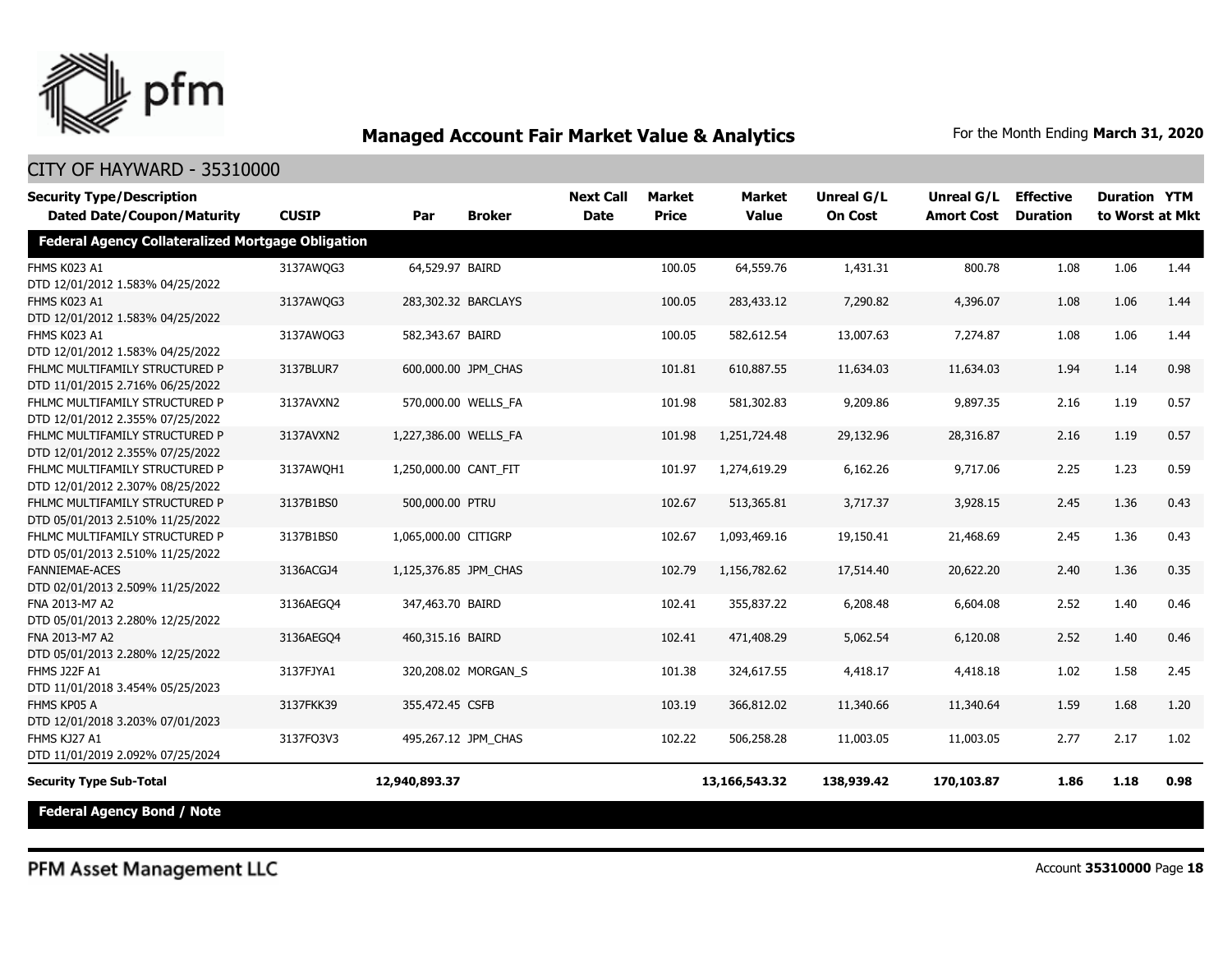

| <b>Security Type/Description</b>                                                       |              |                       |                     | <b>Next Call</b> | Market       | <b>Market</b> | Unreal G/L     | Unreal G/L        | <b>Effective</b> | <b>Duration YTM</b> |      |
|----------------------------------------------------------------------------------------|--------------|-----------------------|---------------------|------------------|--------------|---------------|----------------|-------------------|------------------|---------------------|------|
| <b>Dated Date/Coupon/Maturity</b>                                                      | <b>CUSIP</b> | Par                   | <b>Broker</b>       | <b>Date</b>      | <b>Price</b> | <b>Value</b>  | <b>On Cost</b> | <b>Amort Cost</b> | <b>Duration</b>  | to Worst at Mkt     |      |
| <b>Federal Agency Bond / Note</b>                                                      |              |                       |                     |                  |              |               |                |                   |                  |                     |      |
| <b>FANNIE MAE NOTES</b><br>DTD 06/25/2018 2.750% 06/22/2021                            | 3135G0U35    | 1,745,000.00 NOMURA   |                     |                  | 102.89       | 1,795,454.93  | 50,856.28      | 50,624.26         | 1.20             | 1.20                | 0.38 |
| FEDERAL HOME LOAN BANKS NOTES<br>DTD 10/12/2018 3.000% 10/12/2021                      | 3130AF5B9    | 2,425,000.00 CITIGRP  |                     |                  | 103.86       | 2,518,554.08  | 94,960.58      | 94,286.53         | 1.48             | 1.48                | 0.47 |
| <b>FANNIE MAE NOTES</b><br>DTD 01/11/2019 2.625% 01/11/2022                            | 3135G0U92    | 1,200,000.00 NOMURA   |                     |                  | 103.82       | 1,245,781.20  | 45,469.20      | 45,583.88         | 1.74             | 1.74                | 0.47 |
| <b>FANNIE MAE NOTES</b><br>DTD 01/11/2019 2.625% 01/11/2022                            | 3135G0U92    | 1,650,000.00 NOMURA   |                     |                  | 103.82       | 1,712,949.15  | 64,137.15      | 63,664.13         | 1.74             | 1.74                | 0.47 |
| FEDERAL HOME LOAN BANK<br>DTD 06/01/2012 2.125% 06/10/2022                             | 313379069    | 2,475,000.00 CITIGRP  |                     |                  | 103.57       | 2,563,246.13  | 70,846.88      | 75,394.12         | 2.14             | 2.14                | 0.49 |
| <b>FANNIE MAE NOTES</b><br>DTD 09/06/2019 1.375% 09/06/2022                            | 3135G0W33    | 1,250,000.00 BARCLAYS |                     |                  | 102.12       | 1,276,470.00  | 30,820.00      | 30,008.85         | 2.39             | 2.39                | 0.50 |
| FEDERAL HOME LOAN BANKS NOTES<br>DTD 02/21/2020 1.375% 02/17/2023                      | 3130AJ7E3    | 2,140,000.00 WELLS_FA |                     |                  | 102.52       | 2,193,825.28  | 57,762.88      | 57,619.33         | 2.82             | 2.82                | 0.49 |
| <b>Security Type Sub-Total</b>                                                         |              | 12,885,000.00         |                     |                  |              | 13,306,280.77 | 414,852.97     | 417,181.10        | 1.94             | 1.94                | 0.47 |
| <b>Corporate Note</b>                                                                  |              |                       |                     |                  |              |               |                |                   |                  |                     |      |
| AMERICAN EXPRESS CO CORP NOTES<br>DTD 02/22/2019 3.000% 02/22/2021                     | 025816CB3    | 400,000.00 CSFB       |                     |                  | 99.73        | 398,918.80    | (681.20)       | (900.00)          | 0.87             | 0.87                | 3.31 |
| NATIONAL RURAL UTIL COOP NOTE<br>DTD 02/26/2018 2.900% 03/15/2021                      | 63743HER9    | 250,000.00 RBC        |                     |                  | 100.13       | 250,321.50    | 599.00         | 411.81            | 0.94             | 0.94                | 2.76 |
| MORGAN STANLEY CORP NOTES<br>DTD 04/21/2016 2.500% 04/21/2021                          | 61746BEA0    |                       | 300,000.00 GOLDMAN  |                  | 100.25       | 300,750.90    | 5,790.90       | 2,473.47          | 1.03             | 1.03                | 2.26 |
| <b>CHARLES SCHWAB CORP NOTES</b><br>DTD 05/22/2018 3.250% 05/21/2021                   | 808513AW5    | 235,000.00 CSFB       |                     |                  | 100.25       | 235,593.14    | 600.19         | 595.96            | 1.10             | 1.10                | 3.02 |
| PACCAR FINANCIAL CORP BONDS<br>DTD 08/09/2018 3.150% 08/09/2021                        | 69371RP42    | 295,000.00 CITIGRP    |                     |                  | 99.46        | 293,416.15    | (1,492.40)     | (1,541.49)        | 1.31             | 1.31                | 3.56 |
| CATERPILLAR FINANCIAL SERVICES CORP<br><b>CORP</b><br>DTD 09/07/2018 3.150% 09/07/2021 | 14913Q2N8    |                       | 325,000.00 BARCLAYS |                  | 101.80       | 330,860.40    | 6,110.65       | 5,982.88          | 1.40             | 1.40                | 1.87 |
| <b>3M COMPANY</b><br>DTD 09/14/2018 3.000% 09/14/2021                                  | 88579YBA8    | 145,000.00 CITIGRP    |                     |                  | 102.30       | 148,333.84    | 3,631.09       | 3,481.15          | 1.42             | 1.42                | 1.40 |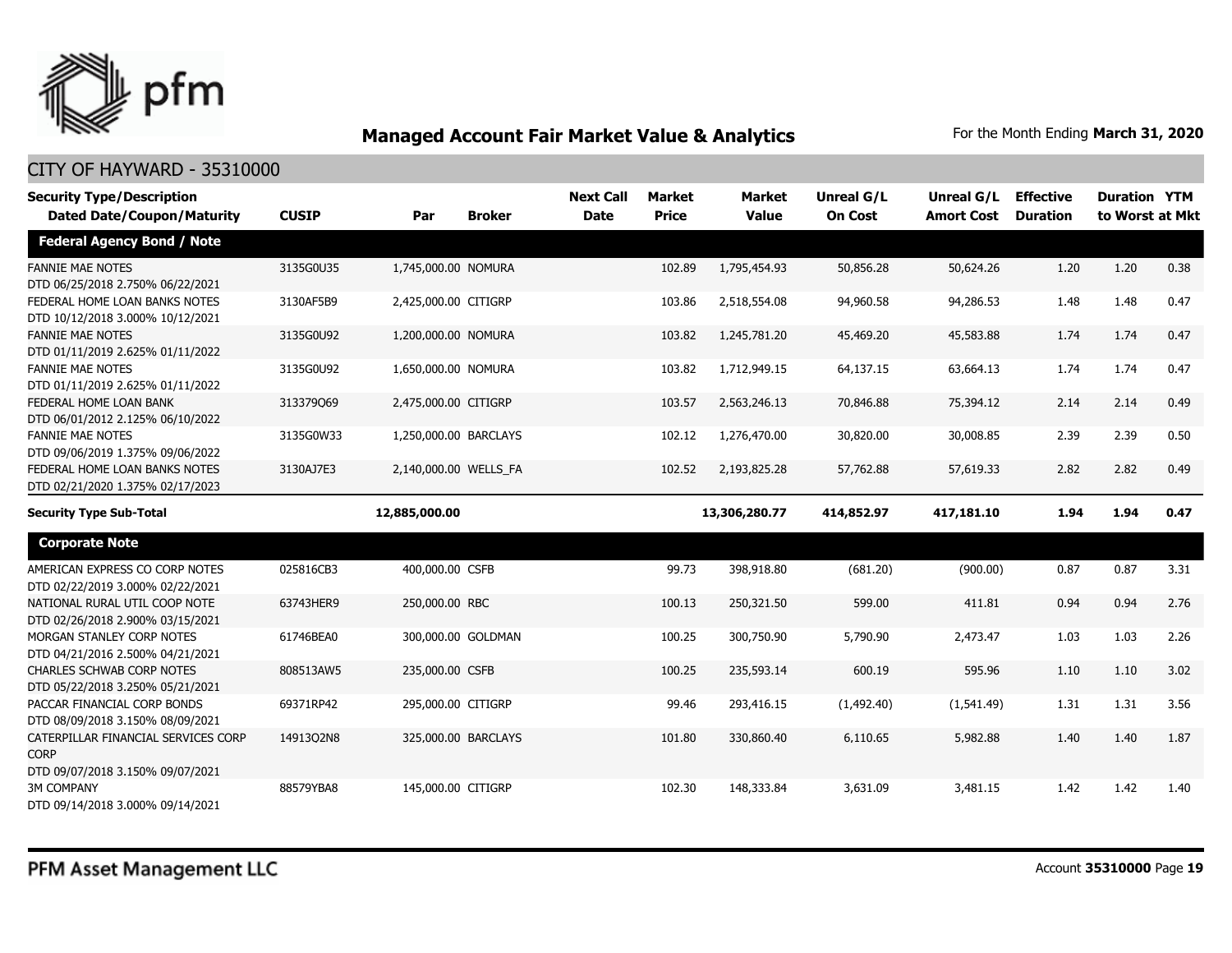

| <b>Security Type/Description</b><br><b>Dated Date/Coupon/Maturity</b>                 | <b>CUSIP</b> | Par                | <b>Broker</b>       | <b>Next Call</b><br><b>Date</b> | <b>Market</b><br><b>Price</b> | Market<br><b>Value</b> | <b>Unreal G/L</b><br><b>On Cost</b> | Unreal G/L<br><b>Amort Cost</b> | <b>Effective</b><br><b>Duration</b> | <b>Duration YTM</b><br>to Worst at Mkt |      |
|---------------------------------------------------------------------------------------|--------------|--------------------|---------------------|---------------------------------|-------------------------------|------------------------|-------------------------------------|---------------------------------|-------------------------------------|----------------------------------------|------|
| <b>Corporate Note</b>                                                                 |              |                    |                     |                                 |                               |                        |                                     |                                 |                                     |                                        |      |
| BANK OF AMERICA CORP (CALLABLE)<br>DTD 09/18/2017 2.328% 10/01/2021                   | 06051GGS2    | 200,000.00 MERRILL |                     | 10/01/20                        | 98.93                         | 197,858.00             | (1, 168.00)                         | (1,751.75)                      | 0.50                                | 1.44                                   | 3.06 |
| BANK OF AMERICA CORP (CALLABLE)<br>DTD 09/18/2017 2.328% 10/01/2021                   | 06051GGS2    | 390,000.00 MERRILL |                     | 10/01/20                        | 98.93                         | 385,823.10             | (4, 176.90)                         | (4, 176.90)                     | 0.50                                | 1.44                                   | 3.06 |
| AMERICAN EXPRESS CREDIT CORP NOTES<br>DTD 11/06/2018 3.700% 11/05/2021                | 025816BY4    | 200,000.00 RBC     |                     |                                 | 102.57                        | 205,132.40             | 5,176.40                            | 5,156.50                        | 1.53                                | 1.53                                   | 2.05 |
| CITIGROUP INC CORP (CALLABLE) NOTE<br>DTD 12/08/2016 2.900% 12/08/2021                | 172967LC3    | 300,000.00 RBC     |                     | 11/08/21                        | 100.87                        | 302,601.30             | 8,058.30                            | 5,845.04                        | 1.05                                | 1.55                                   | 2.37 |
| SUNTRUST BANKS INC CORP NOTES<br>(CALLABLE)<br>DTD 12/01/2016 2.700% 01/27/2022       | 867914BM4    | 300,000.00 ACADEMY |                     | 12/27/21                        | 100.37                        | 301,110.60             | 1,608.60                            | 1,446.38                        | 1.17                                | 1.68                                   | 2.49 |
| HOME DEPOT INC<br>DTD 12/06/2018 3.250% 03/01/2022                                    | 437076BV3    |                    | 175,000.00 JPM_CHAS |                                 | 103.31                        | 180,785.68             | 6,265.18                            | 6,079.30                        | 1.86                                | 1.86                                   | 1.49 |
| US BANCORP (CALLABLE) NOTE<br>DTD 03/02/2012 3.000% 03/15/2022                        | 91159HHC7    |                    | 600,000.00 US_BANCO | 02/15/22                        | 102.26                        | 613,535.40             | 2,945.40                            | 5,999.61                        | 1.27                                | 1.82                                   | 1.82 |
| GOLDMAN SACHS GROUP INC (CALLABLE)<br><b>NOTE</b><br>DTD 01/26/2017 3.000% 04/26/2022 | 38141GWC4    |                    | 600,000.00 GOLDMAN  | 04/26/21                        | 100.25                        | 601,488.00             | 8,076.00                            | 5,819.12                        | 1.02                                | 1.03                                   | 2.88 |
| <b>IBM CORP</b><br>DTD 05/15/2019 2.850% 05/13/2022                                   | 459200JX0    |                    | 300,000.00 WELLS_FA |                                 | 102.68                        | 308,037.90             | 1,311.90                            | 2,371.88                        | 2.03                                | 2.03                                   | 1.56 |
| UNITED PARCEL SERVICE (CALLABLE)<br><b>NOTES</b><br>DTD 05/16/2017 2.350% 05/16/2022  | 911312BC9    |                    | 300,000.00 JPM CHAS | 04/16/22                        | 101.26                        | 303,783.90             | 2,094.90                            | 2,540.81                        | 1.40                                | 1.97                                   | 1.74 |
| MORGAN STANLEY CORP NOTES<br>DTD 05/19/2017 2.750% 05/19/2022                         | 61744YAH1    | 300,000.00 RBC     |                     |                                 | 101.12                        | 303,361.80             | 5,350.80                            | 4,741.14                        | 2.04                                | 2.04                                   | 2.21 |
| JPMORGAN CHASE & CO CORP NOTES<br>DTD 06/18/2018 3.514% 06/18/2022                    | 46647PAS5    |                    | 600,000.00 JPM CHAS |                                 | 101.49                        | 608,949.00             | 8,949.00                            | 8,949.00                        | 2.10                                | 2.10                                   | 2.81 |
| AMERICAN HONDA FINANCE<br>DTD 06/27/2019 2.200% 06/27/2022                            | 02665WCY5    | 600,000.00 MERRILL |                     |                                 | 98.13                         | 588,750.00             | (10,698.00)                         | (10, 834.71)                    | 2.15                                | 2.15                                   | 3.07 |
| BANK OF NY MELLON CORP CORP NOTES<br>DTD 08/23/2019 1.950% 08/23/2022                 | 06406RAK3    |                    | 115,000.00 BARCLAYS |                                 | 100.86                        | 115,992.80             | 675.40                              | 735.06                          | 2.33                                | 2.33                                   | 1.58 |
| BANK OF NY MELLON CORP CORP NOTES<br>DTD 08/23/2019 1.950% 08/23/2022                 | 06406RAK3    | 185,000.00 CITIGRP |                     |                                 | 100.86                        | 186,597.11             | 1,656.31                            | 1,644.63                        | 2.33                                | 2.33                                   | 1.58 |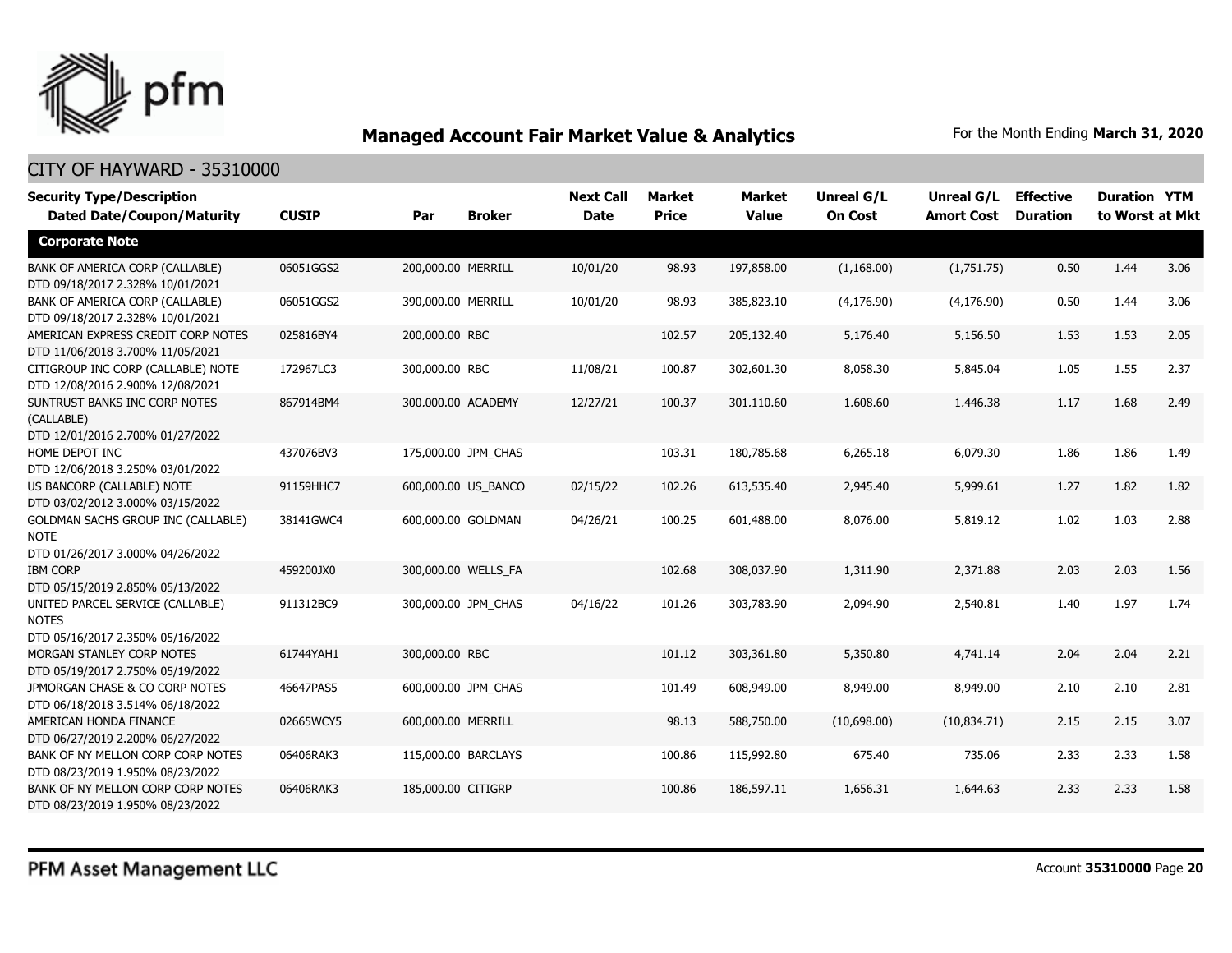

| <b>Security Type/Description</b><br><b>Dated Date/Coupon/Maturity</b>                  | <b>CUSIP</b> | Par                 | <b>Broker</b> | <b>Next Call</b><br><b>Date</b> | <b>Market</b><br><b>Price</b> | <b>Market</b><br><b>Value</b> | <b>Unreal G/L</b><br><b>On Cost</b> | Unreal G/L<br><b>Amort Cost</b> | <b>Effective</b><br><b>Duration</b> | <b>Duration YTM</b><br>to Worst at Mkt |      |
|----------------------------------------------------------------------------------------|--------------|---------------------|---------------|---------------------------------|-------------------------------|-------------------------------|-------------------------------------|---------------------------------|-------------------------------------|----------------------------------------|------|
| <b>Corporate Note</b>                                                                  |              |                     |               |                                 |                               |                               |                                     |                                 |                                     |                                        |      |
| WALT DISNEY COMPANY/THE<br>DTD 09/06/2019 1.650% 09/01/2022                            | 254687FJ0    | 165,000.00 JPM_CHAS |               |                                 | 100.50                        | 165,820.22                    | 1,178.27                            | 1,111.49                        | 2.36                                | 2.36                                   | 1.44 |
| CATERPILLAR FINANCIAL SERVICES CORP<br><b>NOTE</b><br>DTD 09/06/2019 1.900% 09/06/2022 | 14913Q3A5    | 325,000.00 BARCLAYS |               |                                 | 98.54                         | 320,264.43                    | (4,283.82)                          | (4,367.61)                      | 2.35                                | 2.35                                   | 2.52 |
| ADOBE INC CORP NOTE<br>DTD 02/03/2020 1.700% 02/01/2023                                | 00724PAA7    | 300,000.00 KEYBANC  |               |                                 | 101.16                        | 303,486.30                    | 3,555.30                            | 3,551.70                        | 2.75                                | 2.75                                   | 1.28 |
| PNC BANK NA CORP NOTES<br>DTD 06/08/2018 3.500% 06/08/2023                             | 69353RFL7    | 300,000.00 TD       |               |                                 | 101.94                        | 305,820.90                    | (15, 419.10)                        | (15,027.85)                     | 2.97                                | 2.97                                   | 2.86 |
| <b>Security Type Sub-Total</b>                                                         |              | 8,205,000.00        |               |                                 |                               | 8,257,393.57                  | 35,714.17                           | 30,336.62                       | 1.58                                | 1.74                                   | 2.43 |
| <b>Certificate of Deposit</b>                                                          |              |                     |               |                                 |                               |                               |                                     |                                 |                                     |                                        |      |
| SUMITOMO MITSUI BANK NY CERT DEPOS<br>DTD 10/18/2018 3.390% 10/16/2020                 | 86565BPC9    | 600,000.00 GOLDMAN  |               |                                 | 101.29                        | 607,764.00                    | 8,580.00                            | 8,120.00                        | 0.53                                | 0.53                                   | 1.05 |
| MUFG BANK LTD/NY CERT DEPOS<br>DTD 02/28/2019 2.970% 02/26/2021                        | 55379WZT6    | 600,000.00 MITSU    |               |                                 | 101.71                        | 610,255.20                    | 10,255.20                           | 10,255.20                       | 0.91                                | 0.91                                   | 1.04 |
| CREDIT AGRICOLE CIB NY CERT DEPOS<br>DTD 04/04/2019 2.830% 04/02/2021                  | 22535CDU2    | 600,000.00 CREDAG   |               |                                 | 101.56                        | 609,340.20                    | 9,340.20                            | 9,340.20                        | 0.97                                | 0.97                                   | 1.30 |
| ROYAL BANK OF CANADA NY CD<br>DTD 06/08/2018 3.240% 06/07/2021                         | 78012UEE1    | 600,000.00 RBC      |               |                                 | 102.45                        | 614,670.60                    | 14,670.60                           | 14,670.60                       | 1.15                                | 1.15                                   | 1.15 |
| SOCIETE GENERALE NY CERT DEPOS<br>DTD 02/19/2020 1.800% 02/14/2022                     | 83369XDL9    | 600,000.00 MERRILL  |               |                                 | 97.21                         | 583,272.00                    | (16,728.00)                         | (16,728.00)                     | 1.81                                | 1.81                                   | 3.35 |
| NORDEA BANK ABP NEW YORK CERT<br><b>DEPOS</b><br>DTD 08/29/2019 1.850% 08/26/2022      | 65558TLL7    | 625,000.00 MERRILL  |               |                                 | 101.60                        | 635,008.13                    | 10,008.13                           | 10,008.13                       | 2.35                                | 2.35                                   | 1.20 |
| SKANDINAV ENSKILDA BANK LT CD<br>DTD 09/03/2019 1.860% 08/26/2022                      | 83050PDR7    | 625,000.00 BARCLAYS |               |                                 | 101.63                        | 635,156.25                    | 10,156.25                           | 10,156.25                       | 2.35                                | 2.35                                   | 1.20 |
| DNB BANK ASA/NY LT CD<br>DTD 12/04/2019 2.040% 12/02/2022                              | 23341VZT1    | 625,000.00 GOLDMAN  |               |                                 | 102.31                        | 639,441.25                    | 14,441.25                           | 14,441.25                       | 2.58                                | 2.58                                   | 1.16 |
| <b>Security Type Sub-Total</b>                                                         |              | 4,875,000.00        |               |                                 |                               | 4,934,907.63                  | 60,723.63                           | 60,263.63                       | 1.60                                | 1.60                                   | 1.42 |
| <b>Asset-Backed Security</b>                                                           |              |                     |               |                                 |                               |                               |                                     |                                 |                                     |                                        |      |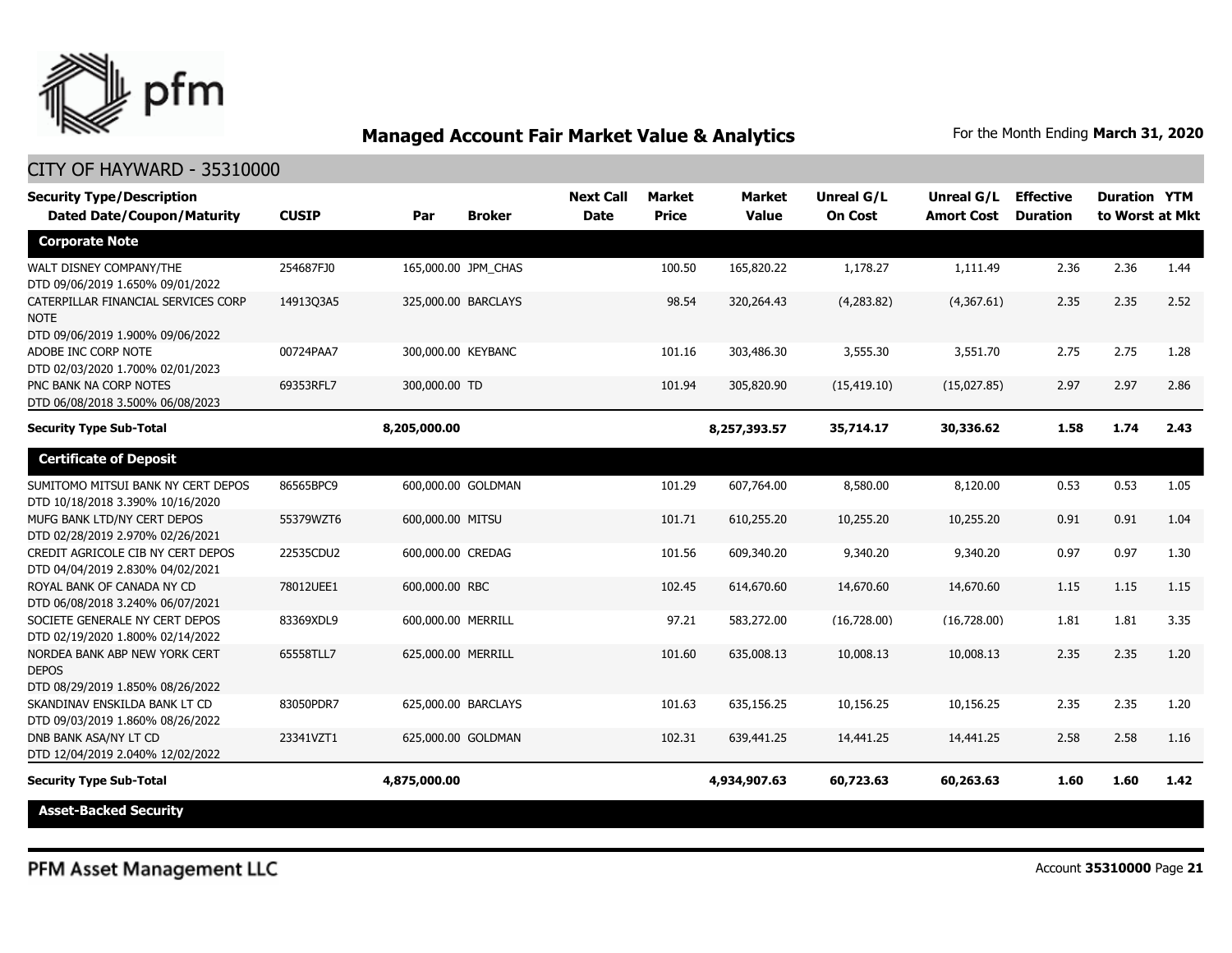

## CITY OF HAYWARD - 35310000

| <b>Security Type/Description</b><br><b>Dated Date/Coupon/Maturity</b> | <b>CUSIP</b> | Par                | <b>Broker</b>       | <b>Next Call</b><br><b>Date</b> | Market<br><b>Price</b> | <b>Market</b><br><b>Value</b> | <b>Unreal G/L</b><br><b>On Cost</b> | Unreal G/L<br><b>Amort Cost</b> | <b>Effective</b><br><b>Duration</b> | <b>Duration YTM</b><br>to Worst at Mkt |      |
|-----------------------------------------------------------------------|--------------|--------------------|---------------------|---------------------------------|------------------------|-------------------------------|-------------------------------------|---------------------------------|-------------------------------------|----------------------------------------|------|
| <b>Asset-Backed Security</b>                                          |              |                    |                     |                                 |                        |                               |                                     |                                 |                                     |                                        |      |
| JOHN DEERE ABS 2017-A A3<br>DTD 03/02/2017 1.780% 04/15/2021          | 47787XAC1    |                    | 2,072.45 MERRILL    |                                 | 99.97                  | 2,071.84                      | (0.31)                              | (0.52)                          | 0.05                                | 0.59                                   | 1.83 |
| ALLY ABS 2017-1 A3<br>DTD 01/31/2017 1.700% 06/15/2021                | 02007PAC7    |                    | 7,221.45 CITIGRP    |                                 | 99.95                  | 7,217.54                      | (3.28)                              | (3.76)                          | 0.08                                | 0.93                                   | 1.76 |
| GMALT 2018-3 A3<br>DTD 09/26/2018 3.180% 06/20/2021                   | 36256GAD1    | 130,771.48 RBC     |                     |                                 | 100.04                 | 130,828.25                    | 67.10                               | 61.58                           | 0.32                                | 0.63                                   | 3.11 |
| BMWLT 2018-1 A3<br>DTD 10/17/2018 3.260% 07/20/2021                   | 05586CAC8    | 125,000.00 SOCGEN  |                     |                                 | 99.47                  | 124,335.94                    | (646.69)                            | (655.56)                        | 0.46                                | 0.67                                   | 4.05 |
| NISSAN AUTO LEASE TRUST<br>DTD 10/24/2018 3.250% 09/15/2021           | 65478BAD3    | 225,000.00 CITIGRP |                     |                                 | 99.10                  | 222,985.49                    | (1,994.85)                          | (2,004.27)                      | 0.49                                | 0.74                                   | 4.47 |
| FORDL 2018-B A3<br>DTD 09/21/2018 3.190% 12/15/2021                   | 34531LAD2    |                    | 230,000.00 JPM_CHAS |                                 | 100.05                 | 230,108.81                    | 128.24                              | 119.36                          | 0.43                                | 0.86                                   | 3.14 |
| GMALT 2019-1 A3<br>DTD 02/21/2019 2.980% 12/20/2021                   | 36256UAD0    |                    | 200,000.00 WELLS_FA |                                 | 101.38                 | 202,760.28                    | 2,791.68                            | 2,779.82                        | 0.71                                | 0.88                                   | 1.42 |
| FORDL 2019-A A3<br>DTD 02/25/2019 2.900% 05/15/2022                   | 34532FAD4    | 245,000.00 CITIGRP |                     |                                 | 99.40                  | 243,541.07                    | (1, 439.77)                         | (1,446.39)                      | 0.84                                | 1.06                                   | 3.46 |
| <b>VWALT 2019-A A3</b><br>DTD 10/04/2019 1.990% 11/21/2022            | 92867XAD8    |                    | 300,000.00 JPM CHAS |                                 | 100.94                 | 302,826.66                    | 2,831.40                            | 2,830.54                        | 1.68                                | 1.34                                   | 1.29 |
| HART 2018-B A3<br>DTD 12/12/2018 3.200% 12/15/2022                    | 44933AAC1    |                    | 150,000.00 BARCLAYS |                                 | 98.11                  | 147,162.27                    | (2,835.93)                          | (2,836.53)                      | 0.95                                | 1.34                                   | 4.62 |
| HAROT 2019-1 A3<br>DTD 02/27/2019 2.830% 03/20/2023                   | 43814WAC9    | 170,000.00 MERRILL |                     |                                 | 98.72                  | 167,821.84                    | (2, 173.60)                         | (2, 174.85)                     | 1.39                                | 1.47                                   | 3.70 |
| FORD CREDIT AUTO OWNER TRUST<br>DTD 10/23/2018 3.240% 04/15/2023      | 34532TAD4    |                    | 200,000.00 BARCLAYS |                                 | 100.90                 | 201,803.72                    | 1,837.92                            | 1,827.33                        | 1.11                                | 1.51                                   | 2.65 |
| NAROT 2018-C A3<br>DTD 12/12/2018 3.220% 06/15/2023                   | 65478NAD7    | 200,000.00 MIZUHO  |                     |                                 | 101.35                 | 202,694.38                    | 2,732.70                            | 2,721.93                        | 1.27                                | 1.60                                   | 2.38 |
| HYUNDAI AUTO RECEIVABLES TRUST<br>DTD 04/10/2019 2.660% 06/15/2023    | 44932NAD2    | 250,000.00 SOCGEN  |                     |                                 | 99.24                  | 248,106.70                    | (1,860.40)                          | (1,867.96)                      | 1.40                                | 1.59                                   | 3.14 |
| CARMAX AUTO OWNER TRUST<br>DTD 07/25/2018 3.130% 06/15/2023           | 14313FAD1    |                    | 285,000.00 BARCLAYS |                                 | 100.94                 | 287,683.47                    | 2,722.32                            | 2,709.39                        | 1.01                                | 1.60                                   | 2.54 |
| CARMAX AUTO OWNER TRUST<br>DTD 10/24/2018 3.360% 09/15/2023           | 14315EAC4    | 225,000.00 MERRILL |                     |                                 | 101.62                 | 228,636.27                    | 3,638.34                            | 3,637.63                        | 1.31                                | 1.72                                   | 2.43 |
| COPAR 2019-1 A3<br>DTD 05/30/2019 2.510% 11/15/2023                   | 14042WAC4    |                    | 175,000.00 JPM CHAS |                                 | 99.48                  | 174,090.37                    | (874.18)                            | (880.42)                        | 1.50                                | 1.80                                   | 2.80 |

PFM Asset Management LLC

Account **35310000** Page **22**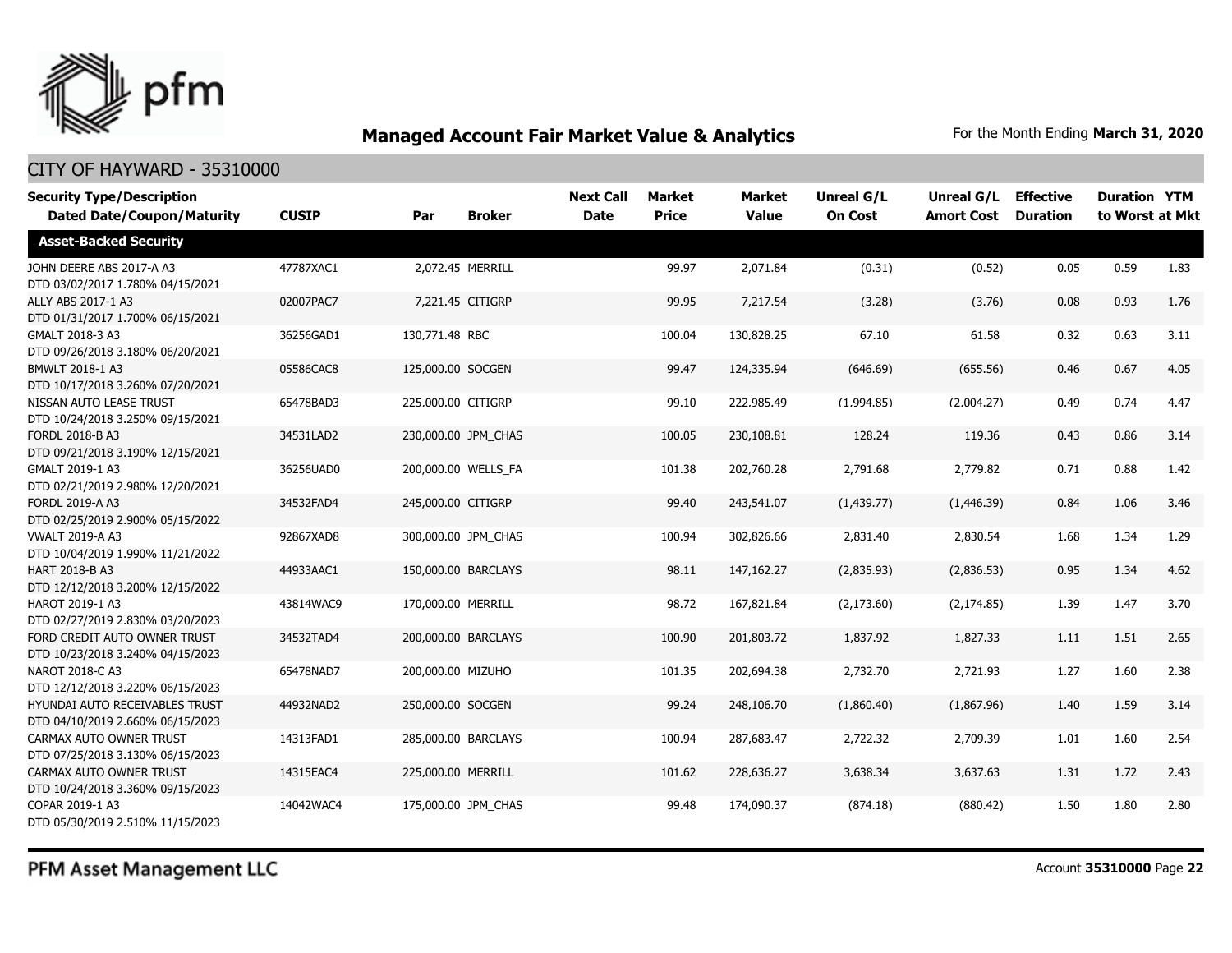

| <b>Security Type/Description</b><br><b>Dated Date/Coupon/Maturity</b> | <b>CUSIP</b> | Par                | <b>Broker</b>       | <b>Next Call</b><br><b>Date</b> | <b>Market</b><br><b>Price</b> | Market<br><b>Value</b> | Unreal G/L<br><b>On Cost</b> | Unreal G/L<br><b>Amort Cost</b> | <b>Effective</b><br><b>Duration</b> | <b>Duration YTM</b> | to Worst at Mkt |
|-----------------------------------------------------------------------|--------------|--------------------|---------------------|---------------------------------|-------------------------------|------------------------|------------------------------|---------------------------------|-------------------------------------|---------------------|-----------------|
| <b>Asset-Backed Security</b>                                          |              |                    |                     |                                 |                               |                        |                              |                                 |                                     |                     |                 |
| FIFTH THIRD AUTO TRUST<br>DTD 05/08/2019 2.640% 12/15/2023            | 31680YAD9    | 215,000.00 CSFB    |                     |                                 | 98.77                         | 212,365.99             | (2,586.75)                   | (2,595.87)                      | 1.41                                | 1.83                | 3.31            |
| <b>HDMOT 2019-A A3</b><br>DTD 06/26/2019 2.340% 02/15/2024            | 41284WAC4    |                    | 300,000.00 BARCLAYS |                                 | 101.46                        | 304,370.73             | 4,393.95                     | 4,390.26                        | 1.50                                | 1.93                | 1.59            |
| GMCAR 2019-2 A3<br>DTD 04/17/2019 2.650% 02/16/2024                   | 36257FAD2    |                    | 345,000.00 BARCLAYS |                                 | 100.80                        | 347,766.49             | 2,794.57                     | 2,789.20                        | 1.37                                | 1.93                | 2.24            |
| VZOT 2020-A A1A<br>DTD 01/29/2020 1.850% 07/20/2024                   | 92348TAA2    | 150,000.00 MERRILL |                     |                                 | 94.39                         | 141,591.44             | (8,391.00)                   | (8,391.89)                      | 2.20                                | 2.10                | 4.57            |
| COMET 2019-A2 A2<br>DTD 09/05/2019 1.720% 08/15/2024                  | 14041NFU0    | 600,000.00 RBC     |                     |                                 | 98.96                         | 593,765.40             | (6,083.52)                   | (6, 101.32)                     | 2.30                                | 2.17                | 2.20            |
| <b>HDMOT 2020-A A3</b><br>DTD 01/29/2020 1.870% 10/15/2024            | 41284UAD6    | 135,000.00 CITIGRP |                     |                                 | 102.32                        | 138,135.36             | 3,164.80                     | 3,163.94                        | 2.19                                | 2.27                | 0.86            |
| CARMX 2020-1 A3<br>DTD 01/22/2020 1.890% 12/15/2024                   | 14315XAC2    | 345,000.00 MERRILL |                     |                                 | 99.44                         | 343,080.97             | (1,851.34)                   | (1,853.74)                      | 2.36                                | 2.33                | 2.13            |
| <b>Security Type Sub-Total</b>                                        |              | 5,210,065.38       |                     |                                 |                               | 5,205,751.28           | (3,638.60)                   | (3,782.10)                      | 1.39                                | 1.60                | 2.65            |
| <b>Managed Account Sub-Total</b>                                      |              | 124,240,958.75     |                     |                                 |                               | 127,157,489.62         | 2,962,027.28                 | 2,882,465.52                    | 1.80                                | 1.74                | 0.76            |
| <b>Securities Sub-Total</b>                                           |              | \$124,240,958.75   |                     |                                 |                               | \$127,157,489.62       | \$2,962,027.28               | \$2,882,465.52                  | 1.80                                | 1.74                | 0.76%           |
| <b>Accrued Interest</b>                                               |              |                    |                     |                                 |                               | \$588,746.54           |                              |                                 |                                     |                     |                 |
| <b>Total Investments</b>                                              |              |                    |                     |                                 |                               | \$127,746,236.16       |                              |                                 |                                     |                     |                 |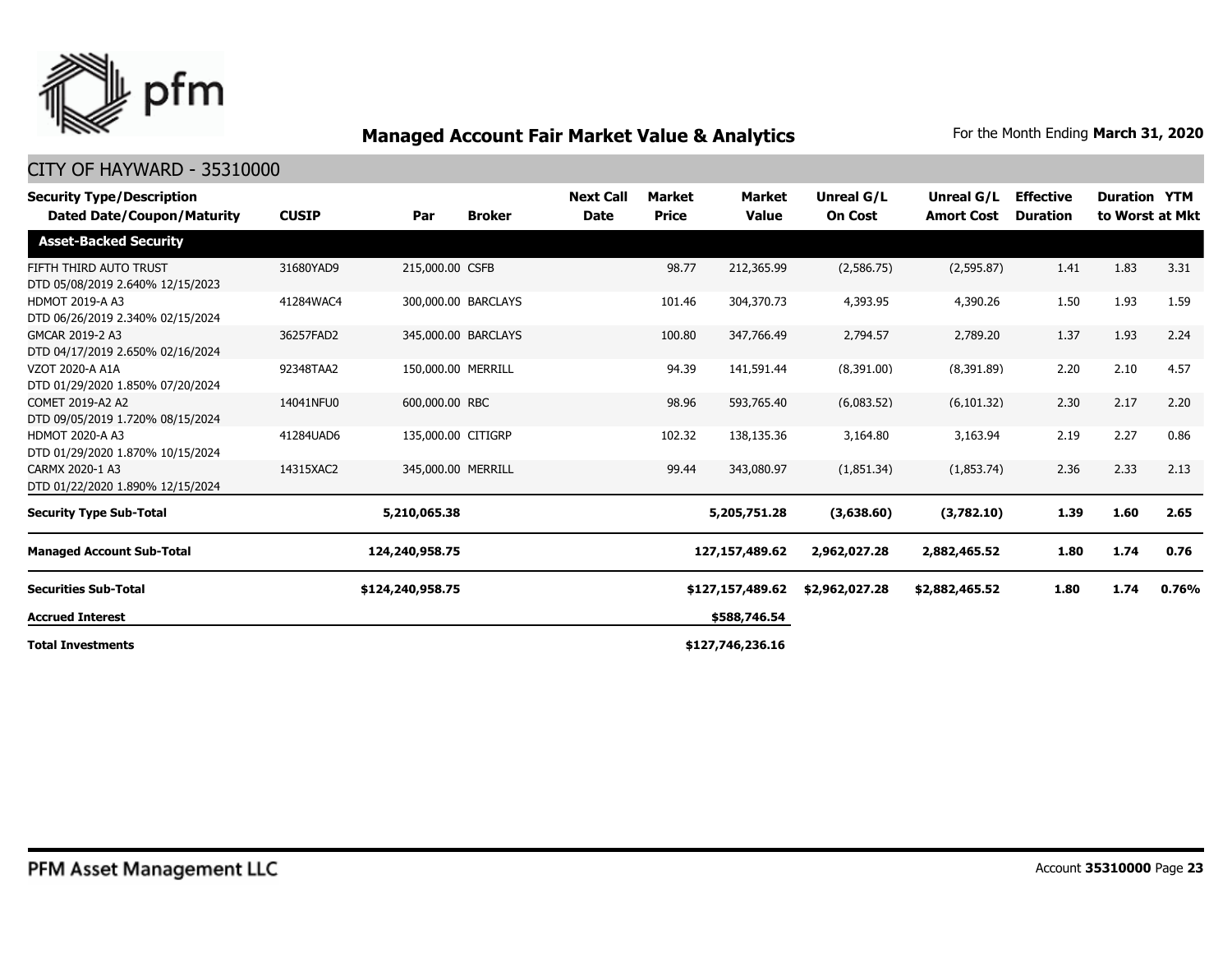

| <b>Transaction Type</b><br><b>Trade</b> | <b>Settle</b>                     | <b>Security Description</b>                                        | <b>CUSIP</b> | Par          | <b>Principal</b><br><b>Proceeds</b> | <b>Accrued</b><br><b>Interest</b> | <b>Total</b>   | <b>Realized G/L</b><br>Cost | <b>Realized G/L</b><br><b>Amort Cost</b> | Sale<br>Method |
|-----------------------------------------|-----------------------------------|--------------------------------------------------------------------|--------------|--------------|-------------------------------------|-----------------------------------|----------------|-----------------------------|------------------------------------------|----------------|
| <b>BUY</b>                              |                                   |                                                                    |              |              |                                     |                                   |                |                             |                                          |                |
| 03/02/20                                | 03/04/20                          | UNITED STATES TREASURY NOTES<br>DTD 02/18/2020 1.375% 02/15/2023   | 912828Z86    | 5,500,000.00 | (5,595,605.47)                      | (3,739.70)                        | (5,599,345.17) |                             |                                          |                |
| 03/05/20                                | 03/09/20                          | PNC BANK NA CORP NOTES<br>DTD 06/08/2018 3.500% 06/08/2023         | 69353RFL7    | 300,000.00   | (321, 240.00)                       | (2,654.17)                        | (323, 894.17)  |                             |                                          |                |
|                                         | <b>Transaction Type Sub-Total</b> |                                                                    |              | 5,800,000.00 | (5,916,845.47)                      | (6,393.87)                        | (5,923,239.34) |                             |                                          |                |
| <b>INTEREST</b>                         |                                   |                                                                    |              |              |                                     |                                   |                |                             |                                          |                |
| 03/01/20                                | 03/01/20                          | HOME DEPOT INC<br>DTD 12/06/2018 3.250% 03/01/2022                 | 437076BV3    | 175,000.00   | 0.00                                | 2,843.75                          | 2,843.75       |                             |                                          |                |
| 03/01/20                                | 03/01/20                          | WALT DISNEY COMPANY/THE<br>DTD 09/06/2019 1.650% 09/01/2022        | 254687FJ0    | 165,000.00   | 0.00                                | 1,323.44                          | 1,323.44       |                             |                                          |                |
| 03/01/20                                | 03/01/20                          | SAN JOSE, CA TXBL GO BONDS<br>DTD 07/25/2019 2.300% 09/01/2022     | 798135H44    | 1,150,000.00 | 0.00                                | 15,870.00                         | 15,870.00      |                             |                                          |                |
| 03/01/20                                | 03/25/20                          | FHLMC MULTIFAMILY STRUCTURED P<br>DTD 12/01/2012 2.355% 07/25/2022 | 3137AVXN2    | 570,000.00   | 0.00                                | 1,118.63                          | 1,118.63       |                             |                                          |                |
| 03/01/20                                | 03/25/20                          | FHMS K023 A1<br>DTD 12/01/2012 1.583% 04/25/2022                   | 3137AWQG3    | 606,410.91   | 0.00                                | 799.96                            | 799.96         |                             |                                          |                |
| 03/01/20                                | 03/25/20                          | FNA 2013-M7 A2<br>DTD 05/01/2013 2.280% 12/25/2022                 | 3136AEGO4    | 348,221.64   | 0.00                                | 661.62                            | 661.62         |                             |                                          |                |
| 03/01/20                                | 03/25/20                          | FHLMC MULTIFAMILY STRUCTURED P<br>DTD 05/01/2013 2.510% 11/25/2022 | 3137B1BS0    | 500,000.00   | 0.00                                | 1,045.83                          | 1,045.83       |                             |                                          |                |
| 03/01/20                                | 03/25/20                          | FHLMC MULTIFAMILY STRUCTURED P<br>DTD 12/01/2012 2.355% 07/25/2022 | 3137AVXN2    | 1,227,386.00 | 0.00                                | 2,408.75                          | 2,408.75       |                             |                                          |                |
| 03/01/20                                | 03/25/20                          | <b>FHMS K714 A2</b><br>DTD 01/01/2014 3.034% 10/25/2020            | 3137B6ZM6    | 792,028.74   | 0.00                                | 2,002.51                          | 2,002.51       |                             |                                          |                |
| 03/01/20                                | 03/25/20                          | FHMS KP05 A<br>DTD 12/01/2018 3.203% 07/01/2023                    | 3137FKK39    | 356,114.38   | 0.00                                | 950.53                            | 950.53         |                             |                                          |                |
| 03/01/20                                | 03/25/20                          | <b>FHMS K720 A1</b><br>DTD 11/01/2015 2.316% 11/25/2021            | 3137BLUQ9    | 224,276.88   | 0.00                                | 432.85                            | 432.85         |                             |                                          |                |
| 03/01/20                                | 03/25/20                          | FHMS K023 A1<br>DTD 12/01/2012 1.583% 04/25/2022                   | 3137AWOG3    | 295,010.71   | 0.00                                | 389.17                            | 389.17         |                             |                                          |                |
| 03/01/20                                | 03/25/20                          | FHMS KJ27 A1<br>DTD 11/01/2019 2.092% 07/25/2024                   | 3137FQ3V3    | 496,277.22   | 0.00                                | 865.18                            | 865.18         |                             |                                          |                |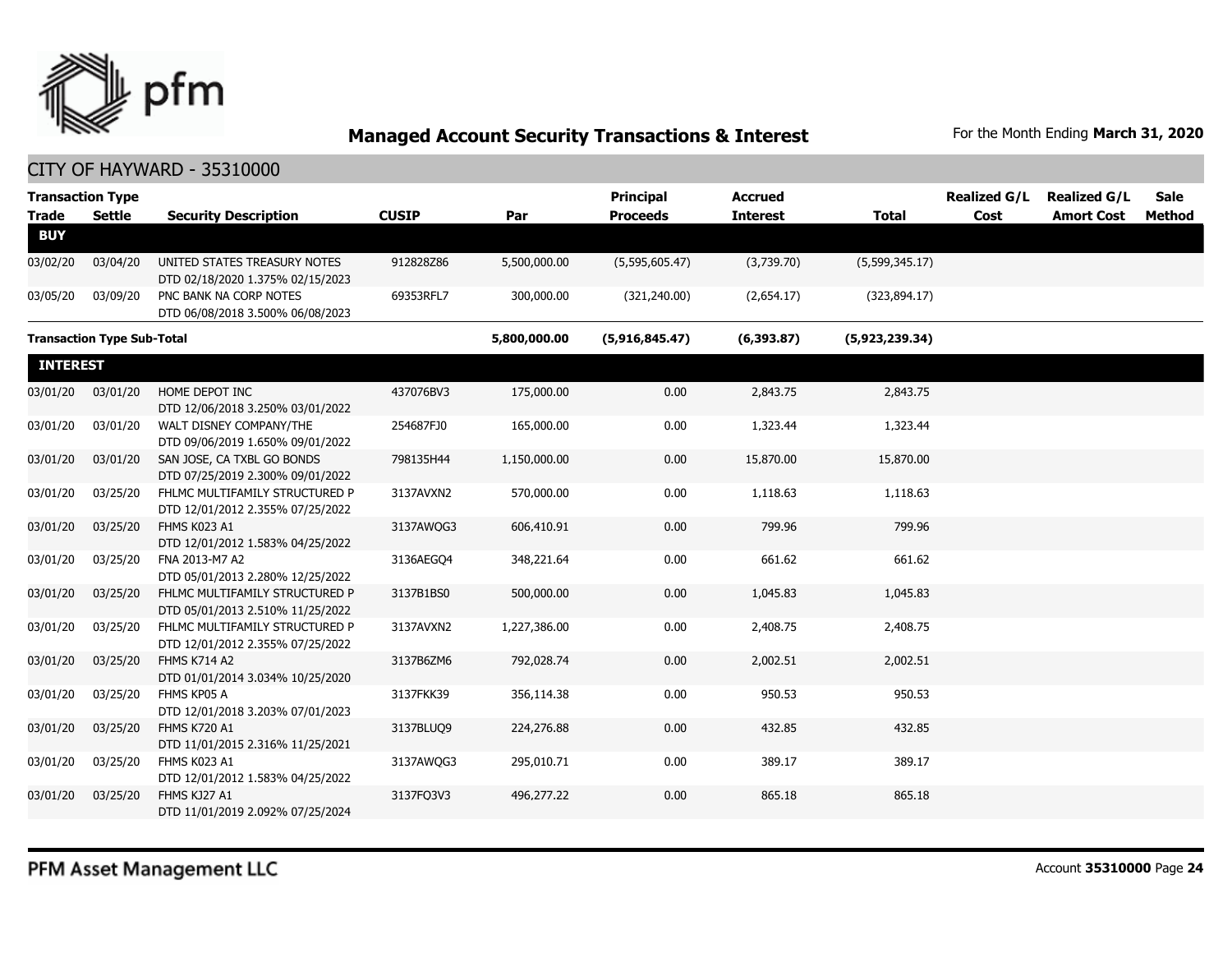

| <b>Trade</b>    | <b>Transaction Type</b><br><b>Settle</b> |                                                                                        | <b>CUSIP</b> | Par          | <b>Principal</b><br><b>Proceeds</b> | <b>Accrued</b><br><b>Interest</b> | <b>Total</b> | <b>Realized G/L</b><br>Cost | <b>Realized G/L</b><br><b>Amort Cost</b> | Sale<br>Method |
|-----------------|------------------------------------------|----------------------------------------------------------------------------------------|--------------|--------------|-------------------------------------|-----------------------------------|--------------|-----------------------------|------------------------------------------|----------------|
| <b>INTEREST</b> |                                          | <b>Security Description</b>                                                            |              |              |                                     |                                   |              |                             |                                          |                |
| 03/01/20        | 03/25/20                                 | FHMS KJ23 A1<br>DTD 12/01/2018 3.174% 03/01/2022                                       | 3137FKK70    | 267,737.90   | 0.00                                | 708.17                            | 708.17       |                             |                                          |                |
| 03/01/20        | 03/25/20                                 | FHLMC MULTIFAMILY STRUCTURED P<br>DTD 12/01/2012 2.307% 08/25/2022                     | 3137AWOH1    | 1,250,000.00 | 0.00                                | 2,403.13                          | 2,403.13     |                             |                                          |                |
| 03/01/20        | 03/25/20                                 | FHLMC MULTIFAMILY STRUCTURED P<br>DTD 11/01/2015 2.716% 06/25/2022                     | 3137BLUR7    | 600,000.00   | 0.00                                | 1,358.00                          | 1,358.00     |                             |                                          |                |
| 03/01/20        | 03/25/20                                 | FHLMC SERIES K013 A1<br>DTD 05/01/2011 2.902% 08/25/2020                               | 3137AA4V2    | 147,598.64   | 0.00                                | 356.94                            | 356.94       |                             |                                          |                |
| 03/01/20        | 03/25/20                                 | FHMS K019 A2<br>DTD 08/01/2012 2.272% 03/25/2022                                       | 3137ASNJ9    | 595,049.61   | 0.00                                | 1,126.63                          | 1,126.63     |                             |                                          |                |
| 03/01/20        | 03/25/20                                 | FHMS J22F A1<br>DTD 11/01/2018 3.454% 05/25/2023                                       | 3137FJYA1    | 322,934.69   | 0.00                                | 929.51                            | 929.51       |                             |                                          |                |
| 03/01/20        | 03/25/20                                 | <b>FANNIEMAE-ACES</b><br>DTD 02/01/2013 2.509% 11/25/2022                              | 3136ACGJ4    | 1,158,793.39 | 0.00                                | 2,614.72                          | 2,614.72     |                             |                                          |                |
| 03/01/20        | 03/25/20                                 | FNA 2018-M5 A2<br>DTD 04/01/2018 3.560% 09/25/2021                                     | 3136B1XP4    | 535,134.51   | 0.00                                | 1,606.50                          | 1,606.50     |                             |                                          |                |
| 03/01/20        | 03/25/20                                 | FNA 2013-M7 A2<br>DTD 05/01/2013 2.280% 12/25/2022                                     | 3136AEGO4    | 461,319.26   | 0.00                                | 876.51                            | 876.51       |                             |                                          |                |
| 03/01/20        | 03/25/20                                 | FHLMC MULTIFAMILY STRUCTURED P<br>DTD 05/01/2015 2.791% 01/25/2022                     | 3137BHXY8    | 1,250,000.00 | 0.00                                | 2,907.29                          | 2,907.29     |                             |                                          |                |
| 03/01/20        | 03/25/20                                 | FHLMC MULTIFAMILY STRUCTURED P<br>DTD 05/01/2013 2.510% 11/25/2022                     | 3137B1BS0    | 1,065,000.00 | 0.00                                | 2,227.63                          | 2,227.63     |                             |                                          |                |
| 03/01/20        | 03/25/20                                 | FHMS K023 A1<br>DTD 12/01/2012 1.583% 04/25/2022                                       | 3137AWQG3    | 67,196.88    | 0.00                                | 88.64                             | 88.64        |                             |                                          |                |
| 03/06/20        | 03/06/20                                 | <b>FANNIE MAE NOTES</b><br>DTD 09/06/2019 1.375% 09/06/2022                            | 3135G0W33    | 1,250,000.00 | 0.00                                | 8,593.75                          | 8,593.75     |                             |                                          |                |
| 03/06/20        | 03/06/20                                 | CATERPILLAR FINANCIAL SERVICES<br><b>CORP NOTE</b><br>DTD 09/06/2019 1.900% 09/06/2022 | 14913Q3A5    | 325,000.00   | 0.00                                | 3,087.50                          | 3,087.50     |                             |                                          |                |
| 03/07/20        | 03/07/20                                 | CATERPILLAR FINANCIAL SERVICES<br><b>CORP CORP</b><br>DTD 09/07/2018 3.150% 09/07/2021 | 14913Q2N8    | 325,000.00   | 0.00                                | 5,118.75                          | 5,118.75     |                             |                                          |                |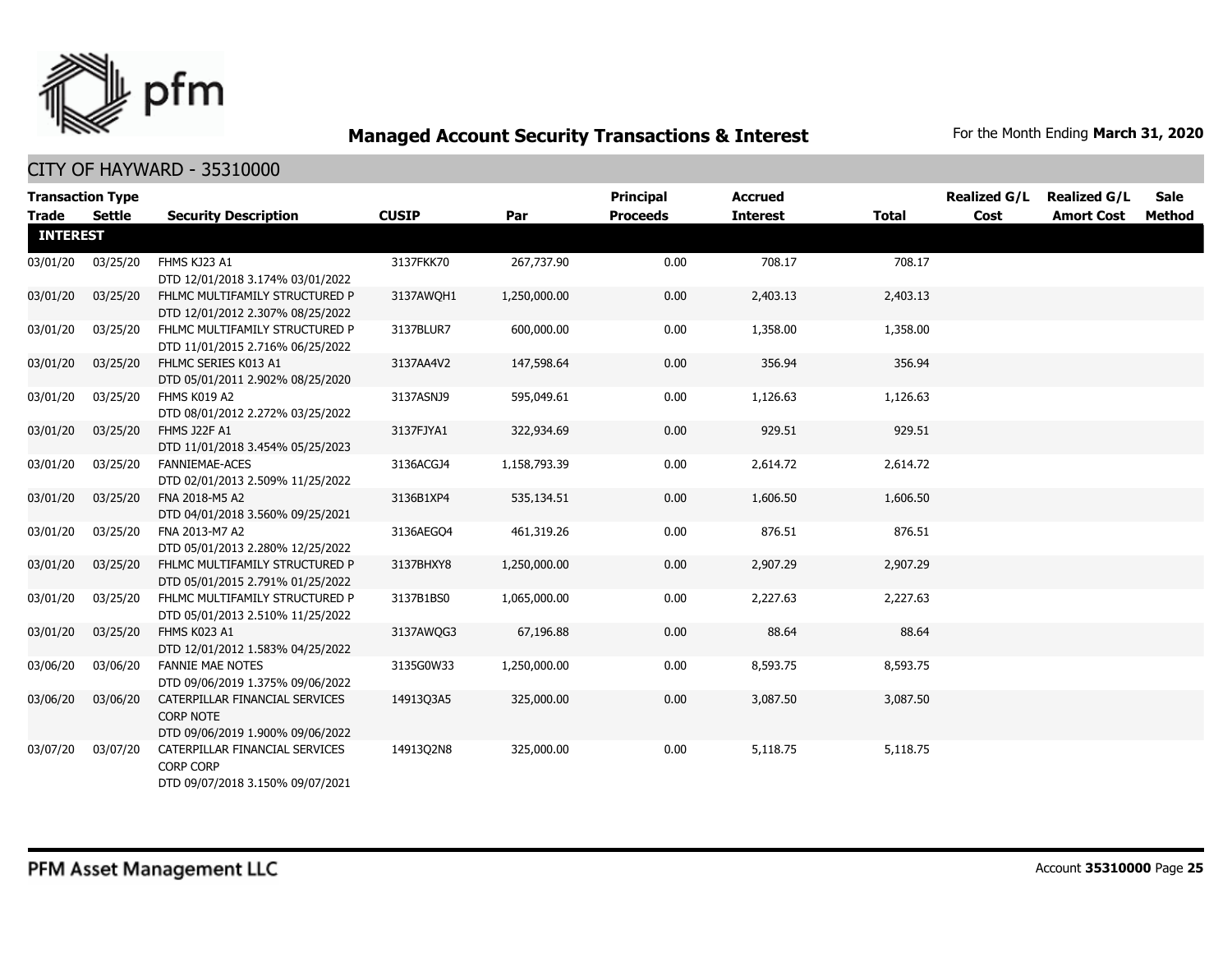

|                 | <b>Transaction Type</b> |                                                                                      |              |              | <b>Principal</b> | <b>Accrued</b>  |              | <b>Realized G/L</b> | <b>Realized G/L</b> | <b>Sale</b>   |
|-----------------|-------------------------|--------------------------------------------------------------------------------------|--------------|--------------|------------------|-----------------|--------------|---------------------|---------------------|---------------|
| <b>Trade</b>    | Settle                  | <b>Security Description</b>                                                          | <b>CUSIP</b> | Par          | <b>Proceeds</b>  | <b>Interest</b> | <b>Total</b> | Cost                | <b>Amort Cost</b>   | <b>Method</b> |
| <b>INTEREST</b> |                         |                                                                                      |              |              |                  |                 |              |                     |                     |               |
| 03/09/20        | 03/09/20                | INTERNATIONAL FINANCE<br><b>CORPORATION NOTE</b><br>DTD 03/16/2018 2.635% 03/09/2021 | 45950VLQ7    | 1,850,000.00 | 0.00             | 24,383.00       | 24,383.00    |                     |                     |               |
| 03/14/20        | 03/14/20                | <b>3M COMPANY</b><br>DTD 09/14/2018 3.000% 09/14/2021                                | 88579YBA8    | 145,000.00   | 0.00             | 2,175.00        | 2,175.00     |                     |                     |               |
| 03/15/20        | 03/15/20                | <b>HDMOT 2020-A A3</b><br>DTD 01/29/2020 1.870% 10/15/2024                           | 41284UAD6    | 135,000.00   | 0.00             | 210.38          | 210.38       |                     |                     |               |
| 03/15/20        | 03/15/20                | COMET 2019-A2 A2<br>DTD 09/05/2019 1.720% 08/15/2024                                 | 14041NFU0    | 600,000.00   | 0.00             | 860.00          | 860.00       |                     |                     |               |
| 03/15/20        | 03/15/20                | US BANCORP (CALLABLE) NOTE<br>DTD 03/02/2012 3.000% 03/15/2022                       | 91159HHC7    | 600,000.00   | 0.00             | 9,000.00        | 9,000.00     |                     |                     |               |
| 03/15/20        | 03/15/20                | HYUNDAI AUTO RECEIVABLES TRUST<br>DTD 04/10/2019 2.660% 06/15/2023                   | 44932NAD2    | 250,000.00   | 0.00             | 554.17          | 554.17       |                     |                     |               |
| 03/15/20        | 03/15/20                | HART 2018-B A3<br>DTD 12/12/2018 3.200% 12/15/2022                                   | 44933AAC1    | 150,000.00   | 0.00             | 400.00          | 400.00       |                     |                     |               |
| 03/15/20        | 03/15/20                | CARMX 2020-1 A3<br>DTD 01/22/2020 1.890% 12/15/2024                                  | 14315XAC2    | 345,000.00   | 0.00             | 543.38          | 543.38       |                     |                     |               |
| 03/15/20        | 03/15/20                | NAROT 2018-C A3<br>DTD 12/12/2018 3.220% 06/15/2023                                  | 65478NAD7    | 200,000.00   | 0.00             | 536.67          | 536.67       |                     |                     |               |
| 03/15/20        | 03/15/20                | FORDL 2019-A A3<br>DTD 02/25/2019 2.900% 05/15/2022                                  | 34532FAD4    | 245,000.00   | 0.00             | 592.08          | 592.08       |                     |                     |               |
| 03/15/20        | 03/15/20                | COPAR 2019-1 A3<br>DTD 05/30/2019 2.510% 11/15/2023                                  | 14042WAC4    | 175,000.00   | 0.00             | 366.04          | 366.04       |                     |                     |               |
| 03/15/20        | 03/15/20                | JOHN DEERE ABS 2017-A A3<br>DTD 03/02/2017 1.780% 04/15/2021                         | 47787XAC1    | 6,004.22     | 0.00             | 8.91            | 8.91         |                     |                     |               |
| 03/15/20        | 03/15/20                | FORD CREDIT AUTO OWNER TRUST<br>DTD 10/23/2018 3.240% 04/15/2023                     | 34532TAD4    | 200,000.00   | 0.00             | 540.00          | 540.00       |                     |                     |               |
| 03/15/20        | 03/15/20                | FORDL 2018-B A3<br>DTD 09/21/2018 3.190% 12/15/2021                                  | 34531LAD2    | 230,000.00   | 0.00             | 611.42          | 611.42       |                     |                     |               |
| 03/15/20        | 03/15/20                | CARMAX AUTO OWNER TRUST<br>DTD 07/25/2018 3.130% 06/15/2023                          | 14313FAD1    | 285,000.00   | 0.00             | 743.38          | 743.38       |                     |                     |               |
| 03/15/20        | 03/15/20                | NATIONAL RURAL UTIL COOP NOTE<br>DTD 02/26/2018 2.900% 03/15/2021                    | 63743HER9    | 250,000.00   | 0.00             | 3,625.00        | 3,625.00     |                     |                     |               |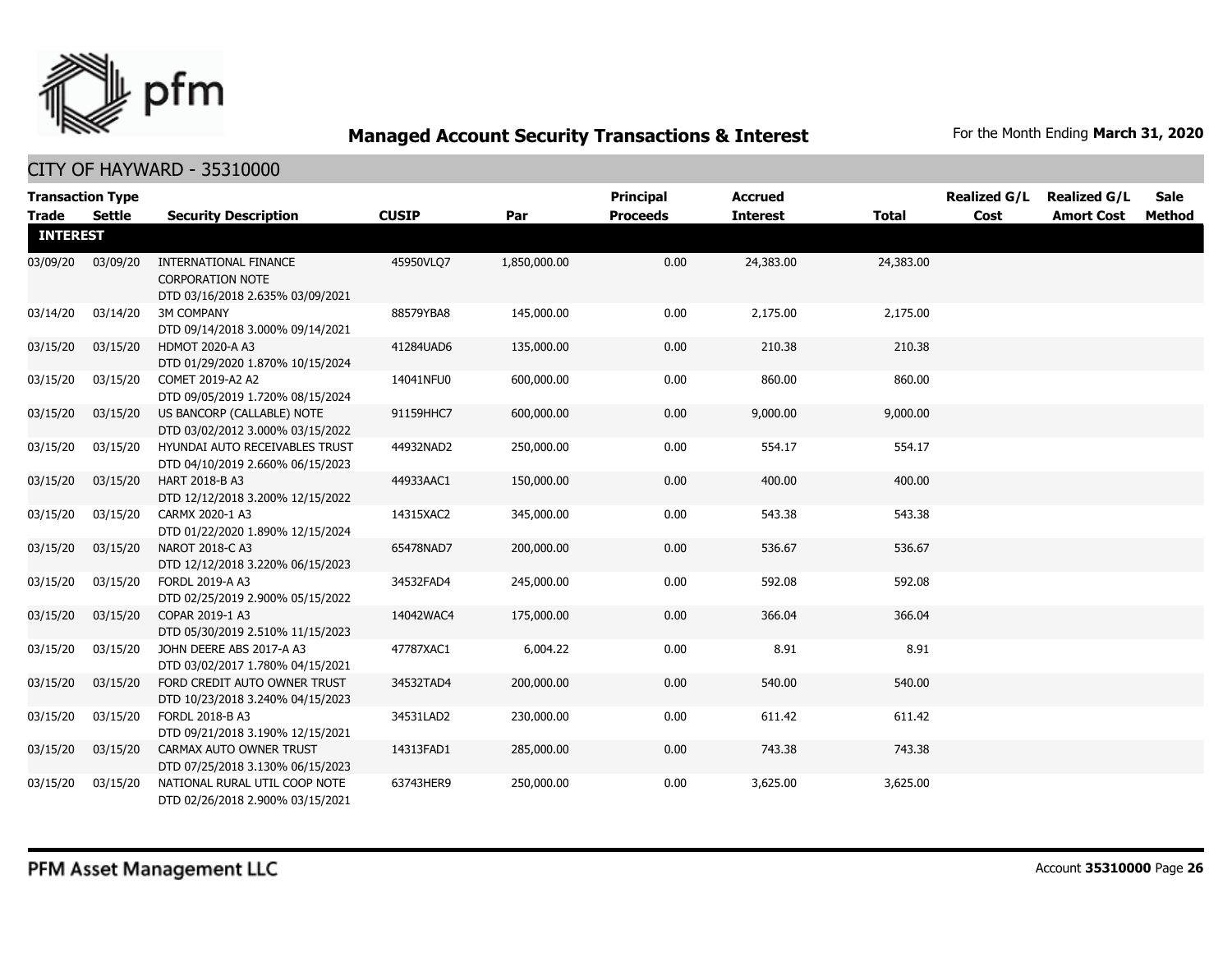

|                 | <b>Transaction Type</b>           |                                                             |              |               | <b>Principal</b> | <b>Accrued</b>  |              | <b>Realized G/L</b> | <b>Realized G/L</b> | <b>Sale</b> |
|-----------------|-----------------------------------|-------------------------------------------------------------|--------------|---------------|------------------|-----------------|--------------|---------------------|---------------------|-------------|
| <b>Trade</b>    | Settle                            | <b>Security Description</b>                                 | <b>CUSIP</b> | Par           | <b>Proceeds</b>  | <b>Interest</b> | <b>Total</b> | Cost                | <b>Amort Cost</b>   | Method      |
| <b>INTEREST</b> |                                   |                                                             |              |               |                  |                 |              |                     |                     |             |
| 03/15/20        | 03/15/20                          | FIFTH THIRD AUTO TRUST<br>DTD 05/08/2019 2.640% 12/15/2023  | 31680YAD9    | 215,000.00    | 0.00             | 473.00          | 473.00       |                     |                     |             |
| 03/15/20        | 03/15/20                          | CARMAX AUTO OWNER TRUST<br>DTD 10/24/2018 3.360% 09/15/2023 | 14315EAC4    | 225,000.00    | 0.00             | 630.00          | 630.00       |                     |                     |             |
| 03/15/20        | 03/15/20                          | <b>HDMOT 2019-A A3</b><br>DTD 06/26/2019 2.340% 02/15/2024  | 41284WAC4    | 300,000.00    | 0.00             | 585.00          | 585.00       |                     |                     |             |
| 03/15/20        | 03/15/20                          | NISSAN AUTO LEASE TRUST<br>DTD 10/24/2018 3.250% 09/15/2021 | 65478BAD3    | 225,000.00    | 0.00             | 609.38          | 609.38       |                     |                     |             |
| 03/15/20        | 03/15/20                          | ALLY ABS 2017-1 A3<br>DTD 01/31/2017 1.700% 06/15/2021      | 02007PAC7    | 12,022.44     | 0.00             | 17.03           | 17.03        |                     |                     |             |
| 03/16/20        | 03/16/20                          | GMCAR 2019-2 A3<br>DTD 04/17/2019 2.650% 02/16/2024         | 36257FAD2    | 345,000.00    | 0.00             | 761.88          | 761.88       |                     |                     |             |
| 03/18/20        | 03/18/20                          | HAROT 2019-1 A3<br>DTD 02/27/2019 2.830% 03/20/2023         | 43814WAC9    | 170,000.00    | 0.00             | 400.92          | 400.92       |                     |                     |             |
| 03/20/20        | 03/20/20                          | VZOT 2020-A A1A<br>DTD 01/29/2020 1.850% 07/20/2024         | 92348TAA2    | 150,000.00    | 0.00             | 393.13          | 393.13       |                     |                     |             |
| 03/20/20        | 03/20/20                          | GMALT 2019-1 A3<br>DTD 02/21/2019 2.980% 12/20/2021         | 36256UAD0    | 200,000.00    | 0.00             | 496.67          | 496.67       |                     |                     |             |
| 03/20/20        | 03/20/20                          | GMALT 2018-3 A3<br>DTD 09/26/2018 3.180% 06/20/2021         | 36256GAD1    | 149,556.56    | 0.00             | 396.32          | 396.32       |                     |                     |             |
| 03/20/20        | 03/20/20                          | <b>VWALT 2019-A A3</b><br>DTD 10/04/2019 1.990% 11/21/2022  | 92867XAD8    | 300,000.00    | 0.00             | 497.50          | 497.50       |                     |                     |             |
| 03/20/20        | 03/20/20                          | BMWLT 2018-1 A3<br>DTD 10/17/2018 3.260% 07/20/2021         | 05586CAC8    | 125,000.00    | 0.00             | 339.58          | 339.58       |                     |                     |             |
|                 | <b>Transaction Type Sub-Total</b> |                                                             |              | 24,609,074.58 | 0.00             | 115,465.73      | 115,465.73   |                     |                     |             |
| <b>PAYDOWNS</b> |                                   |                                                             |              |               |                  |                 |              |                     |                     |             |
| 03/01/20        | 03/25/20                          | FHMS KJ23 A1<br>DTD 12/01/2018 3.174% 03/01/2022            | 3137FKK70    | 3,860.01      | 3,860.01         | 0.00            | 3,860.01     | 0.03                | 0.00                |             |
| 03/01/20        | 03/25/20                          | <b>FHMS J22F A1</b><br>DTD 11/01/2018 3.454% 05/25/2023     | 3137FJYA1    | 2,726.67      | 2,726.67         | 0.00            | 2,726.67     | 0.07                | 0.00                |             |
| 03/01/20        | 03/25/20                          | FHMS K714 A2<br>DTD 01/01/2014 3.034% 10/25/2020            | 3137B6ZM6    | 44,318.57     | 44,318.57        | 0.00            | 44,318.57    | (1,230.88)          | 0.00                |             |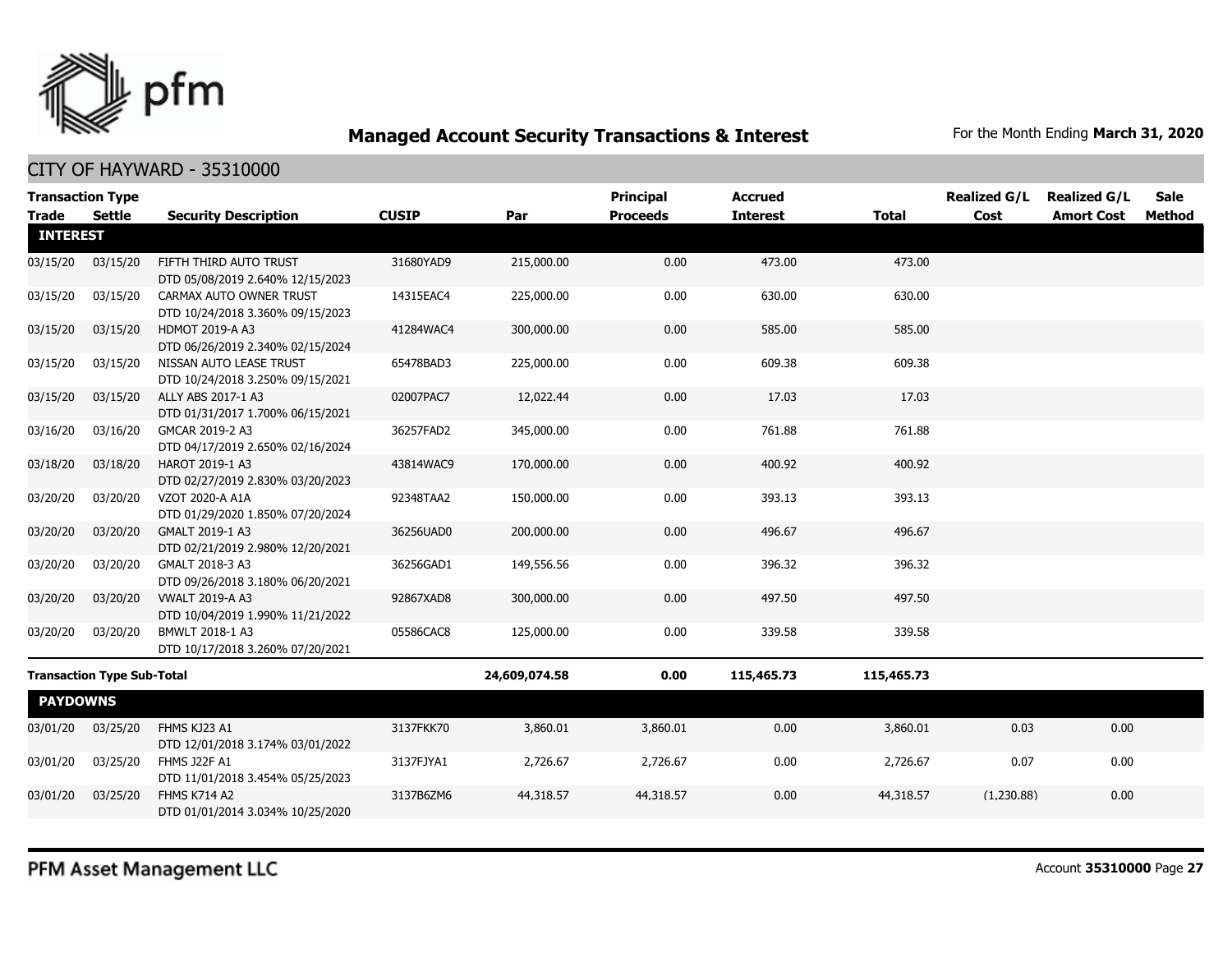

| <b>Transaction Type</b><br><b>Trade</b> | <b>Settle</b>                     | <b>Security Description</b>                                  | <b>CUSIP</b> | Par        | Principal<br><b>Proceeds</b> | <b>Accrued</b><br><b>Interest</b> | <b>Total</b> | <b>Realized G/L</b><br>Cost | <b>Realized G/L</b><br><b>Amort Cost</b> | <b>Sale</b><br><b>Method</b> |
|-----------------------------------------|-----------------------------------|--------------------------------------------------------------|--------------|------------|------------------------------|-----------------------------------|--------------|-----------------------------|------------------------------------------|------------------------------|
| <b>PAYDOWNS</b>                         |                                   |                                                              |              |            |                              |                                   |              |                             |                                          |                              |
| 03/01/20                                | 03/25/20                          | FHMS K019 A2<br>DTD 08/01/2012 2.272% 03/25/2022             | 3137ASNJ9    | 1,613.16   | 1,613.16                     | 0.00                              | 1,613.16     | 11.91                       | 0.00                                     |                              |
| 03/01/20                                | 03/25/20                          | FHLMC SERIES K013 A1<br>DTD 05/01/2011 2.902% 08/25/2020     | 3137AA4V2    | 49,037.97  | 49,037.97                    | 0.00                              | 49,037.97    | (932.87)                    | 0.00                                     |                              |
| 03/01/20                                | 03/25/20                          | FNA 2013-M7 A2<br>DTD 05/01/2013 2.280% 12/25/2022           | 3136AEGO4    | 1,004.10   | 1,004.10                     | 0.00                              | 1,004.10     | (13.15)                     | 0.00                                     |                              |
| 03/01/20                                | 03/25/20                          | <b>FANNIEMAE-ACES</b><br>DTD 02/01/2013 2.509% 11/25/2022    | 3136ACGJ4    | 33,416.54  | 33,416.54                    | 0.00                              | 33,416.54    | (412.49)                    | 0.00                                     |                              |
| 03/01/20                                | 03/25/20                          | <b>FHMS K720 A1</b><br>DTD 11/01/2015 2.316% 11/25/2021      | 3137BLUQ9    | 9,941.68   | 9,941.68                     | 0.00                              | 9,941.68     | (27.18)                     | 0.00                                     |                              |
| 03/01/20                                | 03/25/20                          | FHMS K023 A1<br>DTD 12/01/2012 1.583% 04/25/2022             | 3137AWQG3    | 11,708.39  | 11,708.39                    | 0.00                              | 11,708.39    | 295.91                      | 0.00                                     |                              |
| 03/01/20                                | 03/25/20                          | FNA 2013-M7 A2<br>DTD 05/01/2013 2.280% 12/25/2022           | 3136AEGO4    | 757.94     | 757.94                       | 0.00                              | 757.94       | (4.72)                      | 0.00                                     |                              |
| 03/01/20                                | 03/25/20                          | FNA 2018-M5 A2<br>DTD 04/01/2018 3.560% 09/25/2021           | 3136B1XP4    | 8,826.78   | 8,826.78                     | 0.00                              | 8,826.78     | (175.57)                    | 0.00                                     |                              |
| 03/01/20                                | 03/25/20                          | FHMS K023 A1<br>DTD 12/01/2012 1.583% 04/25/2022             | 3137AWQG3    | 24,067.24  | 24,067.24                    | 0.00                              | 24,067.24    | 526.47                      | 0.00                                     |                              |
| 03/01/20                                | 03/25/20                          | FHMS K023 A1<br>DTD 12/01/2012 1.583% 04/25/2022             | 3137AWQG3    | 2,666.91   | 2,666.91                     | 0.00                              | 2,666.91     | 57.92                       | 0.00                                     |                              |
| 03/01/20                                | 03/25/20                          | FHMS KJ27 A1<br>DTD 11/01/2019 2.092% 07/25/2024             | 3137FQ3V3    | 1,010.10   | 1,010.10                     | 0.00                              | 1,010.10     | 0.02                        | 0.00                                     |                              |
| 03/01/20                                | 03/25/20                          | FHMS KP05 A<br>DTD 12/01/2018 3.203% 07/01/2023              | 3137FKK39    | 641.93     | 641.93                       | 0.00                              | 641.93       | 0.00                        | 0.00                                     |                              |
| 03/15/20                                | 03/15/20                          | JOHN DEERE ABS 2017-A A3<br>DTD 03/02/2017 1.780% 04/15/2021 | 47787XAC1    | 3,931.77   | 3,931.77                     | 0.00                              | 3,931.77     | 0.56                        | 0.00                                     |                              |
| 03/15/20                                | 03/15/20                          | ALLY ABS 2017-1 A3<br>DTD 01/31/2017 1.700% 06/15/2021       | 02007PAC7    | 4,800.99   | 4,800.99                     | 0.00                              | 4,800.99     | 0.42                        | 0.00                                     |                              |
| 03/20/20                                | 03/20/20                          | GMALT 2018-3 A3<br>DTD 09/26/2018 3.180% 06/20/2021          | 36256GAD1    | 18,785.08  | 18,785.08                    | 0.00                              | 18,785.08    | 1.48                        | 0.00                                     |                              |
|                                         | <b>Transaction Type Sub-Total</b> |                                                              |              | 223,115.83 | 223,115.83                   | 0.00                              | 223,115.83   | (1,902.07)                  | 0.00                                     |                              |
| <b>SELL</b>                             |                                   |                                                              |              |            |                              |                                   |              |                             |                                          |                              |